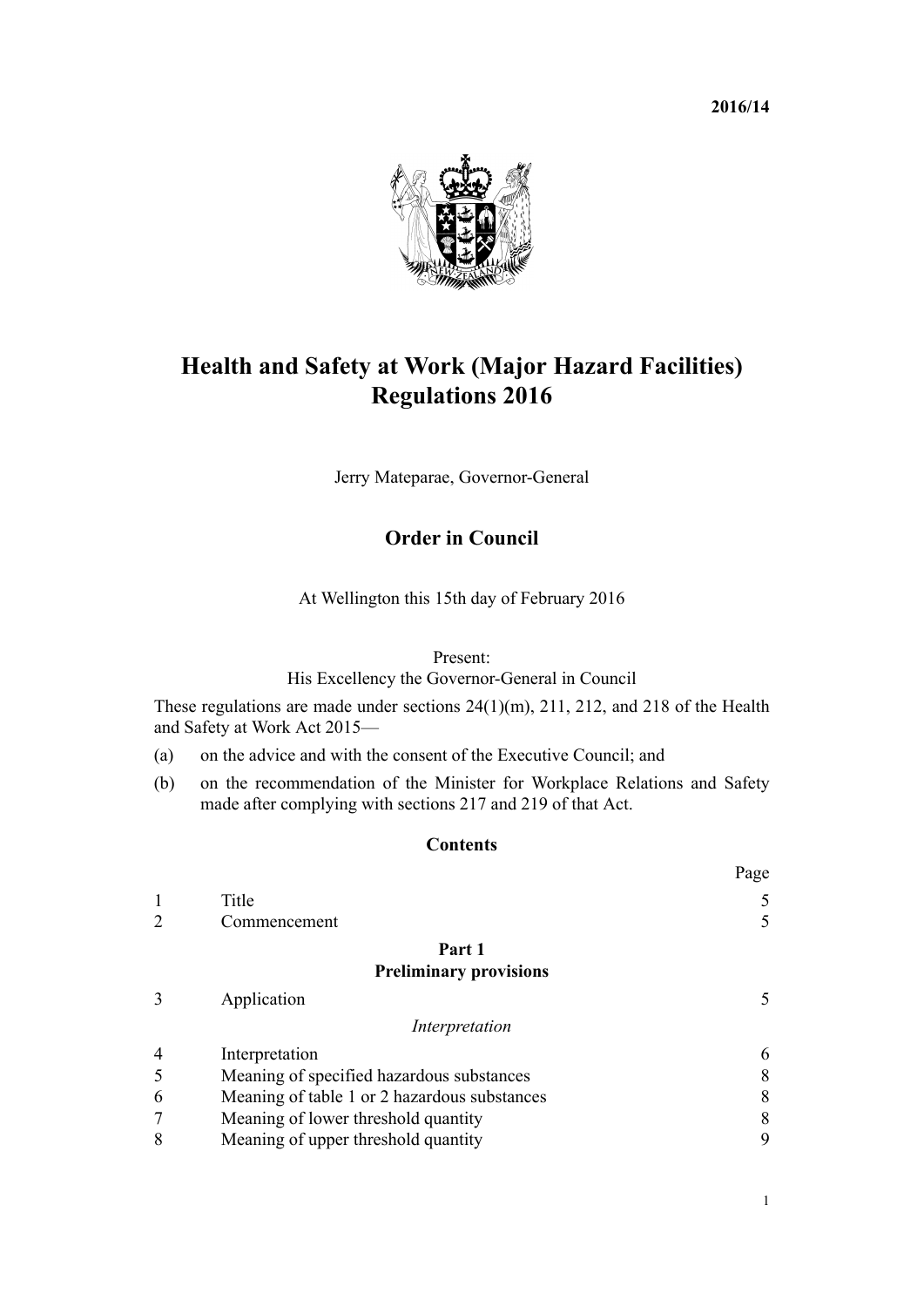|    | <b>Health and Safety at Work (Major Hazard Facilities)</b><br><b>Regulations 2016</b>                | 2016/14 |
|----|------------------------------------------------------------------------------------------------------|---------|
| 9  | Meaning of major incident                                                                            | 9       |
| 10 | Meaning of operator                                                                                  | 9       |
|    | Transitional, savings, and related provisions                                                        |         |
| 11 | Transitional, savings, and related provisions                                                        | 10      |
|    | Part 2                                                                                               |         |
|    | Notification, designation, and exemption of major hazard<br>facilities                               |         |
|    | Notification process                                                                                 |         |
| 12 | Duty of operators to notify WorkSafe                                                                 | 10      |
| 13 | Duty of operators of proposed facilities to notify WorkSafe                                          | 10      |
| 14 | Content of notification                                                                              | 11      |
| 15 | WorkSafe must assess notification, make a decision, and notify<br>operator of decision               | 11      |
| 16 | WorkSafe may conduct review of facility                                                              | 12      |
| 17 | Duty to notify WorkSafe of proposed change in operator                                               | 13      |
| 18 | Suitability of operator                                                                              | 14      |
|    | Designation process                                                                                  |         |
| 19 | Mandatory designation as major hazard facility                                                       | 15      |
| 20 | Discretionary designation of lower tier major hazard facility as<br>upper tier major hazard facility | 15      |
| 21 | Certificate and effect of designations and decisions                                                 | 15      |
| 22 | Conditions on designations of major hazard facilities                                                | 16      |
| 23 | Revocation of designation as major hazard facility or decision as to<br>suitability of operator      | 16      |
| 24 | Renotification if quantity of specified hazardous substances<br>increases                            | 16      |
|    | Prescribed requirements for exemptions                                                               |         |
| 25 | Prescribed requirements for WorkSafe granting exemption                                              | 17      |
|    | Part 3                                                                                               |         |
|    | Specified hazardous substances thresholds                                                            |         |
| 26 | Specified hazardous substances                                                                       | 17      |
| 27 | Threshold quantity of 1 specified hazardous substance                                                | 18      |
| 28 | Threshold quantity of more than 1 specified hazardous substance                                      | 18      |
| 29 | Exclusions in calculating quantity of specified hazardous<br>substances                              | 19      |
|    | Part 4                                                                                               |         |
|    | <b>Duties of operators</b>                                                                           |         |
|    | Subpart 1—Duties of all major hazard facility operators                                              |         |
|    | Control measures                                                                                     |         |
|    |                                                                                                      |         |

[30](#page-19-0) [Duty to implement control measures](#page-19-0) [20](#page-19-0)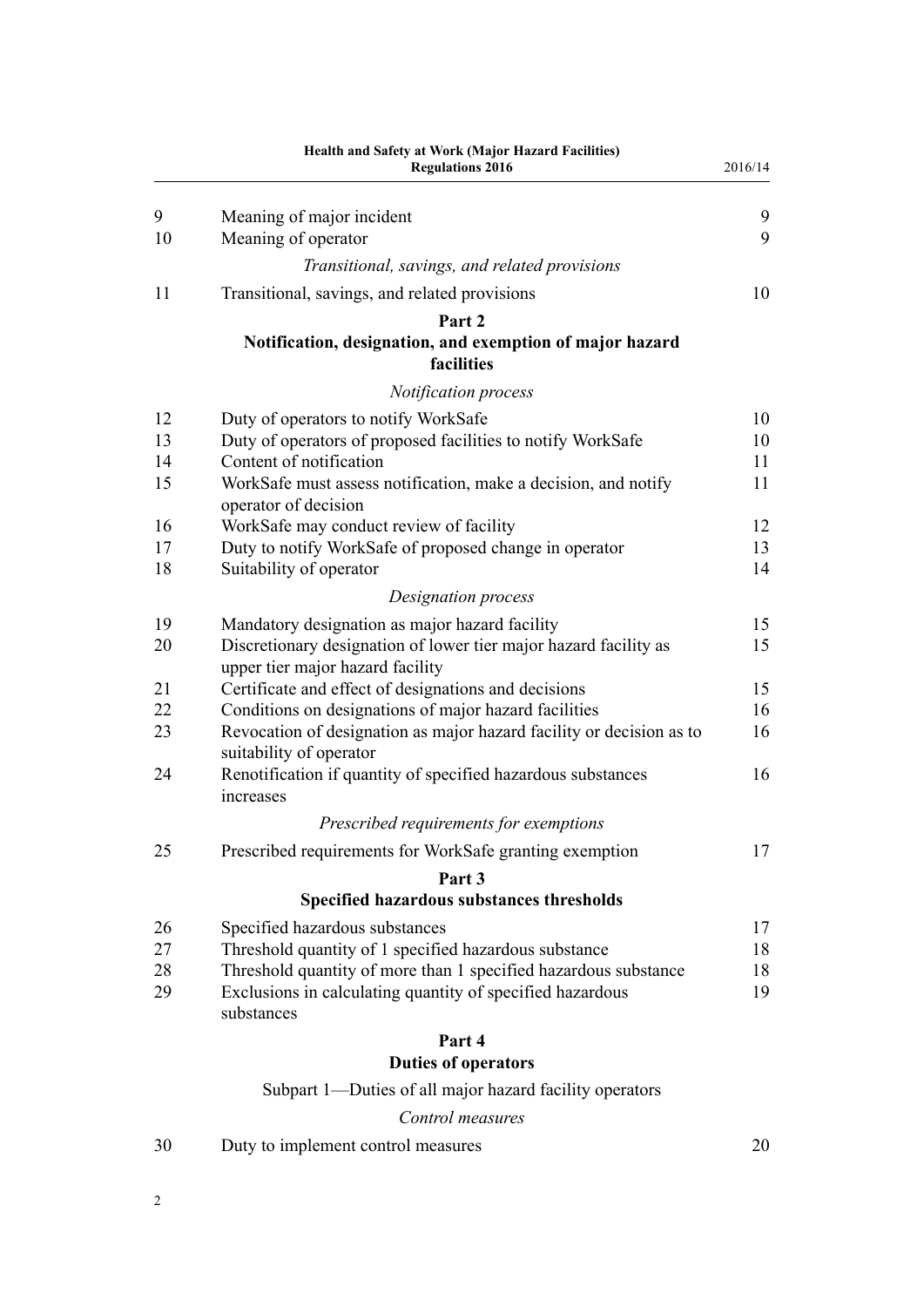| 2016/14        | Health and Safety at Work (Major Hazard Facilities)<br><b>Regulations 2016</b>                                                                |                |
|----------------|-----------------------------------------------------------------------------------------------------------------------------------------------|----------------|
|                | Requirements for emergency plans                                                                                                              |                |
| 31<br>32       | Duty to prepare emergency plan<br>Duty to test emergency plan                                                                                 | 20<br>22       |
|                | Declaration of notifiable incidents                                                                                                           |                |
| 33             | Declaration of notifiable incidents                                                                                                           | 22             |
|                | Duty to notify notifiable incidents                                                                                                           |                |
| 34             | Duty to notify notifiable incidents                                                                                                           | 22             |
|                | Ongoing review                                                                                                                                |                |
| 35             | Duty to undertake ongoing review                                                                                                              | 23             |
|                | Subpart 2—Duty of lower tier major hazard facility operators                                                                                  |                |
| 36             | Duty to prepare, retain, and implement major accident prevention<br>policy by establishing safety management system                           | 24             |
| 37             | Duty to retain records of major accident prevention policy                                                                                    | 25             |
|                | Subpart 3—Duties of upper tier major hazard facility operators                                                                                |                |
| 38<br>39       | Duty to conduct safety assessment<br>Duty to establish and implement safety management system                                                 | 26<br>27       |
|                | Part 5                                                                                                                                        |                |
|                | Design notices and safety cases for upper tier major hazard<br>facilities                                                                     |                |
|                | Subpart 1-Requirements for design notice                                                                                                      |                |
| 40<br>41<br>42 | Duty to give design notice<br>Duty to review documents instead of giving design notice<br>Obligations of WorkSafe on receipt of design notice | 28<br>28<br>29 |
|                | Subpart 2—Requirements of safety case                                                                                                         |                |
|                | General requirements                                                                                                                          |                |
| 43             | Prohibition on operating upper tier major hazard facility without<br>accepted safety case                                                     | 29             |
| 44             | WorkSafe may extend time for lodging safety case                                                                                              | 29             |
| 45             | Duty to prepare safety case                                                                                                                   | 30             |
| 46             | Co-ordination of safety cases for multiple facilities                                                                                         | 30             |
|                | Consideration of and decisions on safety cases                                                                                                |                |
| 47<br>48       | WorkSafe may request further information<br>WorkSafe must notify operator of decision                                                         | 31<br>31       |
| 49             | Criteria for acceptance of safety case                                                                                                        | 31             |
| 50             | WorkSafe may impose limitations or conditions on safety case                                                                                  | 32             |
| 51             | WorkSafe may reject safety case                                                                                                               | 32             |
|                | Revision of safety cases                                                                                                                      |                |
| 52             | Duty to revise safety case in certain situations                                                                                              | 33             |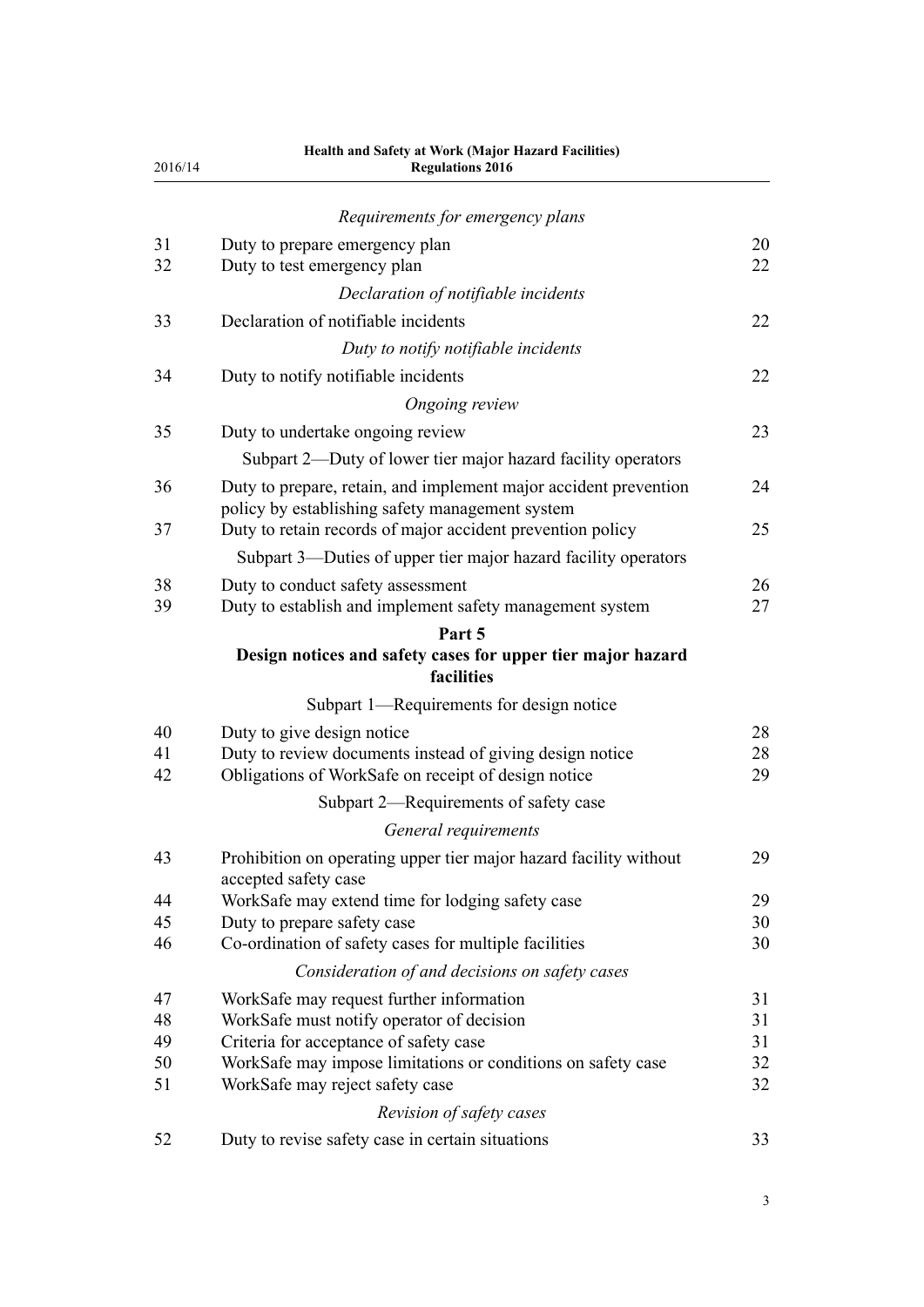|          | Health and Safety at Work (Major Hazard Facilities)<br><b>Regulations 2016</b>                                                                                   | 2016/14  |
|----------|------------------------------------------------------------------------------------------------------------------------------------------------------------------|----------|
| 53       | WorkSafe may request revised safety case                                                                                                                         | 33       |
| 54<br>55 | Duty to give revised safety case within 5 years<br>Decision on revised safety case                                                                               | 35<br>35 |
|          | Withdrawal of acceptance of safety cases                                                                                                                         |          |
| 56       | WorkSafe may withdraw acceptance of safety case                                                                                                                  | 35       |
|          | Compliance with safety case requirements                                                                                                                         |          |
| 57<br>58 | Duty to ensure compliance with safety case requirements<br>WorkSafe may consent to operator conducting activity otherwise<br>than in accordance with safety case | 36<br>37 |
|          | Record-keeping requirements                                                                                                                                      |          |
| 59       | Duty to retain records of safety case                                                                                                                            | 37       |
|          | Part 6                                                                                                                                                           |          |
|          | <b>Reviews and appeals</b>                                                                                                                                       |          |
| 60       | Decisions subject to review under these regulations                                                                                                              | 38       |
| 61<br>62 | Process for applying for review<br>WorkSafe to acknowledge receipt of review application                                                                         | 38<br>38 |
| 63       | Review decision                                                                                                                                                  | 38       |
| 64       | Appeal to District Court                                                                                                                                         | 39       |
|          | Part 7                                                                                                                                                           |          |
|          | <b>Miscellaneous provisions</b>                                                                                                                                  |          |
|          | General requirements                                                                                                                                             |          |
| 65<br>66 | Duty to engage with workers<br>Duty to provide general information for local community                                                                           | 40<br>40 |
|          | Notification requirement following major incident                                                                                                                |          |
| 67       | Duty to notify local community and local authority in event of<br>major incident                                                                                 | 41       |
|          | Duty of WorkSafe to provide information to public                                                                                                                |          |
| 68<br>69 | Duty of WorkSafe to provide information to public<br>WorkSafe may require operator to provide further information                                                | 42<br>43 |
|          | <b>Schedule 1</b>                                                                                                                                                | 44       |
|          | Transitional, savings, and related provisions                                                                                                                    |          |
|          | <b>Schedule 2</b>                                                                                                                                                | 46       |
|          | <b>Specified hazardous substances</b>                                                                                                                            |          |
|          | <b>Schedule 3</b><br>Matters to be included in emergency plan of major hazard<br>facility                                                                        | 57       |
|          | <b>Schedule 4</b><br>Information required in notice of notifiable incident in major<br>hazard facility                                                           | 59       |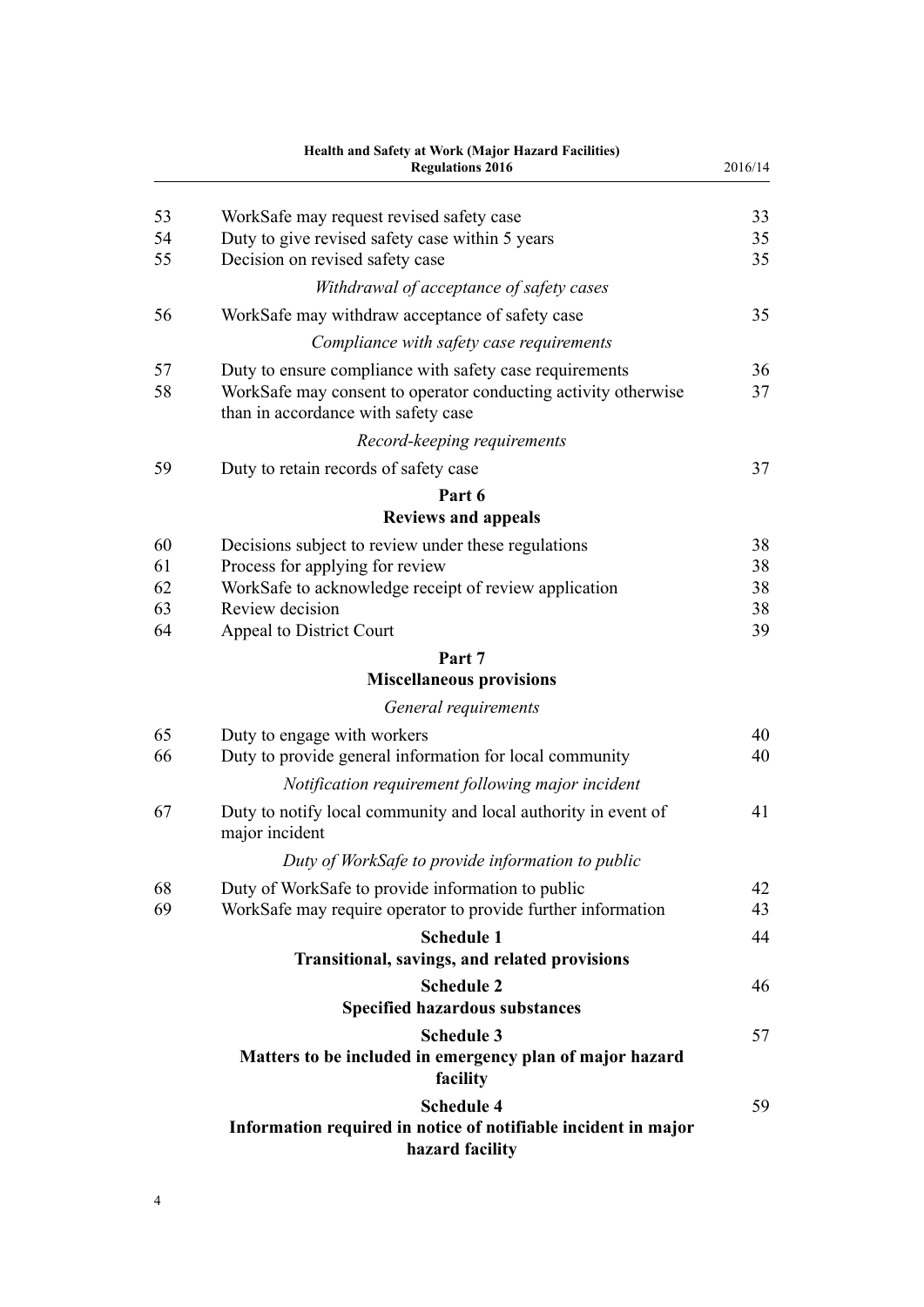| <b>Health and Safety at Work (Major Hazard Facilities)</b> |            |
|------------------------------------------------------------|------------|
| <b>Regulations 2016</b>                                    | Part 1 r 3 |
|                                                            |            |
| Schedule 5                                                 | 61         |
| Requirements of safety management system of major hazard   |            |
| facility                                                   |            |
| Schedule 6                                                 | 64         |
| Information required in design notice for upper tier major |            |
| hazard facility                                            |            |
| Schedule 7                                                 | 65         |
| Information required in safety case for upper tier major   |            |
| hazard facility                                            |            |

# **Regulations**

#### **1 Title**

<span id="page-4-0"></span>2016/14

These regulations are the Health and Safety at Work (Major Hazard Facilities) Regulations 2016.

#### **2 Commencement**

These regulations come into force on 4 April 2016.

# **Part 1 Preliminary provisions**

#### **3 Application**

- (1) These regulations apply to a facility or proposed facility where specified hazardous substances are present or likely to be present in a quantity that is equal to or exceeds the lower threshold quantity.
- (2) These regulations do not apply to—
	- (a) an installation to which the [Health and Safety at Work \(Petroleum Ex](http://prd-lgnz-nlb.prd.pco.net.nz/pdflink.aspx?id=DLM6728800)[ploration and Extraction\) Regulations 2016](http://prd-lgnz-nlb.prd.pco.net.nz/pdflink.aspx?id=DLM6728800) apply; or
	- (b) a mining operation to which the [Health and Safety at Work \(Mining Op](http://prd-lgnz-nlb.prd.pco.net.nz/pdflink.aspx?id=DLM6732828)[erations and Quarrying Operations\) Regulations 2016](http://prd-lgnz-nlb.prd.pco.net.nz/pdflink.aspx?id=DLM6732828) apply; or
	- (c) a pipeline to which the [Health and Safety in Employment \(Pipelines\)](http://prd-lgnz-nlb.prd.pco.net.nz/pdflink.aspx?id=DLM298847) [Regulations 1999](http://prd-lgnz-nlb.prd.pco.net.nz/pdflink.aspx?id=DLM298847) apply; or
	- (d) transit depots, as defined in [regulation 3](http://prd-lgnz-nlb.prd.pco.net.nz/pdflink.aspx?id=DLM36301) of the Hazardous Substances (Classes 1 to 5 Controls) Regulations 2001; or
	- (e) designated transfer zones, as defined in [regulation 11](http://prd-lgnz-nlb.prd.pco.net.nz/pdflink.aspx?id=DLM36382) of the Hazardous Substances (Classes 1 to 5 Controls) Regulations 2001; or
	- (f) the transport of specified hazardous substances by road, rail, internal waterways, sea, or air to a facility.
- (3) In this regulation, **transport** includes—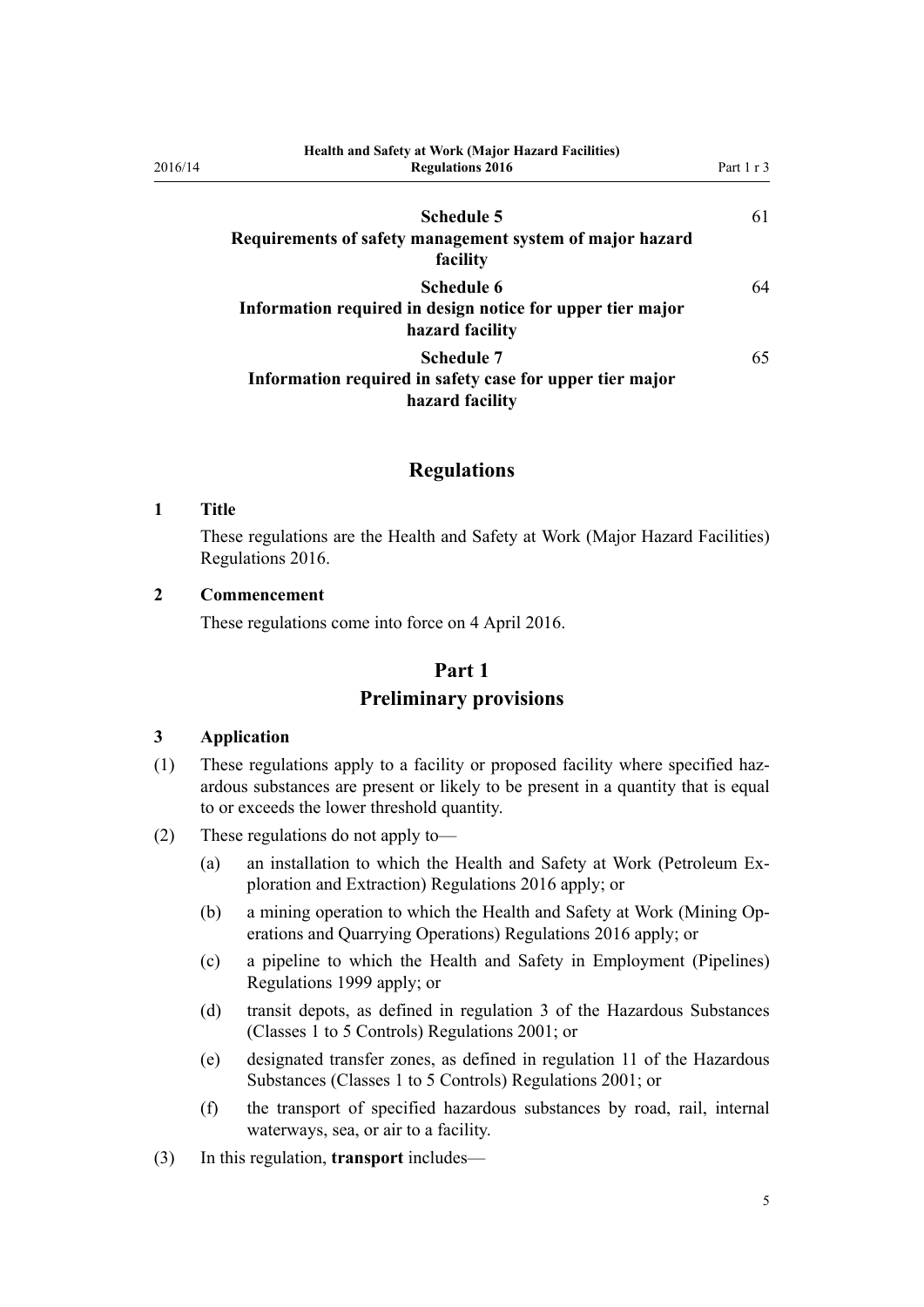- 
- <span id="page-5-0"></span>(a) the loading of those substances onto other types of transport; and
- (b) the unloading of those substances from other types of transport; and
- (c) the transport of those substances to and from other types of transport; and
- (d) the loading, unloading, and transport that is carried out at any place, including, but without limitation, at docks, wharves, and marshalling yards.

#### *Interpretation*

#### **4 Interpretation**

(1) In these regulations, unless the context otherwise requires,—

**Act** means the [Health and Safety at Work Act 2015](http://prd-lgnz-nlb.prd.pco.net.nz/pdflink.aspx?id=DLM5976602)

**control measures** means the measures to be implemented under [regulation 30](#page-19-0)

**design notice**, in relation to an upper tier major hazard facility, means the notice required under [regulation 40](#page-27-0) and that contains the information required under Schedule [Schedule 6](#page-63-0)

**emergency plan** means the plan required under [regulation 31](#page-19-0) and, for upper tier major hazard facilities, that contains the matters to be included under [Schedule 3](#page-56-0)

**facility** means the whole area under the control of the same person where specified hazardous substances are present in 1 or more places, and, for the purposes of this definition, 2 or more areas under the control of the same person and separated only by a road, railway, inland waterway, pipeline, or other structure are treated as 1 whole area

**local authority** means a territorial authority within the meaning of [section 5\(1\)](http://prd-lgnz-nlb.prd.pco.net.nz/pdflink.aspx?id=DLM170881) of the Local Government Act 2002

#### **local community**—

- (a) means, at a minimum, all persons within a 1 km radius of any point on the perimeter of a major hazard facility; and
- (b) includes all persons in an area that might be affected by a major incident occurring at a major hazard facility

**lower tier major hazard facility** means a facility that WorkSafe has designated as a lower tier major hazard facility under [regulation 19\(1\)](#page-14-0)

**major accident prevention policy** means the policy that a lower tier major hazard facility must prepare, retain, and implement under [regulation 36](#page-23-0)

**major hazard facility** means a facility that WorkSafe has designated as a lower tier major hazard facility or an upper tier major hazard facility under [regula](#page-14-0)[tion 19](#page-14-0) or [20](#page-14-0)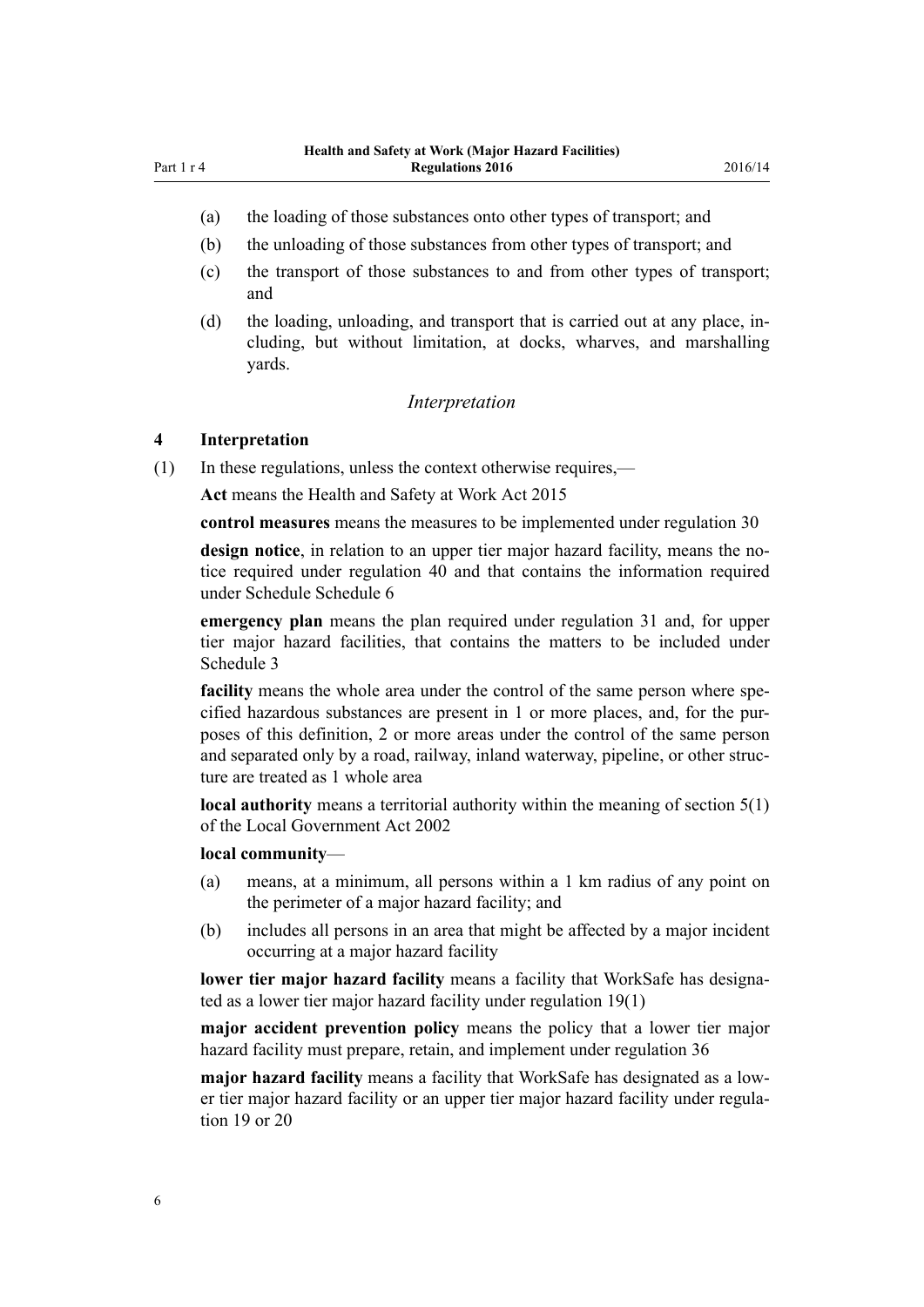**major incident hazard** means a hazard that has the potential to cause a major incident

**notifiable incident** includes a type of incident—

- (a) declared under [regulation 33](#page-21-0); and
- (b) that is required to be notified under [regulation 34](#page-21-0)

**off site** means not on site

**on site** means at or in a facility

**pipeline** has the meaning set out in [regulation 2](http://prd-lgnz-nlb.prd.pco.net.nz/pdflink.aspx?id=DLM298853) of the Health and Safety in Employment (Pipelines) Regulations 1999

#### **proposed facility** means—

- (a) an existing workplace that is to become a facility; or
- (b) a facility that is to be built in the future

**readily accessible**, in relation to a duty to provide a document, means that the document is capable of being accessed without difficulty in hard copy, electronic form, or other form

#### **safety assessment**,—

- (a) in relation to a lower tier major hazard facility, means the assessment conducted for the purposes of preparing and implementing a major accident prevention policy under [regulation 36:](#page-23-0)
- (b) in relation to an upper tier major hazard facility, means the assessment conducted under [regulation 38](#page-25-0)

**safety case**, in relation to an upper tier major hazard facility, means the document required under [regulation 45](#page-29-0) and that contains the information required under [Schedule 7](#page-64-0)

**safety-critical element** means any part of a facility or its plant (including a computer program)—

- (a) that has the purpose of preventing, or limiting the effect of, a major incident; and
- (b) the failure of which could cause or contribute substantially to a major incident

#### **safety management system**,—

- (a) in relation to a lower tier major hazard facility, means the system established under [regulation 36\(4\)](#page-23-0) that satisfies the requirements specified in [Schedule 5:](#page-60-0)
- (b) in relation to an upper tier major hazard facility, means the system established and implemented under [regulation 39](#page-26-0) that satisfies the requirements specified in [Schedule 5](#page-60-0)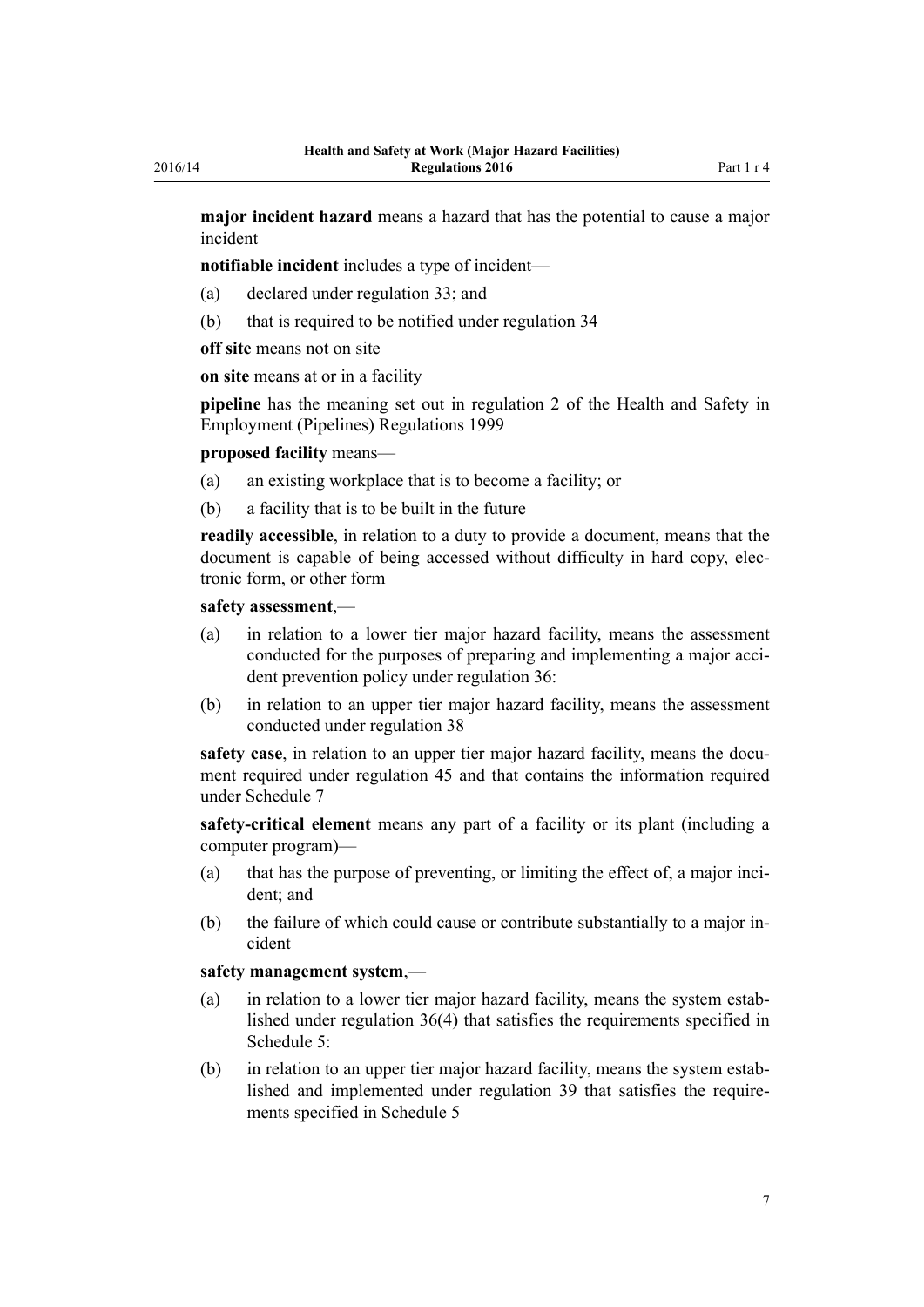<span id="page-7-0"></span>**upper tier major hazard facility** means a facility that WorkSafe has designated as an upper tier major hazard facility under [regulation 19\(2\)](#page-14-0) or [20.](#page-14-0)

(2) Unless the context otherwise requires, terms and expressions that are used but not defined in these regulations but that are defined in the Act have the same meaning as in the Act.

#### **5 Meaning of specified hazardous substances**

In these regulations, **specified hazardous substances** means table 1 or 2 hazardous substances.

#### **6 Meaning of table 1 or 2 hazardous substances**

In these regulations, **table 1 or 2 hazardous substances** means—

- (a) the hazardous substances specified in column 1 of table 2 of [Schedule 2;](#page-45-0) and
- (b) the categories of hazardous substances referred to in column 1 of table 1 of [Schedule 2](#page-45-0).

# **7 Meaning of lower threshold quantity**

- (1) In these regulations, **lower threshold quantity** means the quantity—
	- (a) specified in column 4 of table 1 or column 3 of table 2 of [Schedule 2;](#page-45-0) and
	- (b) calculated in accordance with [Part 3](#page-16-0) of these regulations.
- (2) In calculating the lower threshold quantity, the maximum capacity of the facility must be taken into account, including—
	- (a) the maximum capacity of process vessels and interconnecting pipe systems that contain the hazardous substances:
	- (b) the maximum capacity of all storage tanks and other storage areas at the facility that could contain hazardous substances:
	- (c) the maximum capacity of the pipework outside process areas to contain hazardous substances:
	- (d) the maximum quantity of hazardous substances that could, in the event of failure, escape into the facility from the pipework that is connected to, terminates at, or crosses the facility:
	- (e) the maximum quantity of hazardous substances that are loaded into or onto, or unloaded from, vehicles, trailers, rolling stock, and ships (excluding any hazardous substances on board ships) that are from time to time present at the facility in the course of the facility's operations.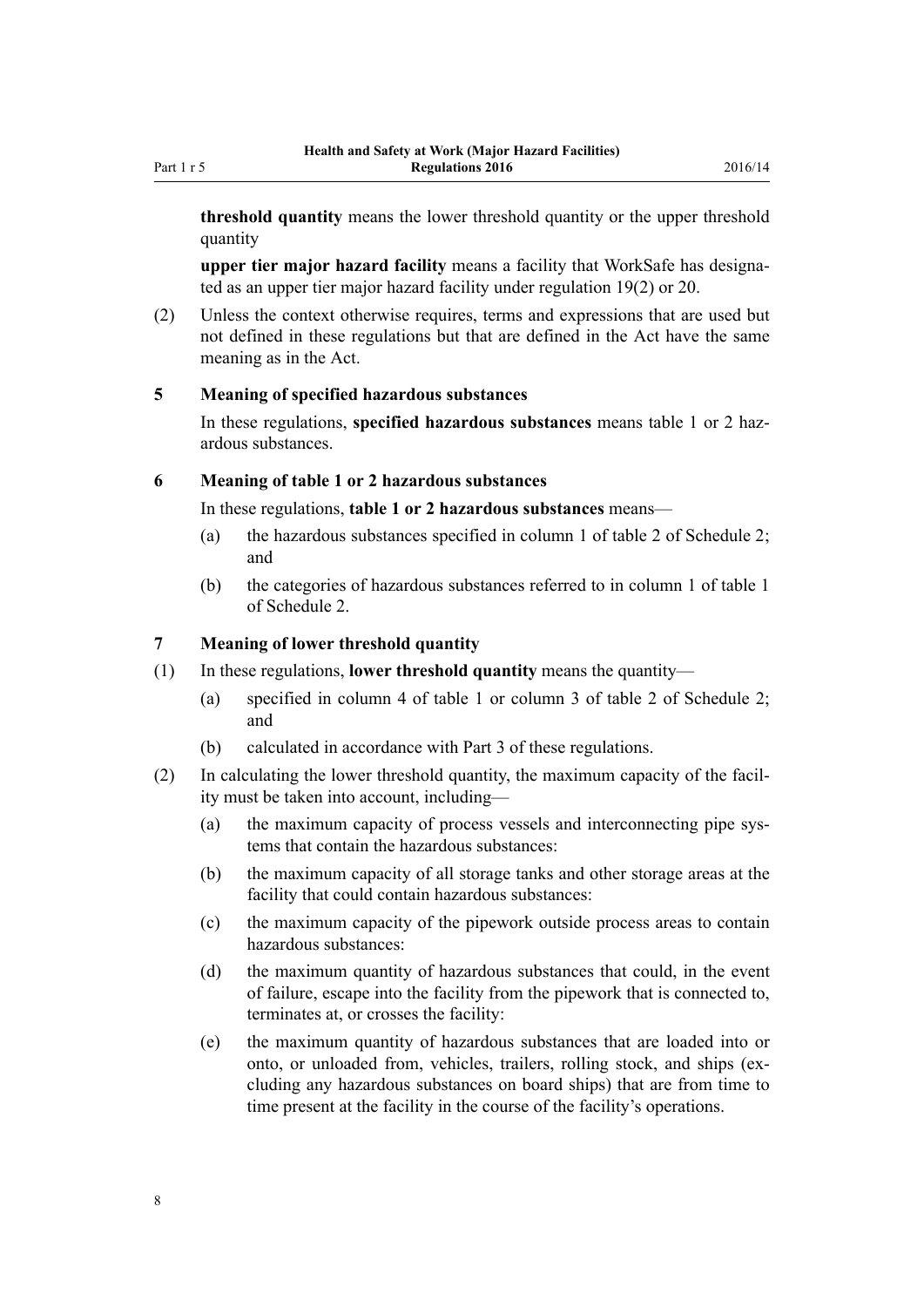<span id="page-8-0"></span>(3) For the purposes of subclause (2), the exclusions in calculating the quantity of hazardous substances that are present or likely to be present at a facility, as specified in [regulation 29](#page-18-0), must be taken into account.

# **8 Meaning of upper threshold quantity**

In these regulations, **upper threshold quantity** means the quantity—

- (a) specified in column 5 of table 1 or column 4 of table 2 of [Schedule 2;](#page-45-0) and
- (b) calculated in accordance with [Part 3](#page-16-0) of these regulations.

# **9 Meaning of major incident**

- (1) In these regulations, **major incident** means an uncontrolled event at a major hazard facility that—
	- (a) involves, or potentially involves, specified hazardous substances; and
	- (b) exposes multiple persons to a serious risk to their health or safety (including a risk of death) arising from an immediate or imminent exposure to—
		- (i) 1 or more of those substances as a result of the event; or
		- (ii) the direct or indirect effects of the event.
- (2) Without limiting subclause (1), an **uncontrolled event** includes any of the following:
	- (a) escape, spillage, or leakage of a substance:
	- (b) implosion, explosion, or fire.

Compare: Model Work Health and Safety Regulations (Aust) r 531

#### **10 Meaning of operator**

- (1) In these regulations, **operator** means the PCBU who—
	- (a) manages or controls a facility or a proposed facility; and
	- (b) has the power to direct that the whole facility be shut down.
- (2) If more than 1 PCBU is an operator of all or part of the facility within the meaning of subclause (1),—
	- (a) 1 of the PCBUs must be nominated, by all or a simple majority of those operators, as the operator of the facility; and
	- (b) the person nominated under paragraph (a) is the operator of the facility for the purposes of these regulations.
- (3) If no person is nominated as an operator under subclause (2), each of the following persons is taken to be an operator of the facility for the purposes of these regulations:
	- (a) each operator, within the meaning of subclause (1), who is an individual: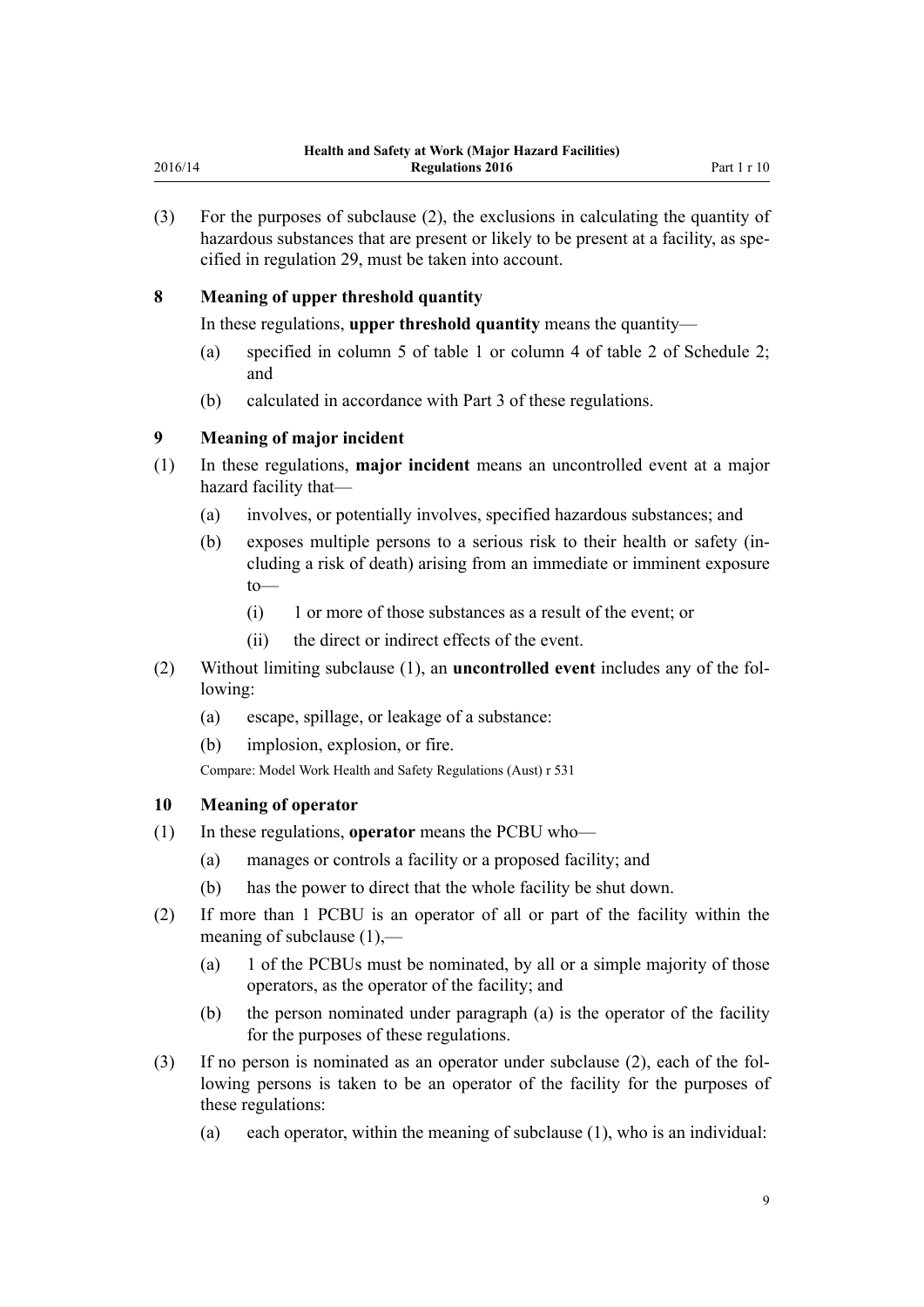<span id="page-9-0"></span>(b) for each operator, within the meaning of subclause (1), that is not an individual, each officer of the body corporate.

#### *Transitional, savings, and related provisions*

#### **11 Transitional, savings, and related provisions**

The transitional, savings, and related provisions (if any) set out in [Schedule 1](#page-43-0) have effect according to their terms.

#### **Part 2**

# **Notification, designation, and exemption of major hazard facilities**

#### *Notification process*

#### **12 Duty of operators to notify WorkSafe**

- (1) The operator of a facility at which specified hazardous substances are present or likely to be present in a quantity that is equal to or exceeds the lower threshold quantity must notify WorkSafe in accordance with [regulation 14](#page-10-0)—
	- (a) as soon as practicable (but no later than 3 months) after the operator becomes aware, or ought reasonably to have become aware, of the circumstances giving rise to the obligation to notify; or
	- (b) within any longer period that WorkSafe determines, if satisfied on application by the operator that there is a reasonable excuse for the delayed notification.
- (2) An operator who contravenes this regulation commits an offence and is liable on conviction,—
	- (a) for an individual, to a fine not exceeding  $$10,000$ :
	- (b) for any other person, to a fine not exceeding \$50,000.

Compare: Model Work Health and Safety Regulations (Aust) r 536

#### **13 Duty of operators of proposed facilities to notify WorkSafe**

- (1) The operator of a proposed facility at which specified hazardous substances may be present in a quantity that is equal to or exceeds the lower threshold quantity must notify WorkSafe in accordance with [regulation 14](#page-10-0) as soon as practicable before—
	- (a) there is any change in an existing workplace due to which it becomes a facility:
	- (b) any contract is entered into for the construction or purchase of the facility.
- (2) An operator who contravenes this regulation commits an offence and is liable on conviction,—
	- (a) for an individual, to a fine not exceeding  $$10,000$ :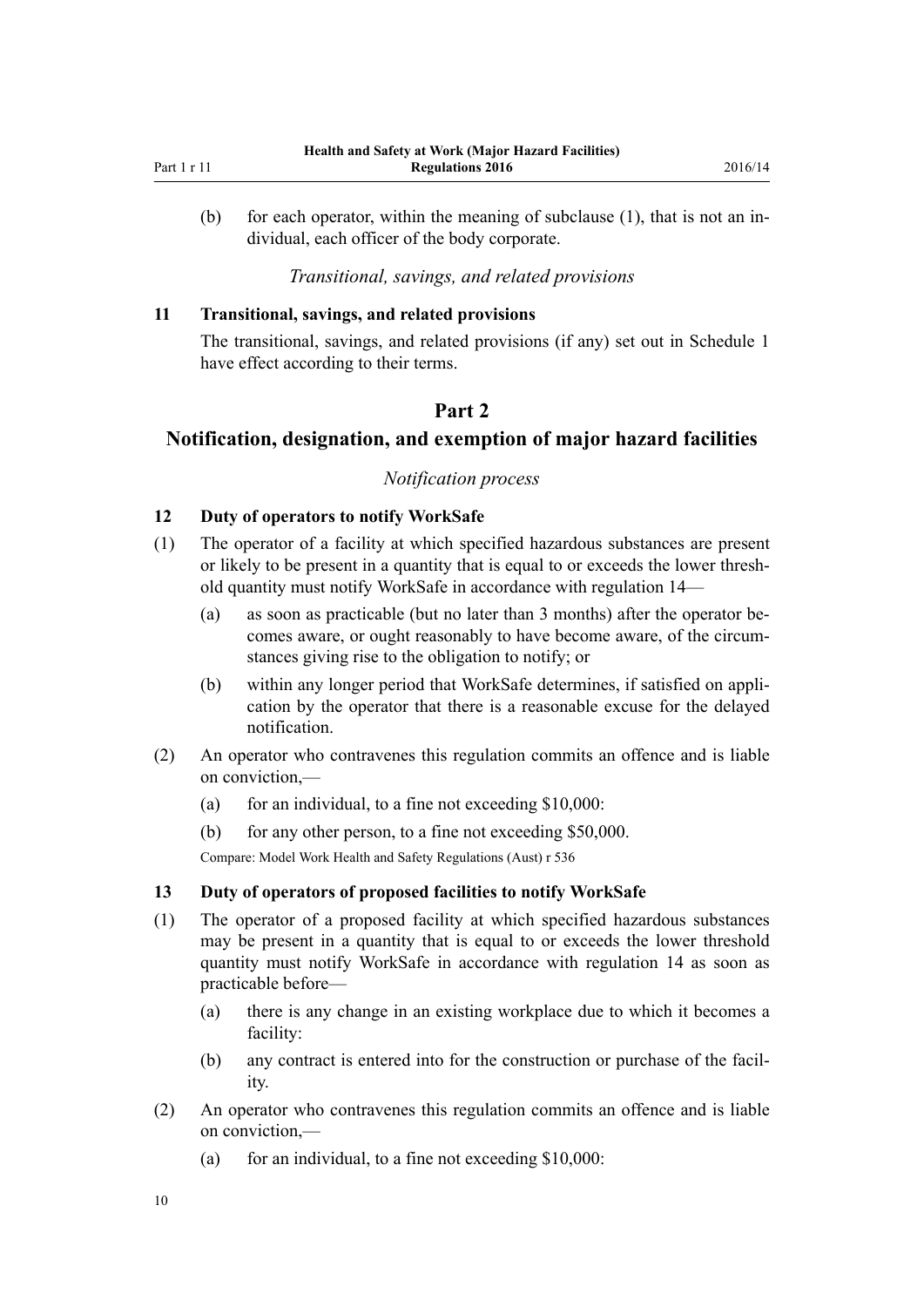<span id="page-10-0"></span>(b) for any other person, to a fine not exceeding \$50,000.

Compare: Model Work Health and Safety Regulations (Aust) r 537

#### **14 Content of notification**

- (1) A notification to WorkSafe under [regulation 12](#page-9-0) or [13](#page-9-0) must—
	- (a) be given in the manner and form required by WorkSafe; and
	- (b) include the information referred to in subclause (2).
- (2) The notification to WorkSafe must include the following information:
	- (a) a brief description of the primary business activity or activities at the facility; and
	- (b) information about the operator; and
	- (c) sufficient information to identify the specified hazardous substances present or likely to be present at the facility; and
	- (d) the quantity and physical form (for example, solid, liquid, or gas) of the specified hazardous substances referred to in paragraph (c); and
	- (e) the contact details of a person with whom WorkSafe may communicate in relation to the information that is, or must be, contained in the notification; and
	- (f) the details of any enforcement action against the operator or an officer of the operator, under any legislation related to the management of health and safety or hazardous substances, taken either in New Zealand or in an overseas jurisdiction; and
	- (g) information about the land use and other activities in the area surrounding the facility or proposed facility; and
	- (h) any other additional information that WorkSafe requires for the purpose of determining—
		- (i) whether the facility or proposed facility is a major hazard facility; and
		- (ii) the physical location of the facility or proposed facility.

Compare: Model Work Health and Safety Regulations (Aust) r 538; Control of Major Accident Hazards Regulations 2015 r 6 (UK)

#### **15 WorkSafe must assess notification, make a decision, and notify operator of decision**

(1) WorkSafe must assess each notification given under [regulation 12](#page-9-0) or [13](#page-9-0) and decide whether the quantity of specified hazardous substances, as listed in [Schedule 2](#page-45-0), that are present or likely to be present at a facility or may be present at a proposed facility—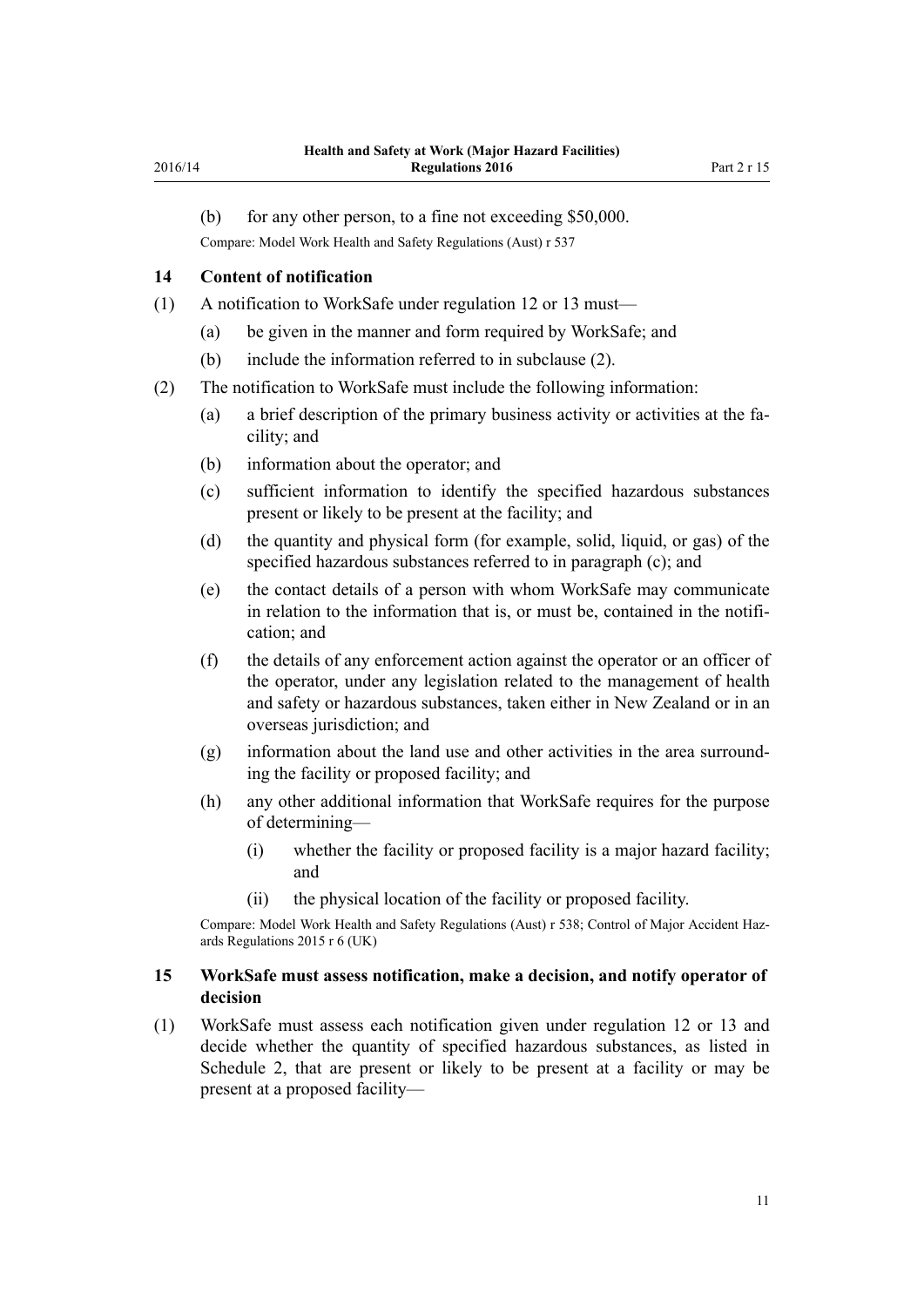<span id="page-11-0"></span>

| Part 2 r 16 |     | Health and Safety at Work (Major Hazard Facilities)<br><b>Regulations 2016</b>                                                                                                                                            | 2016/14 |
|-------------|-----|---------------------------------------------------------------------------------------------------------------------------------------------------------------------------------------------------------------------------|---------|
|             | (a) | equals or exceeds the lower threshold quantity but does not equal or ex-<br>ceed the upper threshold quantity (which means that the facility is a low-<br>er tier major hazard facility); or                              |         |
|             | (b) | equals or exceeds the upper threshold quantity (which means that the fa-<br>cility is an upper tier major hazard facility); or                                                                                            |         |
|             | (c) | is less than the lower threshold quantity (which means that the facility is<br>neither a lower tier major hazard facility nor an upper tier major hazard<br>facility).                                                    |         |
| (2)         |     | WorkSafe must, as soon as practicable after making a decision under subclause<br>(1), notify the operator in writing that the facility or proposed facility to which<br>the notification relates is or will become—       |         |
|             | (a) | a lower tier major hazard facility; or                                                                                                                                                                                    |         |
|             | (b) | an upper tier major hazard facility; or                                                                                                                                                                                   |         |
|             | (c) | neither a lower tier major hazard facility nor an upper tier major hazard<br>facility.                                                                                                                                    |         |
| (3)         |     | For the purposes of carrying out its functions under subclause (1), WorkSafe<br>may require an operator to provide further information specified by WorkSafe<br>in relation to the facility, including information about— |         |
|             | (a) | the use or likely use of specified hazardous substances in the facility:                                                                                                                                                  |         |
|             | (b) | the physical condition of the facility:                                                                                                                                                                                   |         |
|             | (c) | the facility's state of repair.                                                                                                                                                                                           |         |
| (4)         |     | The operator must comply with a request under subclause (3) within 45 days or<br>any longer period as WorkSafe may allow.                                                                                                 |         |
|             |     | Compare: Model Work Health and Safety Regulations (Aust) rr 542, 545                                                                                                                                                      |         |
| 16          |     | WorkSafe may conduct review of facility                                                                                                                                                                                   |         |
| (1)         |     | WorkSafe may conduct a review of a facility or proposed facility if, after a no-<br>tification given under regulation 12 or 13 or at any other time it considers ap-<br>propriate, WorkSafe decides that-                 |         |
|             | (a) | the facility or proposed facility is a lower tier major hazard facility; and                                                                                                                                              |         |
|             | (b) | there are reasonable grounds to believe that there is increased potential<br>for a major incident to occur at the facility or proposed facility, having<br>regard to the following:                                       |         |
|             |     | the quantity or combination of specified hazardous substances that<br>(i)<br>are present or likely to be present; and                                                                                                     |         |

- (ii) the types of activities within the facility involving specified hazardous substances; and
- (iii) land use and other activities in the area surrounding the facility or proposed facility; and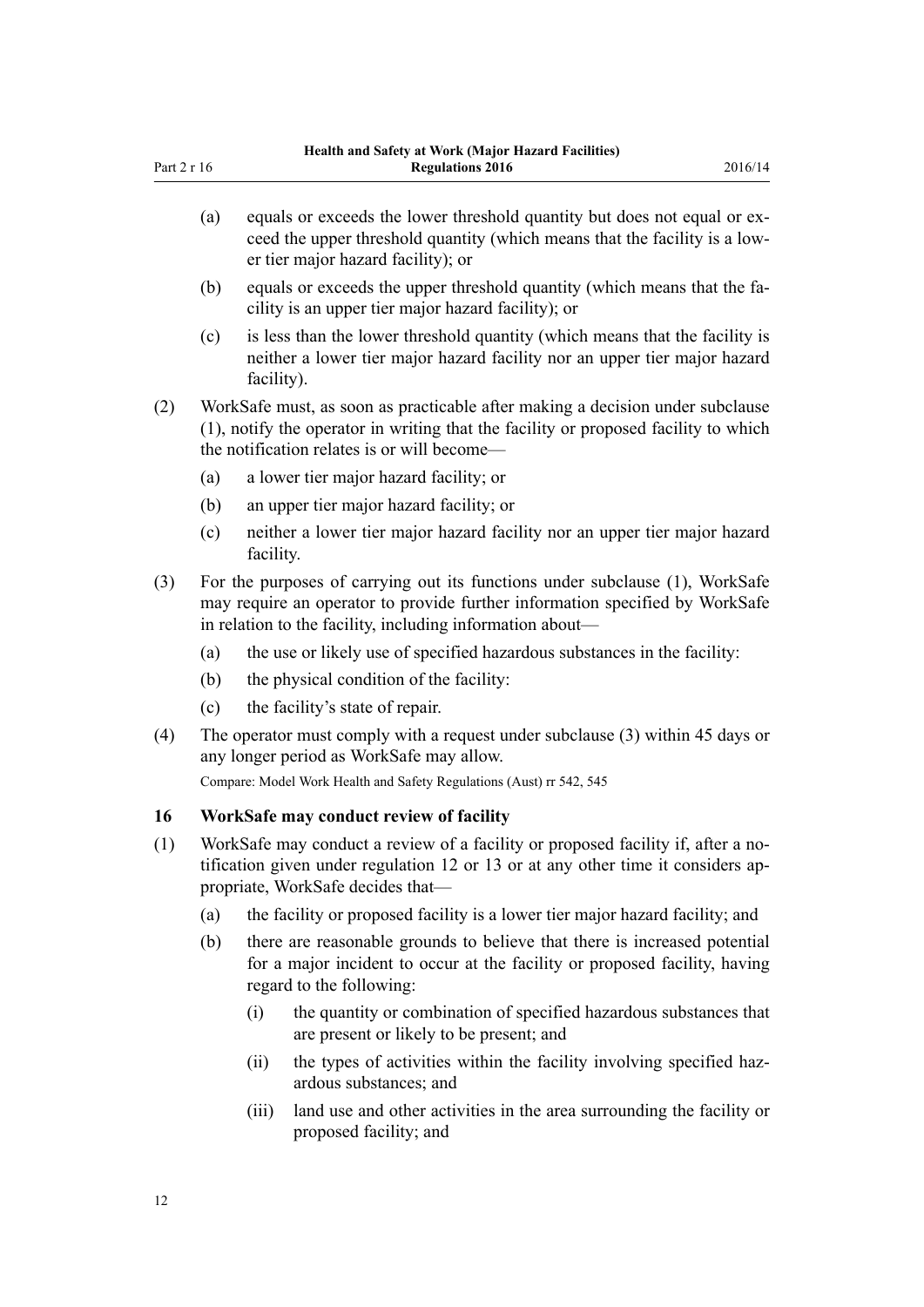(iv) any other matters that WorkSafe considers relevant.

- <span id="page-12-0"></span>(2) The purpose of the review is to enable WorkSafe to determine whether the facility or proposed facility should be designated as an upper tier major hazard facility under [regulation 20.](#page-14-0)
- (3) Before commencing a review, WorkSafe must give written notice of its intention to conduct the review, and the reasons for doing so, and of the opportunity to make a submission—
	- (a) to the contact person identified in the notification given under [regulation](#page-9-0) [12](#page-9-0) or [13;](#page-9-0) or
	- (b) in any other case, to the operator of the facility or proposed facility.
- (4) WorkSafe must—
	- (a) consider the submission if the recipient of the notice has made a submission in relation to the review; and
	- (b) consult those persons who WorkSafe considers have an interest in the outcome of the review, including—
		- (i) any representatives at the facility; and
		- (ii) the emergency services organisations that have responsibility for the area in which the facility is, or proposed facility is to be, located; and
		- (iii) the local authority within whose district the facility is, or proposed facility is to be, located.

Compare: Model Work Health and Safety Regulations (Aust) r 541

#### **17 Duty to notify WorkSafe of proposed change in operator**

- (1) A proposed new operator of a facility must notify WorkSafe in accordance with [regulation 14](#page-10-0).
- (2) The notification given under subclause (1) must be given—
	- (a) as soon as practicable after the proposed new operator becomes aware of the likely change in operator; and
	- (b) no later than 2 months before the date on which the proposed new operator intends to begin operating the facility.
- (3) For the purposes of these regulations, a notification given under this regulation—
	- (a) should include only information that relates to the change in operator and that has changed since the earlier notification given in accordance with [regulation 12](#page-9-0) or [13](#page-9-0); and
	- (b) is to be treated as a notification given under [regulation 12](#page-9-0) for an existing facility; and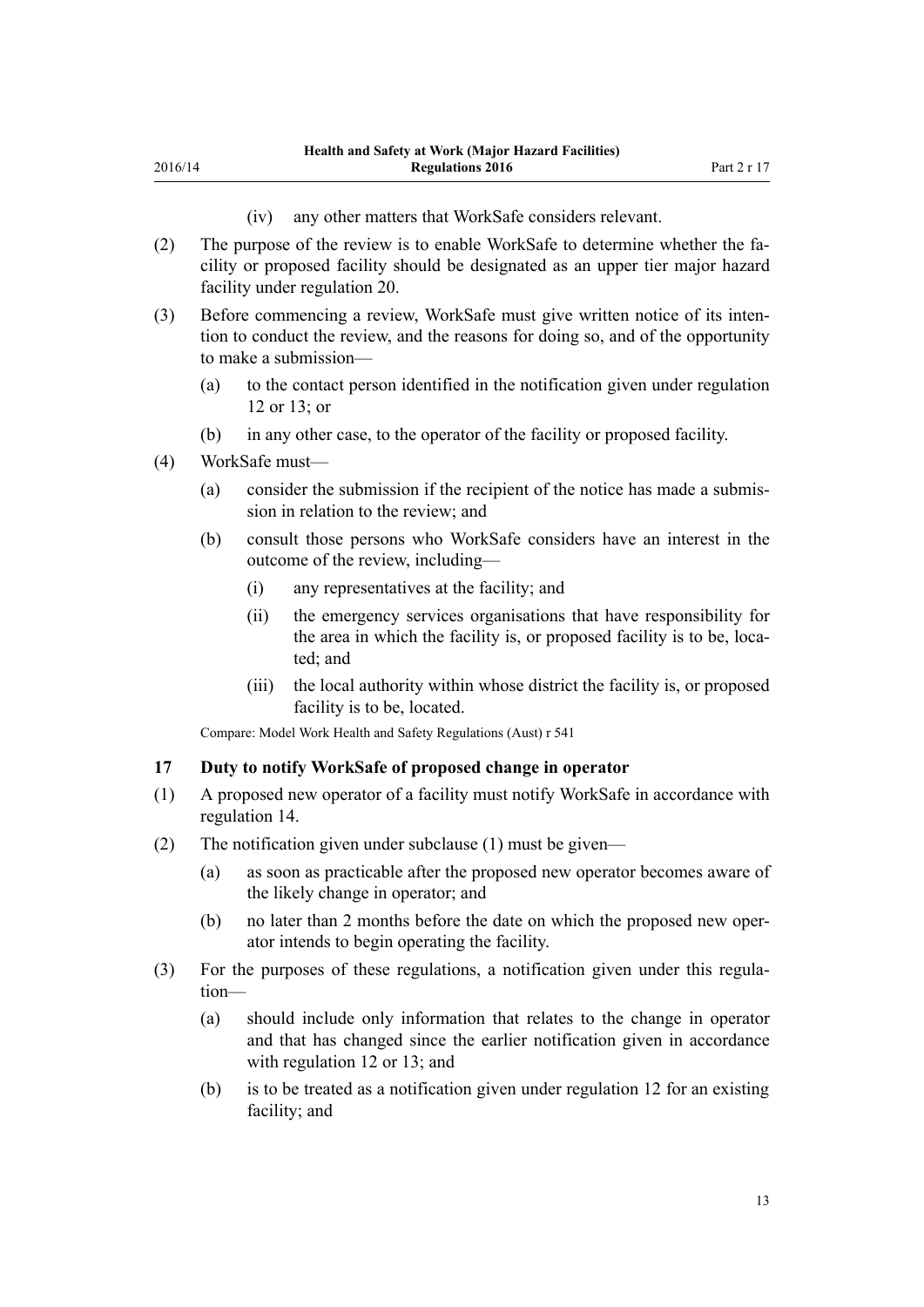- (c) is subject to any review of the suitability of the new operator conducted under regulation 18; and
- (d) must be assessed by WorkSafe to enable it to determine whether Work-Safe should request a revised safety case to be given under [regulation](#page-32-0) [53.](#page-32-0)
- (4) An operator who contravenes subclause (1) or (2) commits an offence and is liable on conviction,—
	- (a) for an individual, to a fine not exceeding  $$6,000$ :
	- (b) for any other person, to a fine not exceeding \$30,000.

Compare: Model Work Health and Safety Regulations (Aust) r 548

#### **18 Suitability of operator**

<span id="page-13-0"></span>Part 2 r 18

- (1) This regulation applies if WorkSafe decides to conduct a review into the suitability of the operator of a facility or proposed facility.
- (2) WorkSafe must decide whether to conduct a review within a period of 1 month after the date of receiving a notification given under [regulation 12](#page-9-0) or [13](#page-9-0).
- (3) Before commencing a review, WorkSafe must give written notice of its intention to conduct the review, and the reasons for doing so, and of the opportunity to make a submission by a specified date, which must not be earlier than 30 days from the date of the notice,—
	- (a) to the contact person identified in the notification given under [regulation](#page-9-0) [12](#page-9-0) or [13;](#page-9-0) or
	- (b) in any other case, to the operator of the facility.
- (4) WorkSafe must—
	- (a) consider the submission if the recipient of the notice has made a submission in relation to the review; and
	- (b) consult interested parties, including (where relevant) government agencies in other jurisdictions that have a regulatory role in relation to major hazard facilities.
- (5) WorkSafe must complete the review—
	- (a) within 3 months after receiving the submission; or
	- (b) if it does not receive a submission by the date specified in subclause (3), within 3 months after that date.
- (6) If WorkSafe decides on reasonable grounds that the operator of a facility or proposed facility is unlikely to meet the operator's obligations under these regulations, WorkSafe must, by notice in writing, prohibit the person from acting as the operator of the facility or proposed facility.

Compare: Model Work Health and Safety Regulations (Aust) r 543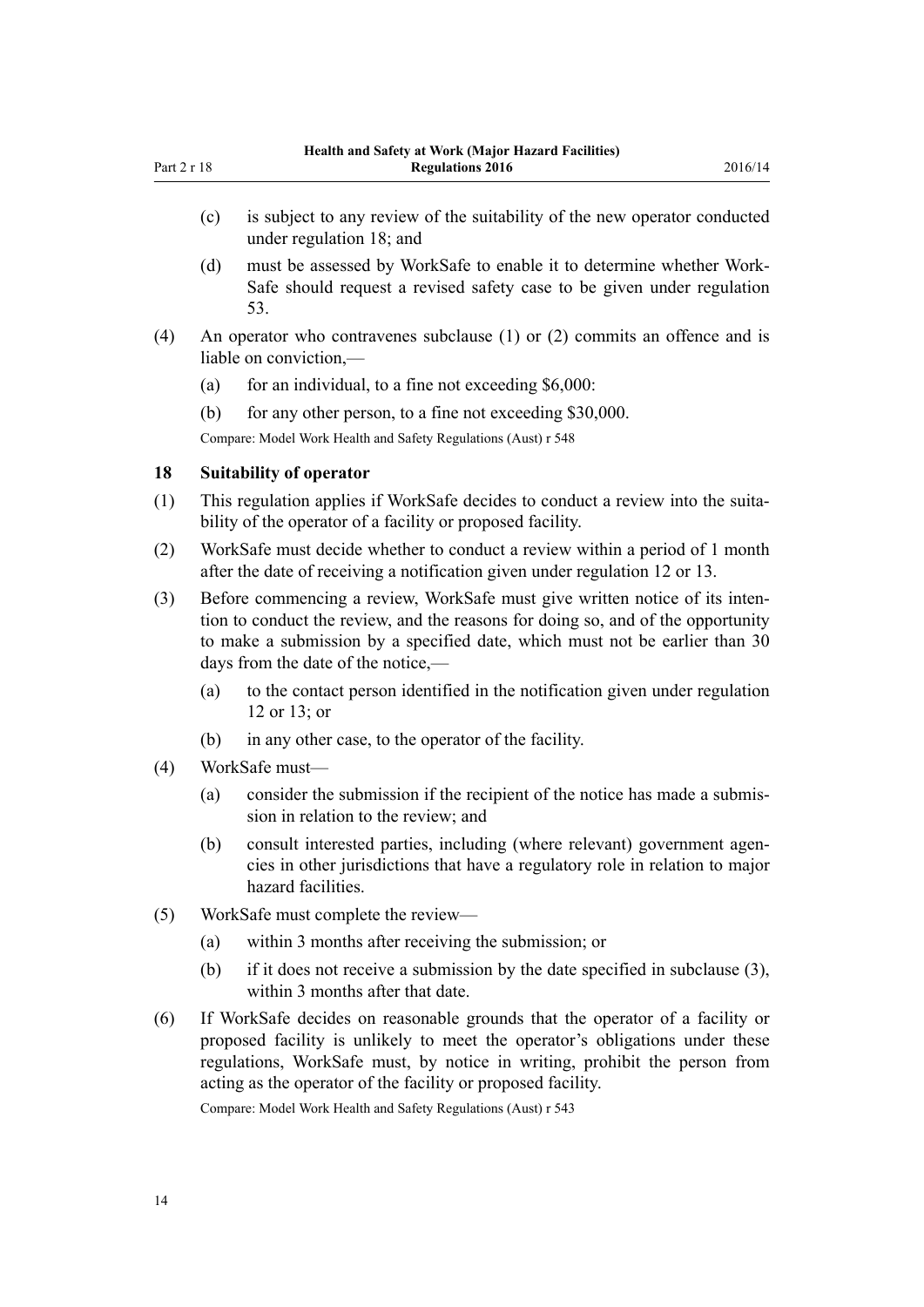#### *Designation process*

#### <span id="page-14-0"></span>**19 Mandatory designation as major hazard facility**

- (1) If WorkSafe decides under [regulation 15](#page-10-0) that a facility or proposed facility is a lower tier major hazard facility, WorkSafe must designate that facility as a lower tier major hazard facility.
- (2) If WorkSafe decides under [regulation 15](#page-10-0) that a facility or proposed facility is an upper tier major hazard facility, WorkSafe must designate that facility as an upper tier major hazard facility.

Compare: Model Work Health and Safety Regulations (Aust) r 542

### **20 Discretionary designation of lower tier major hazard facility as upper tier major hazard facility**

WorkSafe may designate a facility or a proposed facility as an upper tier major hazard facility if WorkSafe—

- (a) decides to conduct a review under [regulation 16;](#page-11-0) and
- (b) on completion of the review (conducted having regard to the matters specified in regulation  $16(1)(b)$ , considers that there is increased potential for a major incident to occur at that facility.

Compare: Model Work Health and Safety Regulations (Aust) r 541

#### **21 Certificate and effect of designations and decisions**

- (1) If WorkSafe makes a designation under regulation 19 or 20, or a decision under [regulation 18](#page-13-0), WorkSafe must give the relevant operator a certificate of the designation or decision that states—
	- (a) the reasons for the designation or decision; and
	- (b) the date on which the designation or decision takes effect, which,—
		- (i) in the case of a designation, must be at least 28 days after the date of the certificate:
		- (ii) in the case of a decision, must be the date of the decision; and
	- (c) any conditions imposed on the designation under [regulation 22.](#page-15-0)
- (2) WorkSafe must give the certificate—
	- (a) as soon as practicable after making the decision under [regulation 18:](#page-13-0)
	- (b) within 14 days of making the designation under regulation 19 or 20.
- (3) The effect of a decision under [regulation 18](#page-13-0) is that any exemption under [sec](http://prd-lgnz-nlb.prd.pco.net.nz/pdflink.aspx?id=DLM6544175)[tion 220](http://prd-lgnz-nlb.prd.pco.net.nz/pdflink.aspx?id=DLM6544175) of the Act does not apply to the facility.
- (4) A designation or decision remains in effect until revoked.

Compare: Model Work Health and Safety Regulations (Aust) r 545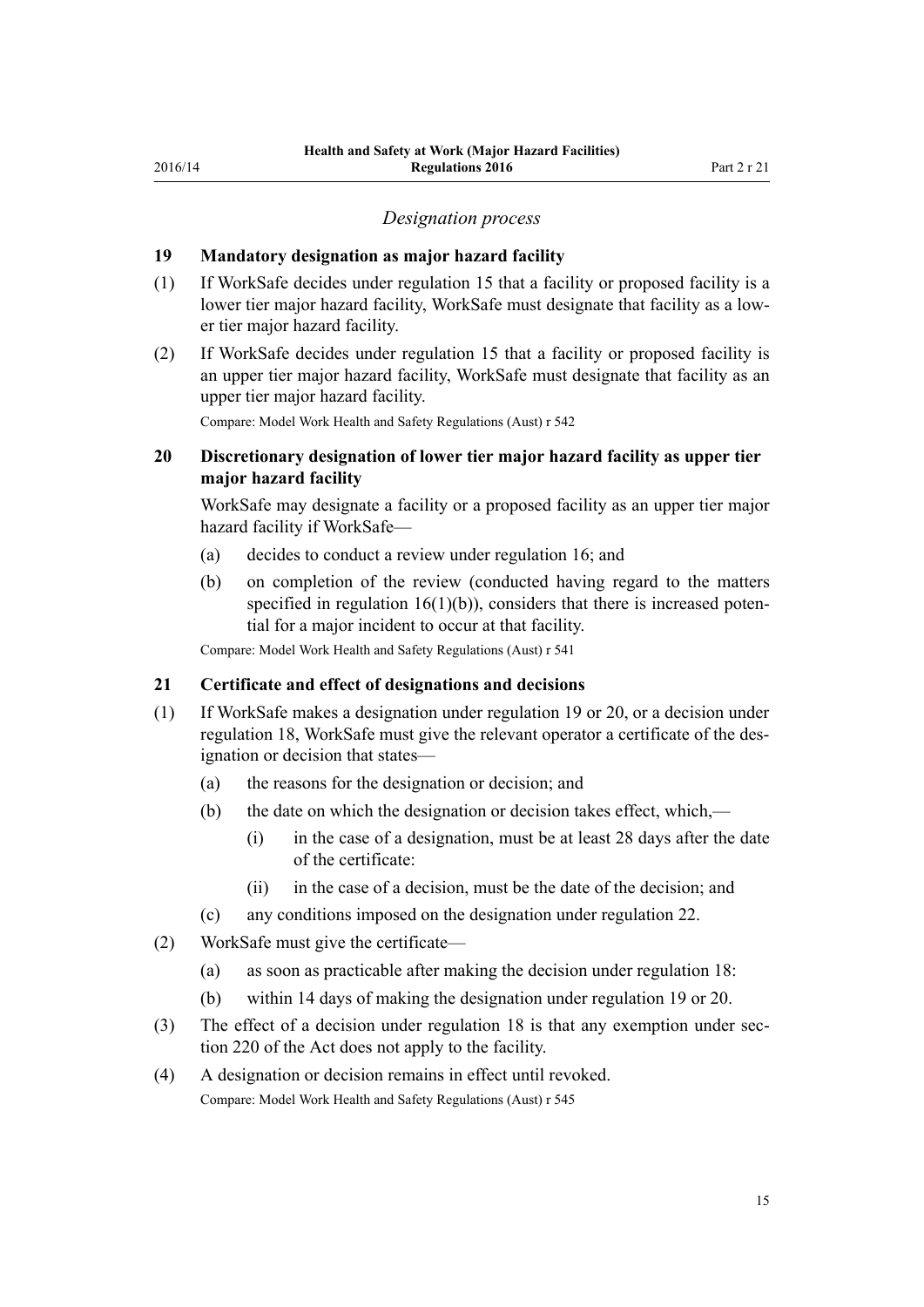#### <span id="page-15-0"></span>**22 Conditions on designations of major hazard facilities**

- (1) WorkSafe may impose any conditions it considers reasonably appropriate on a designation made under—
	- (a) [regulation 19](#page-14-0) (mandatory designation as major hazard facility); or
	- (b) [regulation 20](#page-14-0) (discretionary designation of lower tier major hazard facility as upper tier major hazard facility).
- (2) Without limiting subclause (1), WorkSafe may impose conditions in relation to 1 or more of the following:
	- (a) additional control measures that must be implemented in relation to the carrying out of work or activities at the major hazard facility:
	- (b) the recording or keeping of additional information:
	- (c) the provision of additional information, training, and instruction to additional persons or classes of persons:
	- (d) the provision of additional information to WorkSafe:
	- (e) if the operator is any other person, the qualifications or duties, or both, of any officer of the operator.
- (3) The operator of a major hazard facility in relation to which any conditions are imposed under this regulation must ensure that the conditions are complied with.

Compare: Model Work Health and Safety Regulations (Aust) r 544

#### **23 Revocation of designation as major hazard facility or decision as to suitability of operator**

- (1) WorkSafe may revoke a designation made under [regulation 19](#page-14-0) or [20](#page-14-0), or a decision made under [regulation 18,](#page-13-0) if, after consultation with the operator, Work-Safe is satisfied that the reasons for the designation or decision no longer apply.
- (2) If subclause (1) applies, WorkSafe must give written notice of the revocation of the designation or decision to the operator. Compare: Model Work Health and Safety Regulations (Aust) r 546

#### **24 Renotification if quantity of specified hazardous substances increases**

- (1) This regulation applies to a facility or a proposed facility in relation to which—
	- (a) notification was given under [regulation 12](#page-9-0) or [13](#page-9-0); and
	- (b) WorkSafe—
		- (i) has not conducted a review under [regulation 16](#page-11-0); or
		- (ii) on conducting a review, has not designated the facility as an upper tier major hazard facility under [regulation 20](#page-14-0).
- (2) The operator of a facility or proposed facility must renotify WorkSafe in accordance with [regulation 12](#page-9-0) or [13](#page-9-0) if the quantity of specified hazardous substances that are present or likely to be present at the facility or proposed facility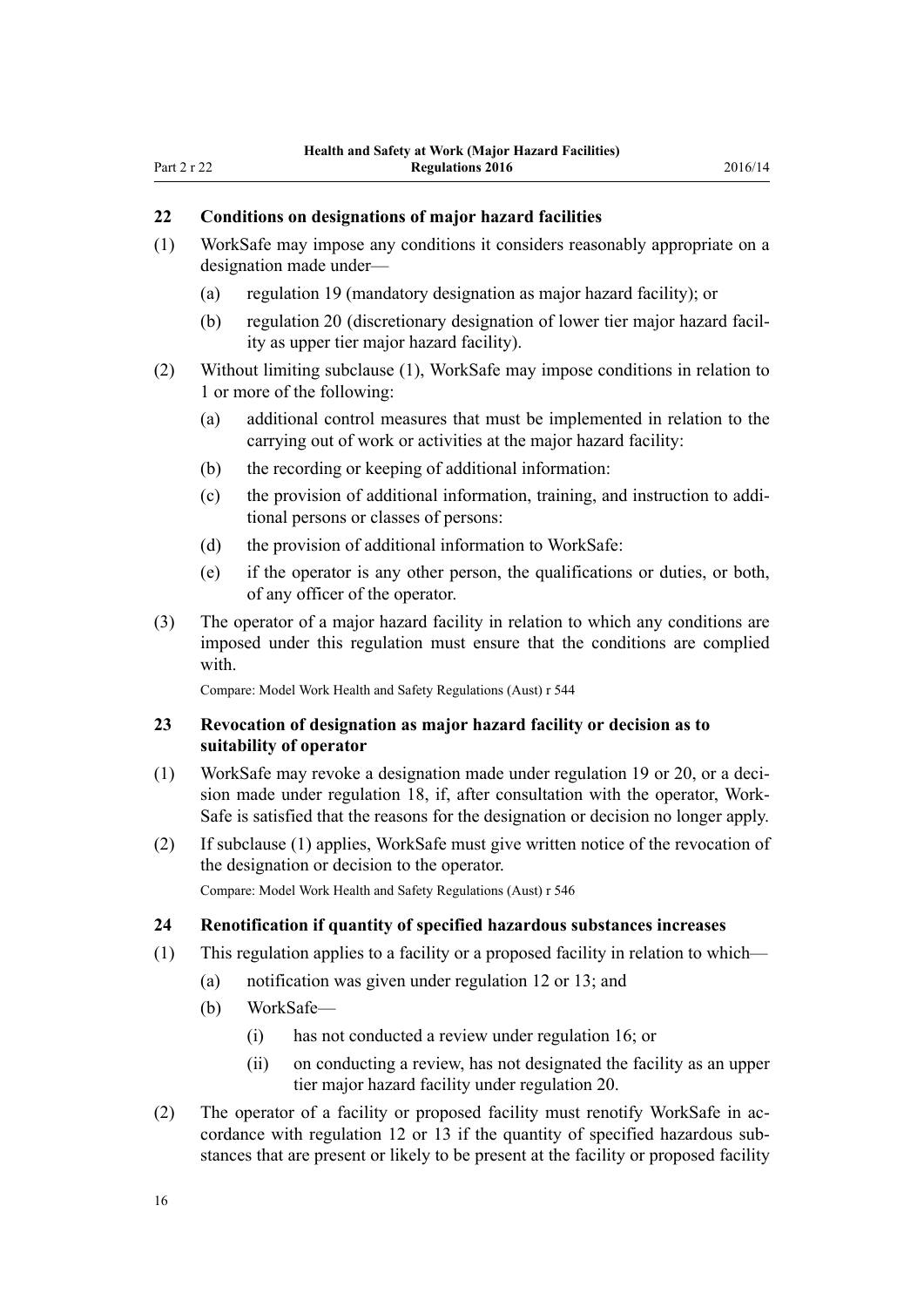<span id="page-16-0"></span>increases, or is likely to increase, to a level that exceeds the level previously notified to WorkSafe.

- (3) A person who contravenes subclause (2) commits an offence and is liable on conviction,—
	- (a) for an individual, to a fine not exceeding  $$6,000$ :
	- (b) for any other person, to a fine not exceeding \$30,000.

Compare: Model Work Health and Safety Regulations (Aust) r 547

*Prescribed requirements for exemptions*

#### **25 Prescribed requirements for WorkSafe granting exemption**

- (1) WorkSafe must not grant an exemption under [section 220](http://prd-lgnz-nlb.prd.pco.net.nz/pdflink.aspx?id=DLM6544175) of the Act in respect of any provisions of these regulations unless it is satisfied that granting the exemption will result in a standard of safety (in relation to the operation of the facility or proposed facility) that is at least equivalent to the standard that would be achieved by compliance with the relevant provisions that the exemption relates to.
- (2) For the purposes of subclause (1), WorkSafe must have regard to all relevant matters, including whether the applicant—
	- (a) is complying with the Act and these regulations; and
	- (b) has implemented adequate control measures to minimise the risk of a major incident occurring.

# **Part 3**

#### **Specified hazardous substances thresholds**

#### **26 Specified hazardous substances**

- (1) The categories and names of specified hazardous substances are set out in [Schedule 2.](#page-45-0)
- (2) Hazardous substances that meet the following criteria must be assigned to the most analogous category or named specified hazardous substance falling within the scope of these regulations:
	- (a) substances that are not subject to the [Hazardous Substances \(Classifica](http://prd-lgnz-nlb.prd.pco.net.nz/pdflink.aspx?id=DLM33832)[tion\) Regulations 2001](http://prd-lgnz-nlb.prd.pco.net.nz/pdflink.aspx?id=DLM33832) (including waste); and
	- (b) substances that are present, or are likely to be present, in a facility; and
	- (c) substances that possess, or are likely to possess, under the conditions found at the facility, equivalent properties in relation to their potential to cause a major incident.
- (3) Hazardous substances that the EPA has not approved under [Part 5](http://prd-lgnz-nlb.prd.pco.net.nz/pdflink.aspx?id=DLM383157) of the Hazardous Substances and New Organisms Act 1996 must be classified in accord-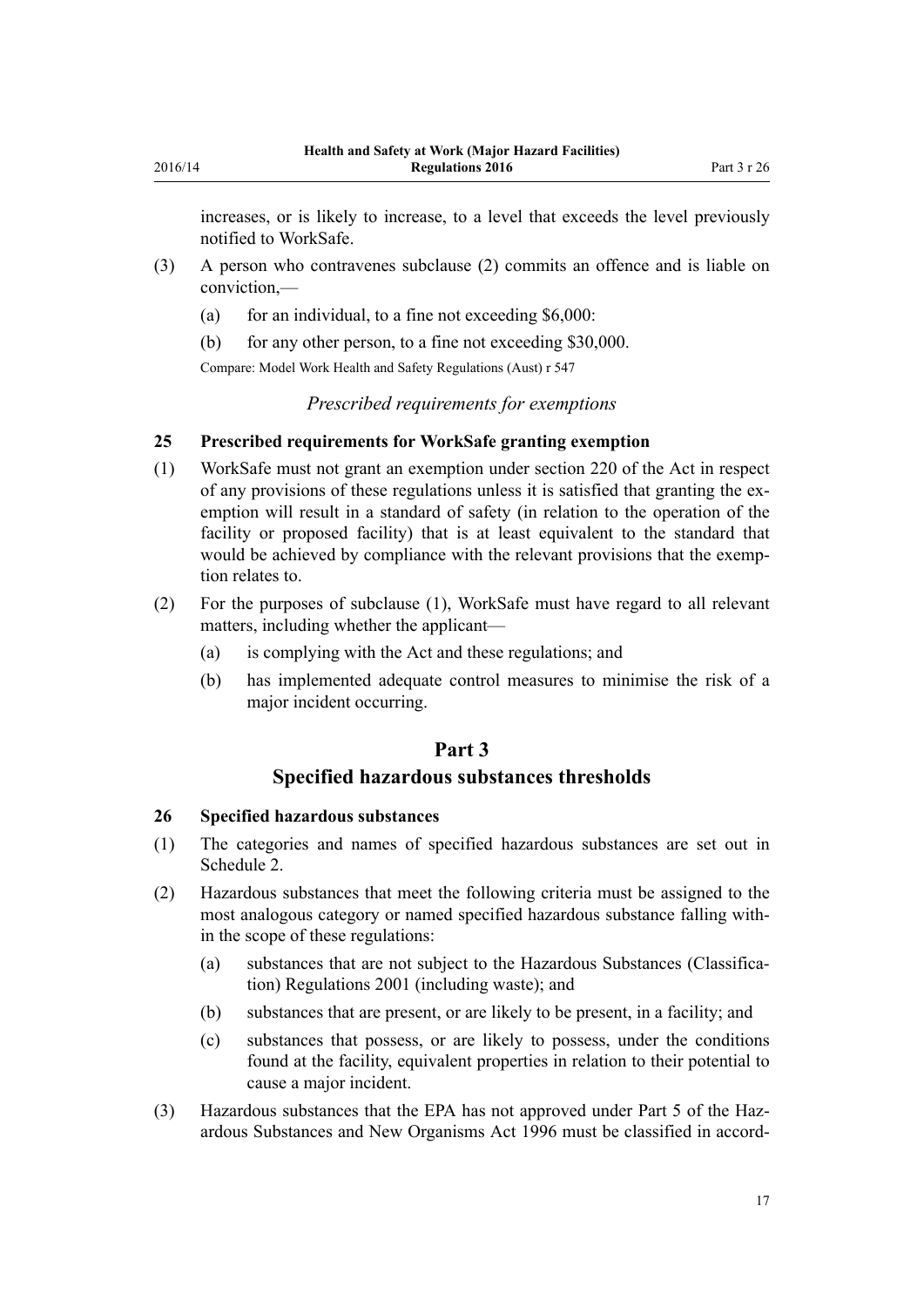<span id="page-17-0"></span>ance with any applicable group standard that the EPA has issued under that Act.

(4) If there is no applicable group standard for the hazardous substance, the operator must apply to the EPA so that the EPA may determine the classification of the substance for the purposes of these regulations.

Compare: Model Work Health and Safety Regulations (Aust) Schedule 15 cl 2

#### **27 Threshold quantity of 1 specified hazardous substance**

- (1) If a specified hazardous substance is referred to in table 2 of [Schedule 2](#page-45-0) and also falls within a category referred to in table 1 of Schedule 2, the threshold quantities in table 2 must be used.
- (2) If a specified hazardous substance is not referred to in table 2 of [Schedule 2](#page-45-0) and the substance falls within a category referred to in table 1 of Schedule 2, the threshold quantities in table 1 must be used.
- (3) If a specified hazardous substance is not referred to in table 2 of [Schedule 2](#page-45-0) and the substance appears to fall within more than 1 category referred to in table 1 of Schedule 2, the threshold quantity of the category that has the lower or lowest threshold quantity must be used.

Compare: Model Work Health and Safety Regulations (Aust) Schedule 15 cl 3

#### **28 Threshold quantity of more than 1 specified hazardous substance**

(1) A facility with more than 1 specified hazardous substance is a lower tier major hazard facility if the following sum is greater than or equal to 1:

$$
q_1/Q_{L1} + q_2/Q_{L2} + q_3/Q_{L3} + q_4/Q_{L4} + q_5/Q_{L5} + \dots
$$

where—

- $q_{x}$ is the quantity of specified hazardous substance x (or category of specified hazardous substances x) falling within table 1 or table 2 of [Schedule](#page-45-0) [2](#page-45-0)
- $Q_{\text{rx}}$  is the relevant quantity for specified hazardous substance x or category x from column 4 of table 1 or from column 3 of table 2 of [Schedule 2.](#page-45-0)
- (2) A facility with more than 1 specified hazardous substance is an upper tier major hazard facility if the following sum is greater than or equal to 1:

$$
q_1/Q_{U1} + q_2/Q_{U2} + q_3/Q_{U3} + q_4/Q_{U4} + q_5/Q_{U5} + \dots
$$

where—

- $q_{x}$ is the quantity of specified hazardous substance x (or category of specified hazardous substances x) falling within table 1 or table 2 of [Schedule](#page-45-0)  $\mathfrak{D}$
- $Q<sub>UV</sub>$  is the relevant quantity for specified hazardous substance x or category x from column 5 of table 1 or from column 4 of table 2 of [Schedule 2.](#page-45-0)
- (3) The calculation of threshold quantities of specified hazardous substances must be undertaken as follows: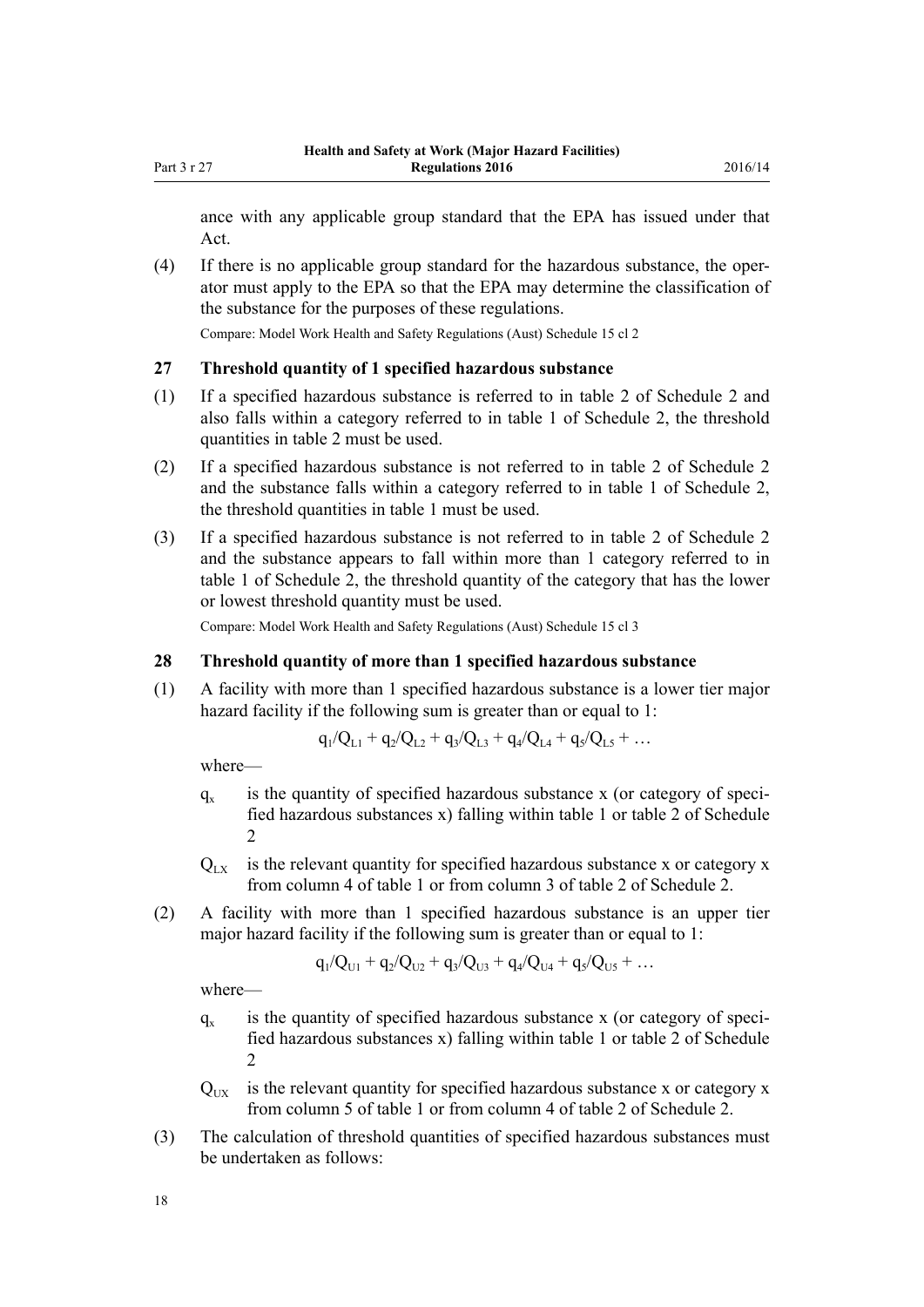- <span id="page-18-0"></span>(a) for health hazards (section H), quantities of specified hazardous substances listed in table 2 of [Schedule 2](#page-45-0) that fall within the HSNO classification of acutely toxic 6.1A, 6.1B, or 6.1C (inhalation route), or 6.9A (but only substances that produce specific, non-lethal target organ toxicity arising from a single exposure) must be added to quantities of specified hazardous substances falling within section H (items H1 to H3) of table 1 of Schedule 2:
- (b) for physical hazards (section P), quantities of specified hazardous substances listed in table 2 of [Schedule 2](#page-45-0) that fall within the HSNO classification of explosives, flammable gases, flammable aerosols, oxidising gases, flammable liquids, self-reactive substances and mixtures, organic peroxides, pyrophoric liquids and solids, or oxidising liquids and solids must be added to quantities of specified hazardous substances falling within section P (items P1 to P8) of table 1 of Schedule 2:
- (c) for other hazards (section O), quantities of specified hazardous substances listed in table 2 of [Schedule 2](#page-45-0) that fall within any of the HSNO classification of solids that emit flammable gas when in contact with water 4.3A (that also meet the criteria for the hazard statement EUH014, that also meet criteria (b), or that also meet the criteria for the hazard statement EUH029) must be added to quantities of specified hazardous substances falling within the same subcategory within section O (items O1 to O3) of table 1 of Schedule 2.
- (4) The relevant provisions of these regulations apply where any of the sums obtained under subclause (3) is greater than or equal to 1.
- (5) For the purposes of calculating the threshold quantities of specified hazardous substances under this regulation, the lowest threshold quantity for each subcategory referred to in subclause (3)(a) and (b) corresponding to the relevant classification must be used.

Compare: Model Work Health and Safety Regulations (Aust) Schedule 15 cl 4

#### **29 Exclusions in calculating quantity of specified hazardous substances**

- (1) For the purpose of calculating the quantity of specified hazardous substances that are present or likely to be present at a facility under [regulation 27](#page-17-0) or [28](#page-17-0), specified hazardous substances that are present or likely to be present in an isolated quantity that is less than 2% of the relevant upper threshold quantity are excluded.
- (2) For the purposes of subclause (1), a specified hazardous substance is present or likely to be present in an **isolated quantity** if its location at a facility is such that it cannot, on its own, act as an initiator of a major incident elsewhere at that facility.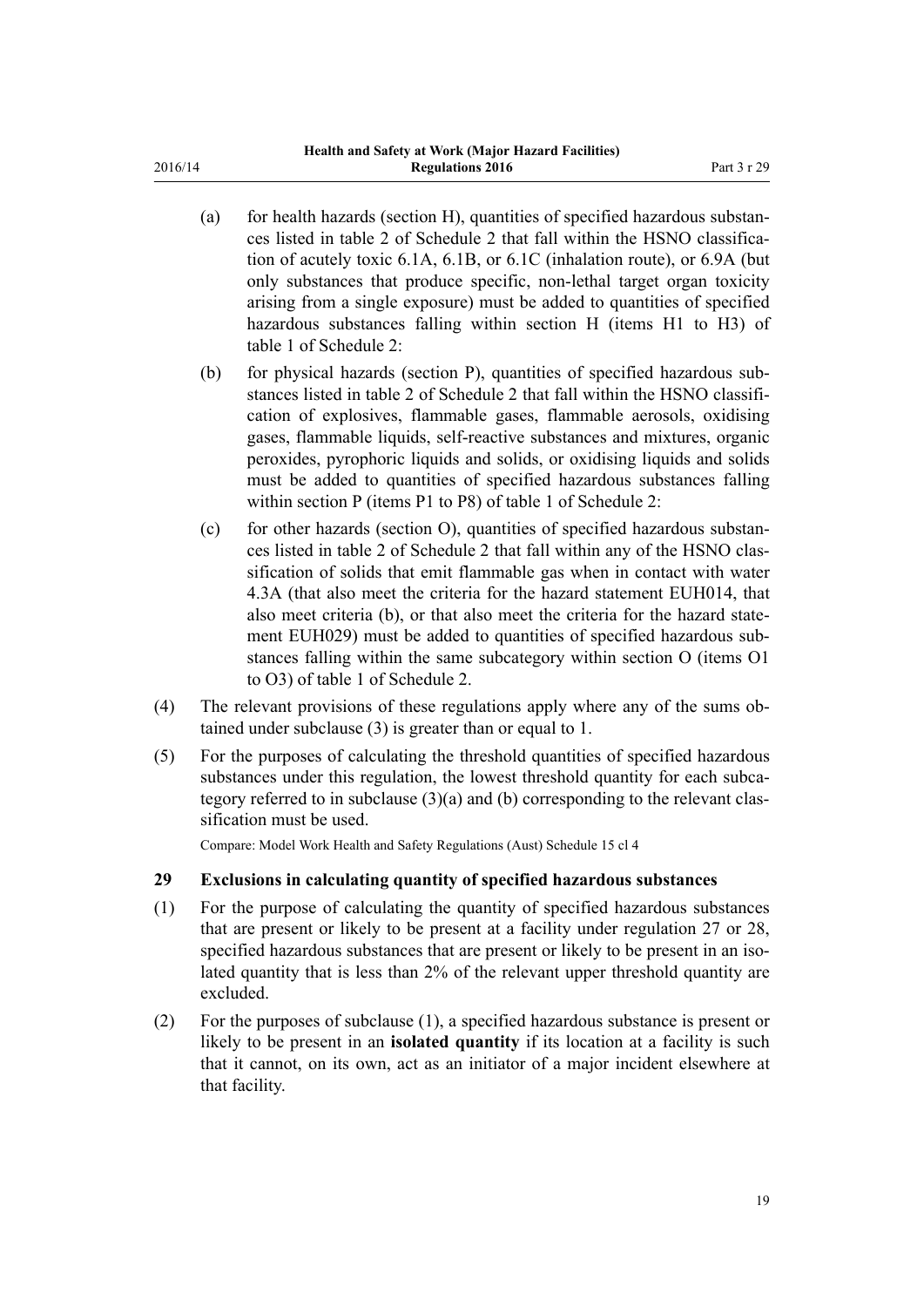#### **Part 4**

#### **Duties of operators**

<span id="page-19-0"></span>Subpart 1—Duties of all major hazard facility operators

#### *Control measures*

#### **30 Duty to implement control measures**

- (1) The operator of a major hazard facility must implement control measures that—
	- (a) eliminate, so far as is reasonably practicable, the risk of a major incident occurring; or
	- (b) if it is not reasonably practicable to eliminate the risk of a major incident occurring, must minimise that risk so far as is reasonably practicable.
- (2) In the event of a major incident occurring at the facility, the control measures to be implemented by the operator must minimise its magnitude and the severity of its health and safety consequences so far as is reasonably practicable.
- (3) An assessment of whether doing something is reasonably practicable must be carried out in accordance with [section 22](http://prd-lgnz-nlb.prd.pco.net.nz/pdflink.aspx?id=DLM5976866) of the Act.
- (4) The operator of a major hazard facility must implement control measures that are designed to minimise, in the event that a major incident occurs, its magnitude and the severity of its consequences to persons both on site and off site.
- (5) An operator who contravenes this regulation commits an offence and is liable on conviction,—
	- (a) for an individual, to a fine not exceeding  $$10,000$ :
	- (b) for any other person, to a fine not exceeding \$50,000.

Compare: Model Work Health and Safety Regulations (Aust) r 556

*Requirements for emergency plans*

#### **31 Duty to prepare emergency plan**

- (1) The operator of a major hazard facility must prepare an emergency plan for the facility that—
	- (a) effectively addresses all potential health and safety consequences of a major incident; and
	- (b) is specific to the facility and the major incident hazards identified in the safety assessment; and
	- (c) is integrated into the facility's safety management system; and
	- (d) is understandable by workers, visitors, and other people who are likely to be affected (to the extent necessary for them to fulfil their roles); and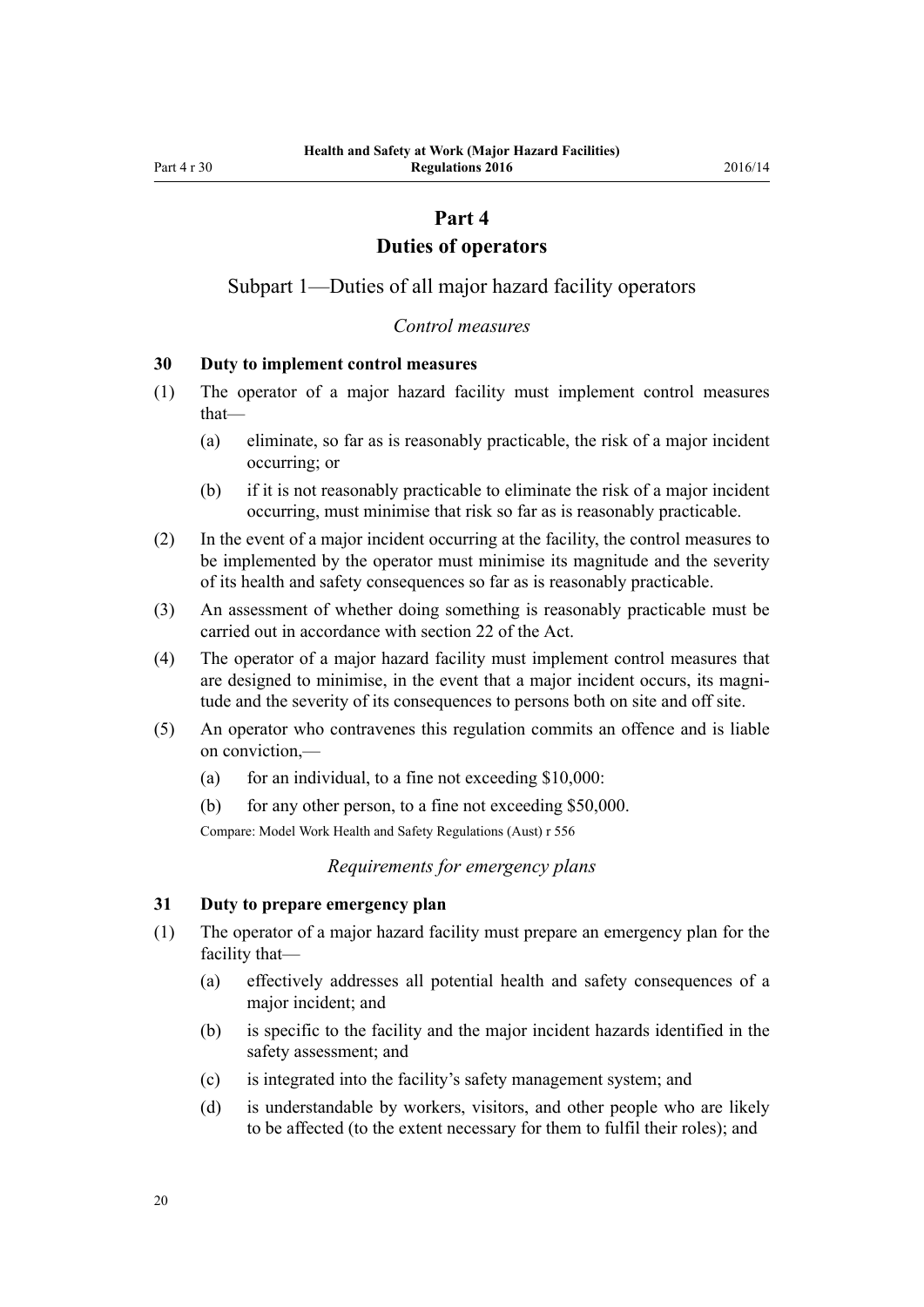- (e) provides for the testing, review, and updating of emergency procedures, including the frequency of any testing, review, and updating; and
- (f) in the case of an upper tier major hazard facility, includes all matters specified in [Schedule 3](#page-56-0).
- (2) An emergency plan for a lower tier major hazard facility may form part of any other management documentation for an emergency, including, without limitation, documentation required under—
	- (a) the [Health and Safety at Work \(General Risk and Workplace Manage](http://prd-lgnz-nlb.prd.pco.net.nz/pdflink.aspx?id=DLM6727529)[ment\) Regulations 2016;](http://prd-lgnz-nlb.prd.pco.net.nz/pdflink.aspx?id=DLM6727529) or
	- (b) the [Hazardous Substances \(Emergency Management\) Regulations 2001.](http://prd-lgnz-nlb.prd.pco.net.nz/pdflink.aspx?id=DLM43172)
- (3) The operator must, when developing and revising the emergency plan,—
	- (a) engage with workers at the major hazard facility, in accordance with [regulation 65](#page-39-0); and
	- (b) consult—
		- (i) the emergency services organisations that have responsibility for the area in which the facility is located; and
		- (ii) the local authority within whose district the facility is located, in relation to the potential off-site health and safety consequences of a major incident; and
		- (iii) the operators of any other nearby major hazard facilities.
- (4) The operator must ensure that the emergency plan addresses, to the extent that is reasonably practicable, the recommendations of the emergency services organisations consulted under subclause (3)(b), if the recommendations relate to—
	- (a) the content and effectiveness of the emergency plan; or
	- (b) the testing proposed in the emergency plan.
- (5) The operator must have regard to any recommendations made by the local authority and any other person engaged with, or consulted, under subclause (3) in developing and revising the emergency plan.
- (6) The operator must—
	- (a) keep a copy of the emergency plan at the facility and ensure that the plan is readily accessible to persons who are required to use it; and
	- (b) ensure that the emergency services organisations consulted under subclause (3)(b) have access to the emergency plan.
- (7) The operator must immediately implement the emergency plan if—
	- (a) a major incident occurs; or
	- (b) there is an event at the facility that could reasonably be expected to lead to a major incident.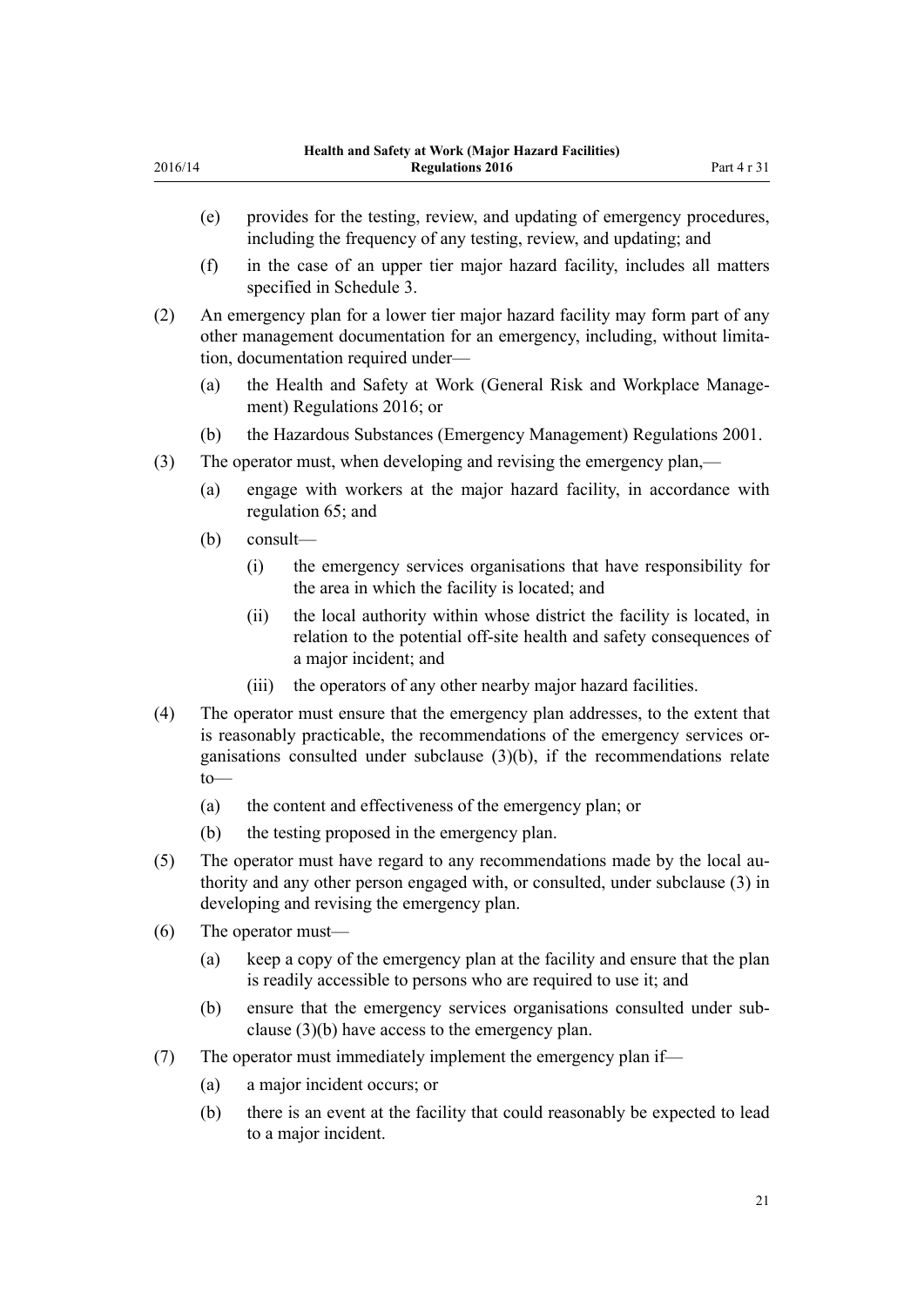- <span id="page-21-0"></span>(a) for an individual, to a fine not exceeding  $$10,000$ :
- (b) for any other person, to a fine not exceeding \$50,000.

Compare: Model Work Health and Safety Regulations (Aust) r 557, Schedule 16

#### **32 Duty to test emergency plan**

- (1) An operator of a major hazard facility must test an emergency plan in accordance with the testing and review provisions of the emergency plan.
- (2) The operator must—
	- (a) document the carrying out and the results of every test; and
	- (b) retain the documentation for at least 2 years.
- (3) An operator who contravenes this regulation commits an offence and is liable on conviction,—
	- (a) for an individual, to a fine not exceeding  $$10,000$ :
	- (b) for any other person, to a fine not exceeding \$50,000.

Compare: SR 2001/123 [r 33;](http://prd-lgnz-nlb.prd.pco.net.nz/pdflink.aspx?id=DLM43880) Model Work Health and Safety Regulations (Aust) r 557(3)(a), (6)

#### *Declaration of notifiable incidents*

#### **33 Declaration of notifiable incidents**

The following incidents arising out of, or in connection with, a major hazard facility are declared to be notifiable incidents under [section 24\(1\)\(m\)](http://prd-lgnz-nlb.prd.pco.net.nz/pdflink.aspx?id=DLM5976877) of the Act:

- (a) an unplanned event (other than a false alarm) that requires the emergency plan to be implemented:
- (b) an event that does not cause, but has the potential to cause, a major incident:
- (c) damage to, or failure of, a safety-critical element that requires intervention to ensure it will operate as designed.

### *Duty to notify notifiable incidents*

#### **34 Duty to notify notifiable incidents**

- (1) An operator of a major hazard facility must notify WorkSafe of any notifiable incident declared under regulation 33 as soon as possible after the occurrence of the notifiable incident becomes known to the operator.
- (2) The notification required under subclause (1)—
	- (a) is in addition to the notification requirements set out in [section 56](http://prd-lgnz-nlb.prd.pco.net.nz/pdflink.aspx?id=DLM6544144) of the Act; and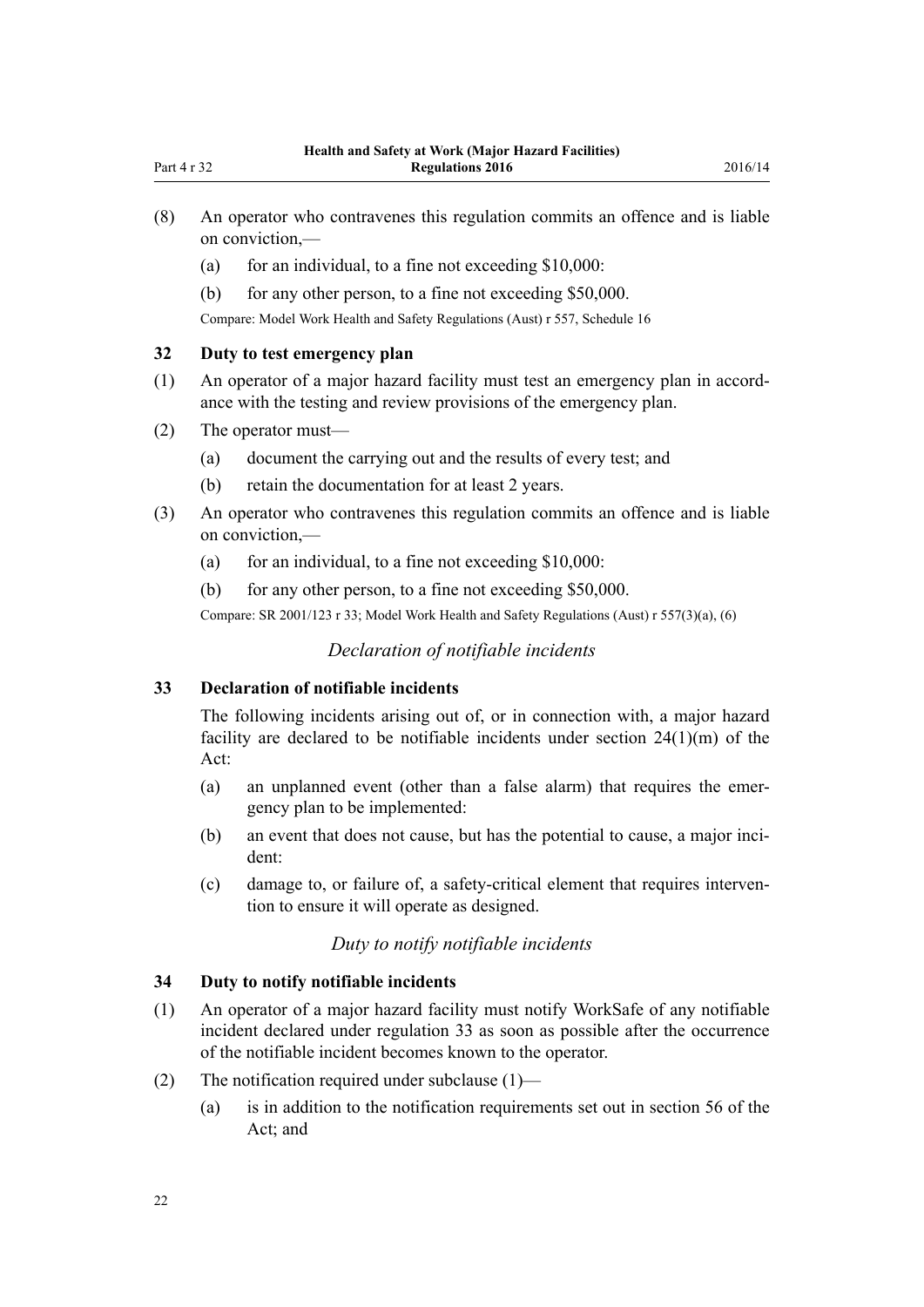- (b) must include the information required under [Schedule 4](#page-58-0) to the extent that it is reasonably available to the operator at the time of notification.
- (3) [Section 56\(2\) to \(5\)](http://prd-lgnz-nlb.prd.pco.net.nz/pdflink.aspx?id=DLM6544144) of the Act applies to notification given under subclause (1).
- (4) The operator must provide WorkSafe with an initial written report of the circumstances of any notifiable incident, including the information required under [Part 1](#page-58-0) of Schedule 4, by the later of—
	- (a) 7 days after the operator becomes aware of the notifiable incident; and
	- (b) any other date that WorkSafe specifies in writing.
- (5) The operator must provide WorkSafe with a detailed written report on any notifiable incident, including the information required under [Parts 1](#page-58-0) and [2](#page-59-0) of Schedule 4, by the later of—
	- (a) 30 days after the operator becomes aware of the notifiable incident; and
	- (b) any other date that WorkSafe specifies in writing.
- (6) An operator who contravenes any of subclauses  $(1)$ ,  $(2)$ ,  $(4)$ , and  $(5)$  commits an offence and is liable on conviction,—
	- (a) for an individual, to a fine not exceeding  $$10,000$ :
	- (b) for any other person, to a fine not exceeding \$50,000.

Compare: SR 2013/208 [r 78](http://prd-lgnz-nlb.prd.pco.net.nz/pdflink.aspx?id=DLM5203500)

<span id="page-22-0"></span>2016/14

#### *Ongoing review*

#### **35 Duty to undertake ongoing review**

- (1) The operator of a major hazard facility must review and, as necessary, revise the following (as relevant), in accordance with this regulation:
	- (a) the emergency plan; and
	- (b) the safety assessment; and
	- (c) the major accident prevention policy; and
	- (d) the safety management system; and
	- (e) the safety case.
- (2) Without limiting subclause (1), the operator must conduct a review and revision in any of the following circumstances:
	- (a) a change or proposed change at the major hazard facility has or would have the effect of—
		- (i) creating a hazard that has the potential to cause a major incident; or
		- (ii) increasing the likelihood of a major incident occurring; or
		- (iii) in relation to a major incident that may occur, increasing its magnitude or the severity of its health and safety consequences: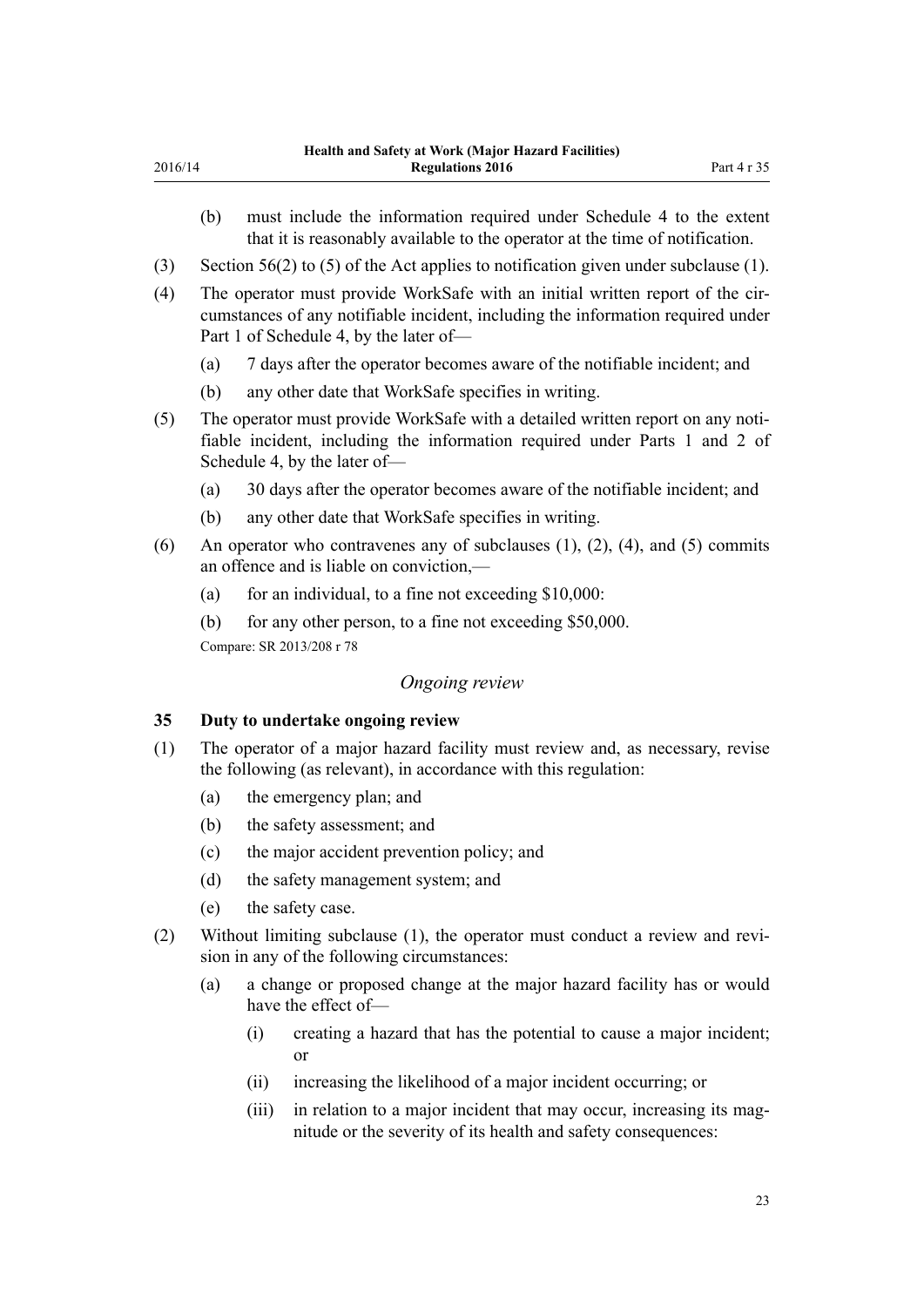- (b) a control measure no longer minimises the risk to the extent that is reasonably practicable:
- (c) a new major incident hazard, or risk associated with that hazard, is identified:
- (d) the results of engagement with workers indicate that a review is necessary:
- (e) a health and safety representative requests a review because he or she reasonably believes that any of the circumstances specified in this subclause may affect the health and safety of a worker, and the operator has not adequately conducted a review in response to the circumstance:
- (f) there is a change of operator.

<span id="page-23-0"></span>Part 4 r 36

- (3) In this regulation, **change or proposed change at the major hazard facility** means a change or proposed change of any kind, including any of the following:
	- (a) a change to any plant, structure, process, specified hazardous substance, or other substance used in a process (including the introduction of a new plant, new structure, new process, or new hazardous substance):
	- (b) a change in the quantity of specified hazardous substances that are present or likely to be present at the facility:
	- (c) a change to the operation, or the nature of the operation, of the facility:
	- (d) a change to the facility's safety management system:
	- (e) an organisational change at the facility (including a change in its senior management).
- (4) An operator who contravenes this regulation commits an offence and is liable on conviction,—
	- (a) for an individual, to a fine not exceeding  $$10,000$ :
	- (b) for any other person, to a fine not exceeding \$50,000.

Compare: Model Work Health and Safety Regulations (Aust) r 559

Subpart 2—Duty of lower tier major hazard facility operators

#### **36 Duty to prepare, retain, and implement major accident prevention policy by establishing safety management system**

- (1) The operator of a lower tier major hazard facility must—
	- (a) prepare and retain a major accident prevention policy for the facility; and
	- (b) implement the policy before the facility commences operations.
- (2) The purpose of the policy is to prevent the occurrence of major incidents and limit their consequences to persons at or near the facility by appropriate means, structures, and management systems.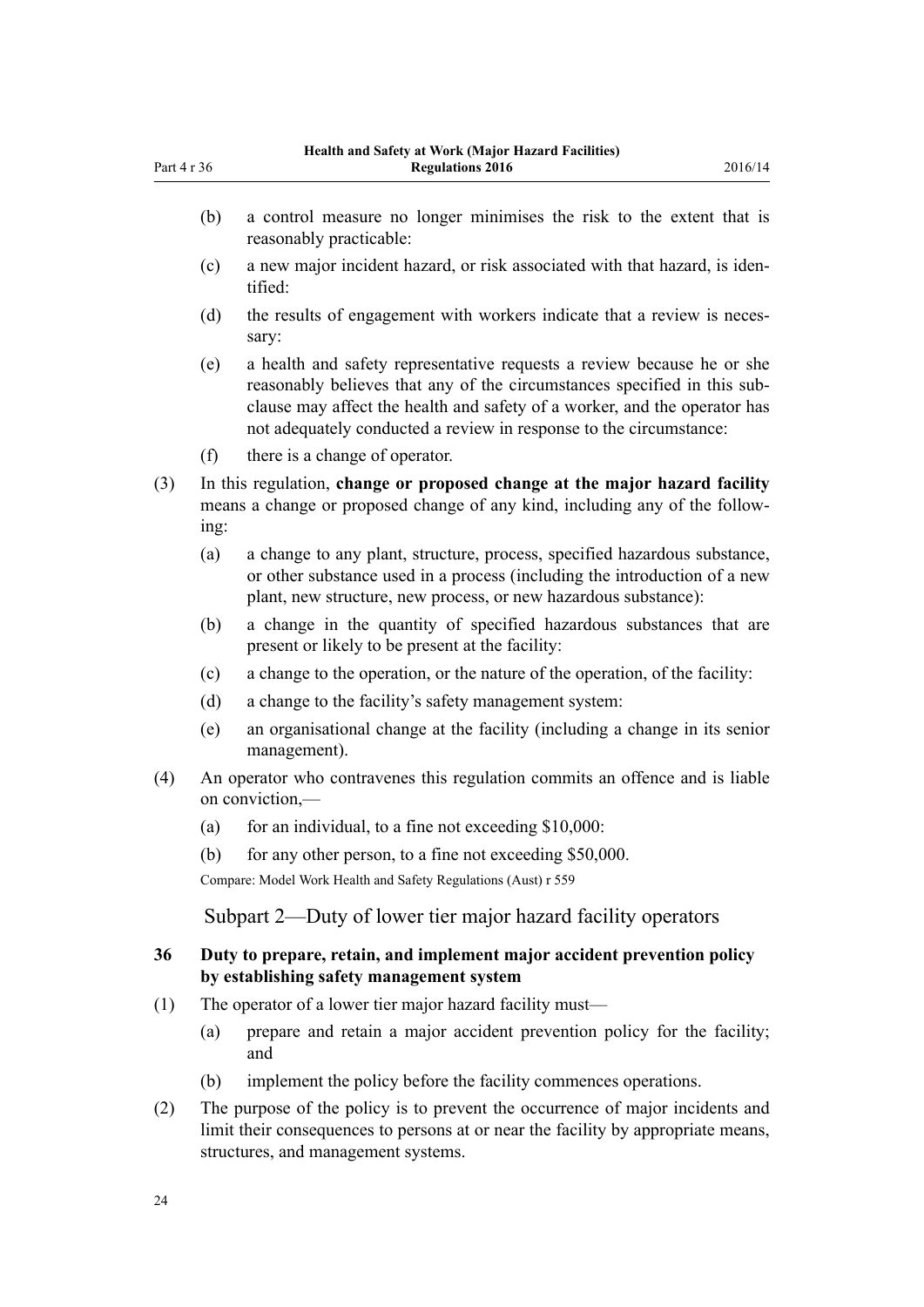- <span id="page-24-0"></span>(3) The major accident prevention policy must—
	- (a) include measures that are proportionate to any major incident hazards presented by the facility; and
	- (b) describe the operator's overall goals and principles of action in relation to the control of major incident hazards; and
	- (c) be in writing.
- (4) The operator must implement the major accident prevention policy by establishing a safety management system that satisfies the requirements specified in [Schedule 5.](#page-60-0)
- (5) The operator must, when preparing or revising a major accident prevention policy and when establishing and implementing the safety management system, engage with workers at the facility, in accordance with [regulation 65](#page-39-0).
- (6) An operator who contravenes this regulation commits an offence and is liable on conviction,—
	- (a) for an individual, to a fine not exceeding  $$10,000$ :
	- (b) for any other person, to a fine not exceeding \$50,000.

Compare: SR 2013/208 [r 17;](http://prd-lgnz-nlb.prd.pco.net.nz/pdflink.aspx?id=DLM5202517) Control of Major Accident Hazards Regulations 2015 r 7 (UK)

#### **37 Duty to retain records of major accident prevention policy**

- (1) The operator of a lower tier major hazard facility must make a record of—
	- (a) the major accident prevention policy for the facility:
	- (b) any revision of the policy:
	- (c) the findings and recommendations of any audit of the policy and safety management system:
	- (d) any actions that will be, or have been, taken to implement those recommendations.
- (2) The operator must retain a record (which may be in hard copy or electronic format) referred to in subclause (1) for at least 5 years after it was made and store copies—
	- (a) in a secure place at the lower tier major hazard facility; and
	- (b) at a separate address, nominated by the operator, for the lower tier major hazard facility.
- (3) An operator who contravenes this regulation commits an offence and is liable on conviction,—
	- (a) for an individual, to a fine not exceeding  $$6,000$ :
	- (b) for any other person, to a fine not exceeding \$30,000.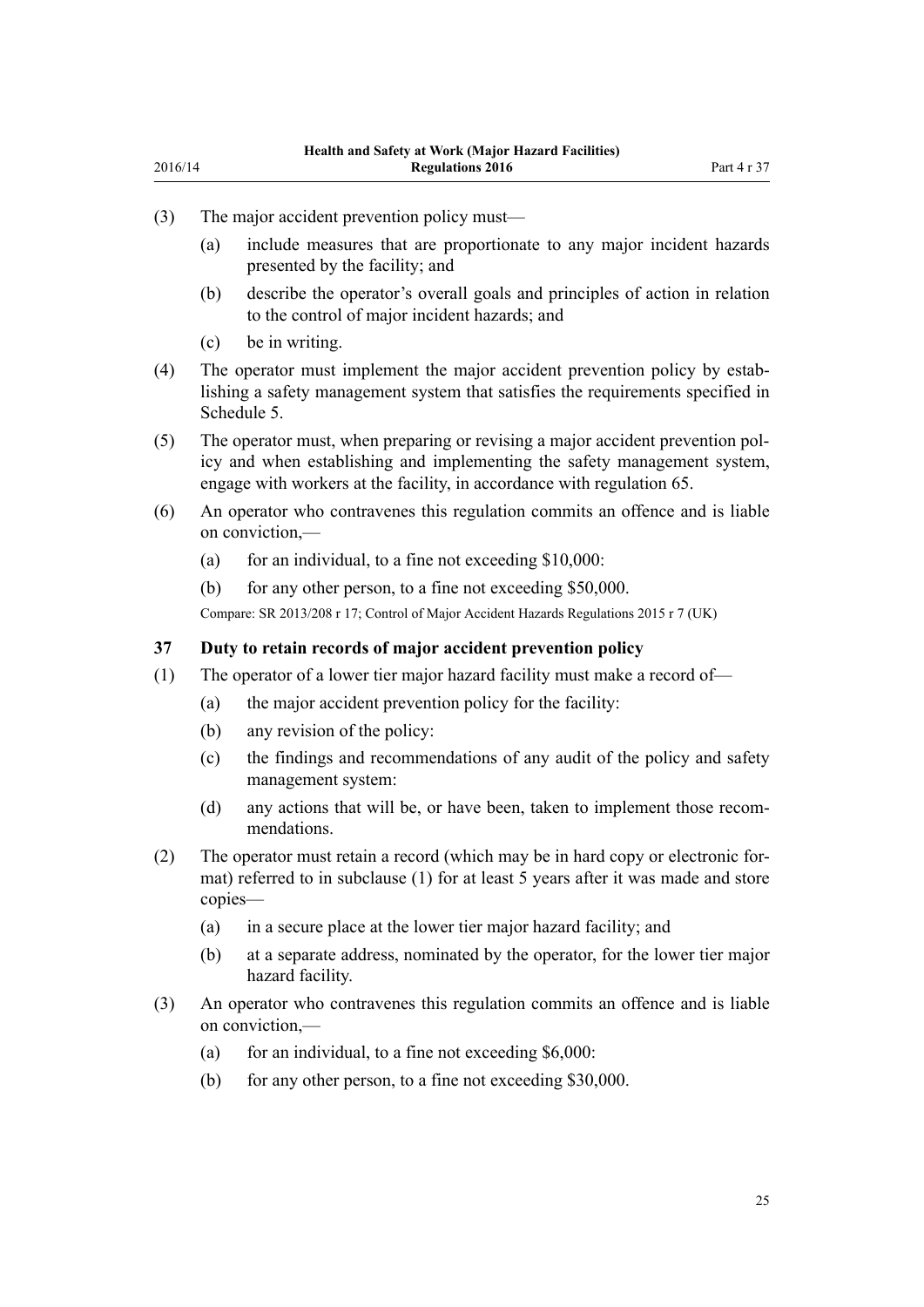#### <span id="page-25-0"></span>Subpart 3—Duties of upper tier major hazard facility operators

#### **38 Duty to conduct safety assessment**

- (1) The operator of an upper tier major hazard facility must conduct a safety assessment in relation to the operation of the facility.
- (2) A safety assessment must involve a comprehensive and systematic investigation and analysis of all aspects of risks to health and safety associated with all major incidents that could occur in the course of the operation of the facility, including the following:
	- (a) the identification of hazards and conditions that could lead to a major incident; and
	- (b) the nature of each hazard and potential major incident; and
	- (c) the risk associated with each of those hazards, including the likelihood and consequences (including the potential magnitude and the severity of the potential health and safety consequences) of each potential major incident; and
	- (d) the range of control measures considered; and
	- (e) the control measures that the operator decides to implement (*see* [regula](#page-19-0)[tion 30](#page-19-0)).
- (3) In conducting a safety assessment, the operator must—
	- (a) consider major incident hazards and potential major incidents cumulatively as well as individually; and
	- (b) use assessment methods (including quantitative or qualitative methods, or both) that are suitable for assessing the major incident hazards and potential major incidents being considered; and
	- (c) engage with, and have regard to any advice and recommendations given by, workers at the facility, in accordance with [regulation 65](#page-39-0); and
	- (d) consult with, and have regard to any advice and recommendations given  $by -$ 
		- (i) the emergency services organisations that have responsibility for the area in which the facility is located; and
		- (ii) WorkSafe or any government department or agency with a regulatory role under these regulations.
- (4) The operator must document all aspects of the safety assessment, including—
	- (a) the methods used in the investigation and analysis; and
	- (b) all identified major incident hazards and potential major incidents; and
	- (c) the criteria and methods used in identifying the major incident hazards and potential major incidents; and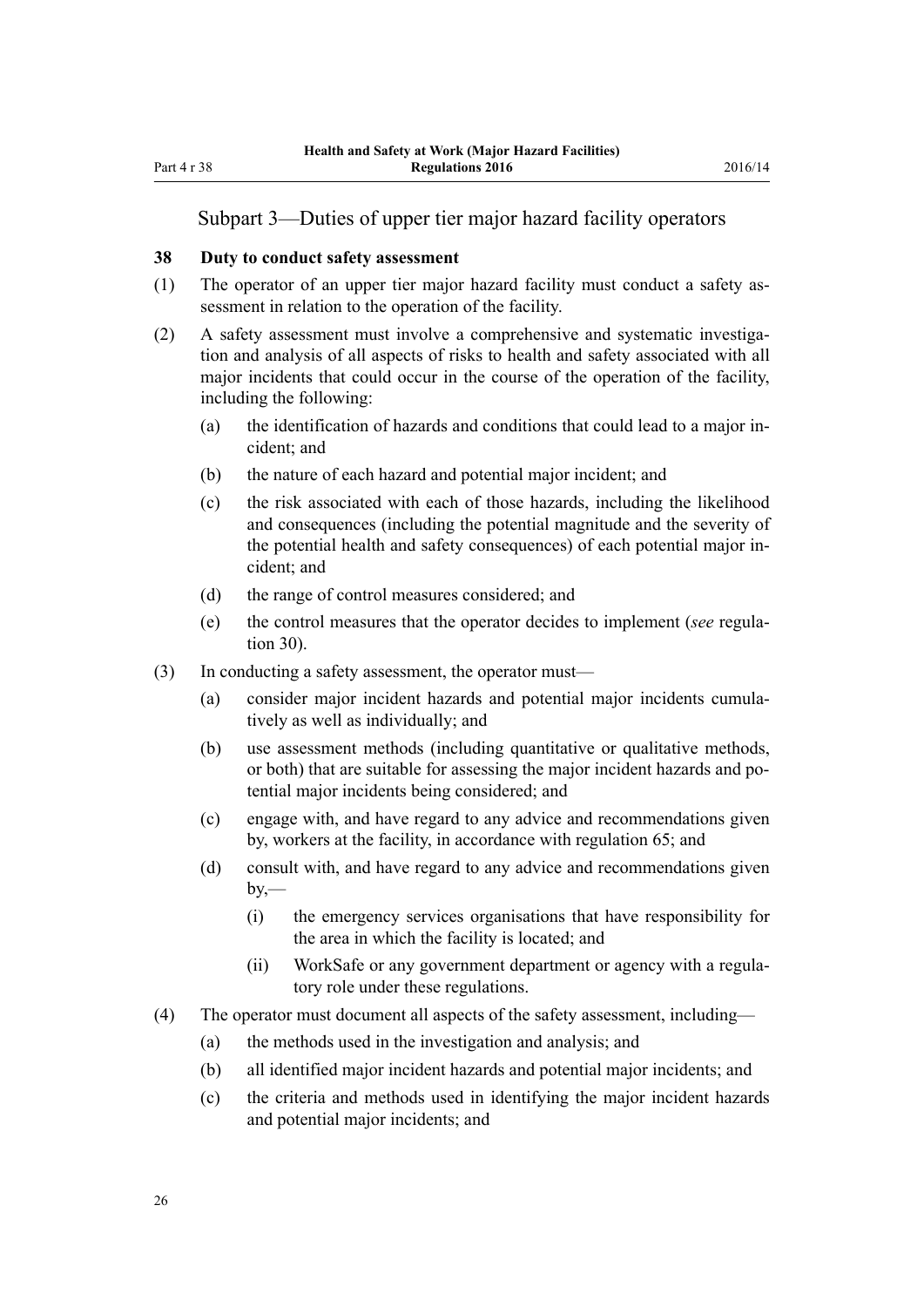<span id="page-26-0"></span>

| 2016/14 |     | Health and Safety at Work (Major Hazard Facilities)<br><b>Regulations 2016</b>                                                                                                                                                                        | Part 4 r 39 |
|---------|-----|-------------------------------------------------------------------------------------------------------------------------------------------------------------------------------------------------------------------------------------------------------|-------------|
|         | (d) | any conditions, including conditions external to the facility (for example,<br>natural events occurring anywhere, or other events occurring in an area<br>outside the facility), under which the hazards might give rise to major in-<br>cidents; and |             |
|         | (e) | the reasons for deciding which control measures to implement; and                                                                                                                                                                                     |             |
|         | (f) | the other control measures that were considered but not implemented;<br>and                                                                                                                                                                           |             |
|         | (g) | the reasons for not implementing the other control measures that were<br>considered.                                                                                                                                                                  |             |
| (5)     |     | The operator must keep a copy of the safety assessment at the upper tier major<br>hazard facility.                                                                                                                                                    |             |
| (6)     |     | An operator who contravenes any of subclauses $(1)$ to $(4)$ commits an offence<br>and is liable on conviction,—                                                                                                                                      |             |
|         | (a) | for an individual, to a fine not exceeding \$10,000:                                                                                                                                                                                                  |             |
|         | (b) | for any other person, to a fine not exceeding \$50,000.                                                                                                                                                                                               |             |
| (7)     |     | An operator who contravenes subclause (5) commits an offence and is liable on<br>$conviction, \text{---}$                                                                                                                                             |             |
|         | (a) | for an individual, to a fine not exceeding \$6,000:                                                                                                                                                                                                   |             |
|         | (b) | for any other person, to a fine not exceeding \$30,000.                                                                                                                                                                                               |             |
|         |     | Compare: Model Work Health and Safety Regulations (Aust) rr 554, 555                                                                                                                                                                                  |             |
| 39      |     | Duty to establish and implement safety management system                                                                                                                                                                                              |             |
| (1)     |     | The operator of an upper tier major hazard facility must establish and imple-<br>ment a safety management system for the operation of the facility in accord-<br>ance with these regulations.                                                         |             |
| (2)     |     | The safety management system must—                                                                                                                                                                                                                    |             |
|         | (a) | provide a comprehensive and integrated system for the safe operation of<br>the facility; and                                                                                                                                                          |             |
|         | (b) | provide a comprehensive and integrated system for the management of<br>all aspects of risk control in relation to the occurrence and potential oc-<br>currence of major incidents at the facility; and                                                |             |
|         | (c) | be used by the operator as the primary means of ensuring the safe oper-<br>ation of the facility; and                                                                                                                                                 |             |
|         | (d) | state the operator's specific safety objectives and describe the systems<br>and procedures that will be used to achieve those objectives; and                                                                                                         |             |
|         | (e) | satisfy the requirements specified in Schedule 5; and                                                                                                                                                                                                 |             |
|         | (f) | be documented; and                                                                                                                                                                                                                                    |             |
|         | (g) | be readily accessible to persons who use it.                                                                                                                                                                                                          |             |
|         |     |                                                                                                                                                                                                                                                       |             |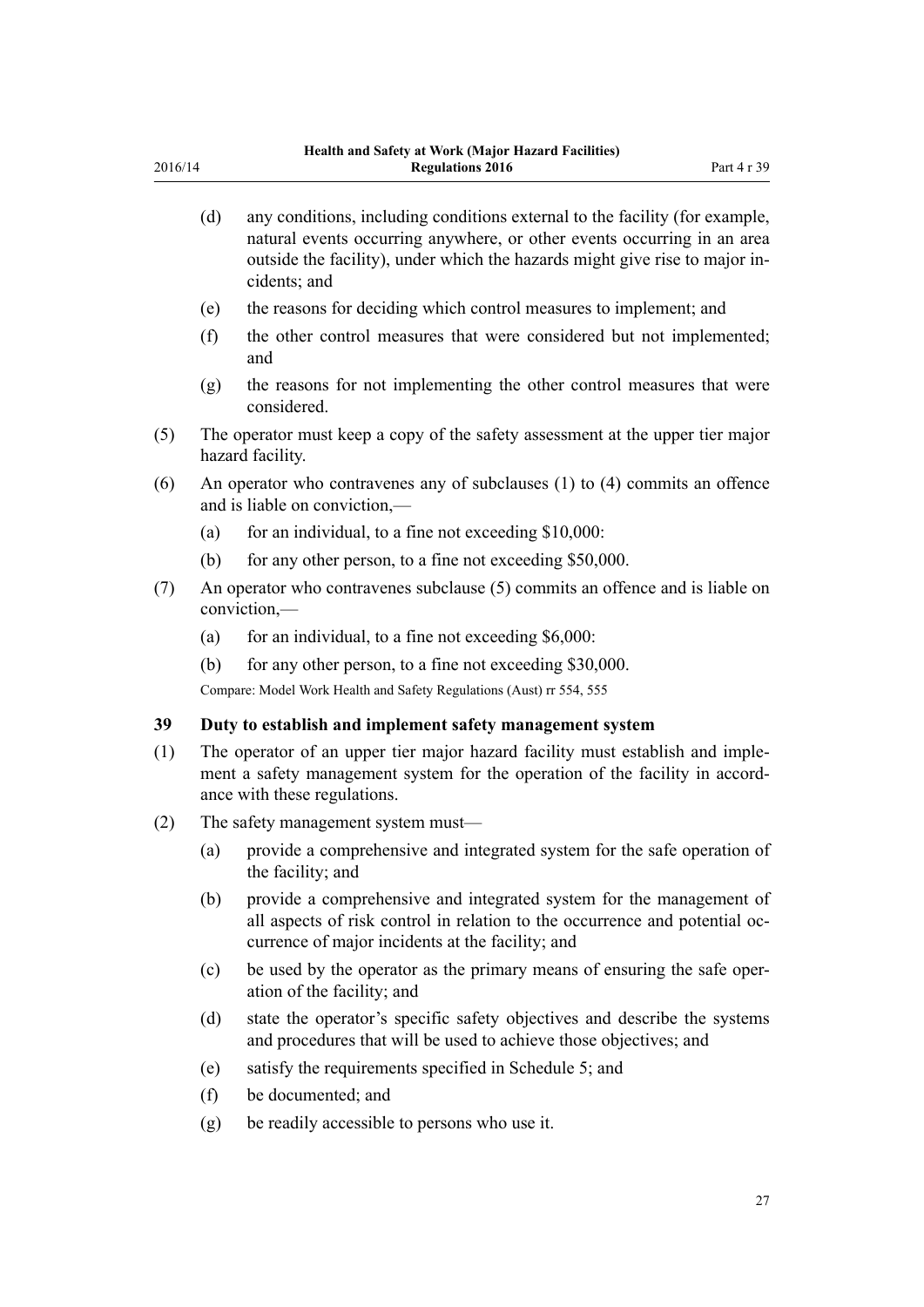- <span id="page-27-0"></span>(3) The operator must engage with workers at the facility during the design and implementation of the safety management system, in accordance with [regula](#page-39-0)[tion 65](#page-39-0).
- (4) An operator who contravenes this regulation commits an offence and is liable on conviction,—
	- (a) for an individual, to a fine not exceeding  $$10,000$ :
	- (b) for any other person, to a fine not exceeding \$50,000.

Compare: Model Work Health and Safety Regulations (Aust) r 558, Schedule 17

# **Part 5**

# **Design notices and safety cases for upper tier major hazard facilities**

Subpart 1—Requirements for design notice

# **40 Duty to give design notice**

- (1) Before the design of a proposed facility where upper threshold quantities may be present is completed, the operator must—
	- (a) prepare a design notice in accordance with subclause (2); and
	- (b) give the design notice to WorkSafe as soon as practicable after a design concept has been selected and before making a final investment decision or commencing development of a detailed design.
- (2) The design notice must contain the information required under [Schedule 6](#page-63-0), but only to the extent that the operator can be reasonably expected to provide the information at the time the design notice is given to WorkSafe.
- (3) The operator must notify WorkSafe of any material change to any matter described in the design notice, if that change occurs between—
	- (a) the time of submission of the design notice under this regulation; and
	- (b) the time of submission of the safety case under [regulation 45.](#page-29-0)
- (4) This regulation is subject to regulation 41. Compare: SR 2013/208 [r 22](http://prd-lgnz-nlb.prd.pco.net.nz/pdflink.aspx?id=DLM5202577)

#### **41 Duty to review documents instead of giving design notice**

- (1) Subject to subclause (2), an operator is not required to give a design notice to WorkSafe if the operator proposes to modify an existing upper tier major hazard facility.
- (2) An operator must review and, if necessary, revise the documents noted in subclause (3) (the **relevant documents)** if—
	- (a) the operator proposes to modify an existing upper tier major hazard facility; and

28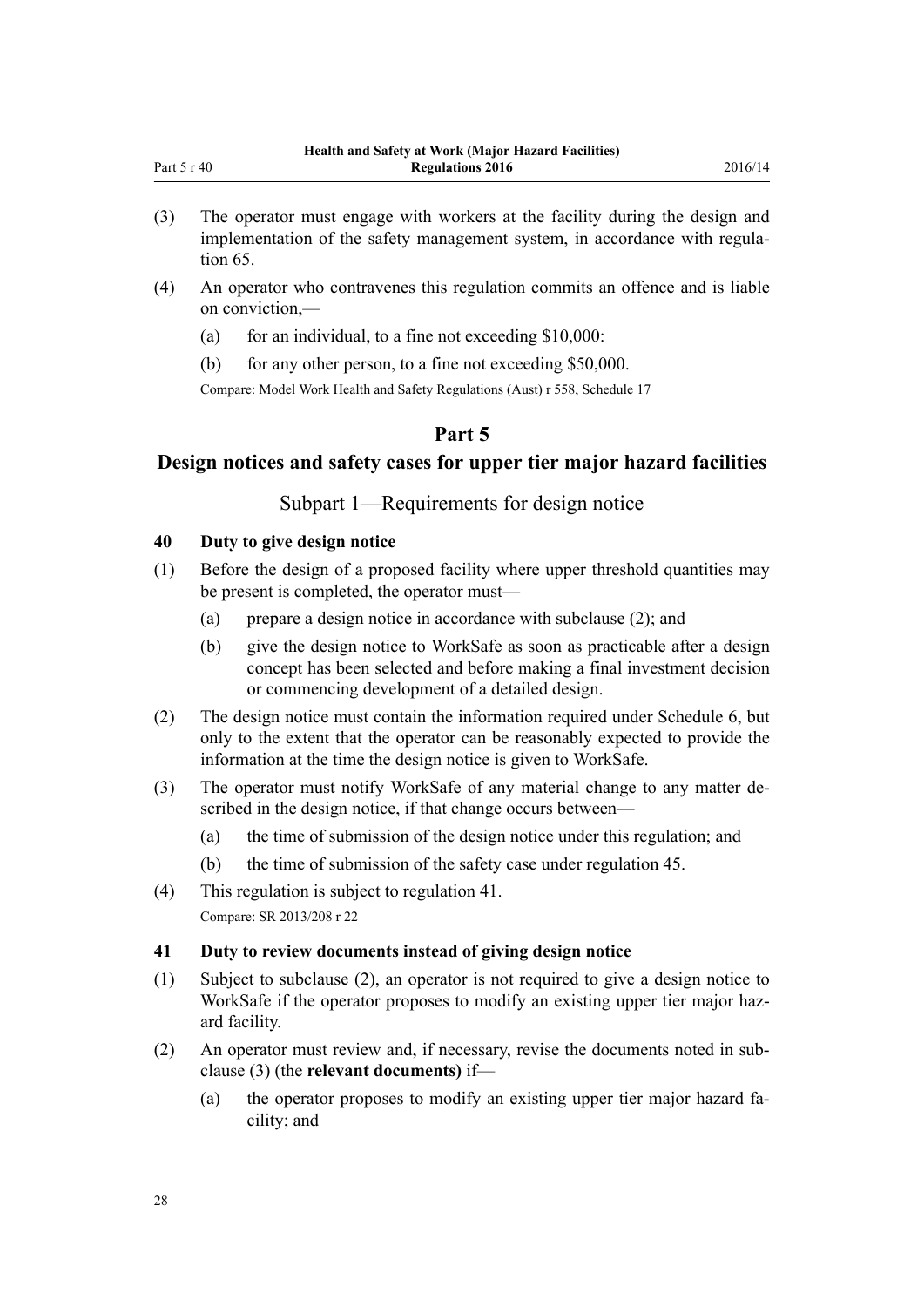- <span id="page-28-0"></span>(b) the elements of proposed modification are not adequately addressed in the relevant documents.
- (3) The relevant documents are—
	- (a) the safety assessment:
	- (b) the emergency plan:
	- (c) the safety management system:
	- (d) the safety case.
- (4) An operator who contravenes subclause (2) commits an offence and is liable on conviction,—
	- (a) for an individual, to a fine not exceeding  $$10,000$ :
	- (b) for any other person, to a fine not exceeding \$50,000.

# **42 Obligations of WorkSafe on receipt of design notice**

On receipt of a design notice, WorkSafe must respond—

- (a) in writing; and
- (b) by indicating any matters that may create difficulties with accepting the safety case required under [regulation 45,](#page-29-0) if those matters are not taken into account in the detailed design or the construction or commissioning stages; and
- (c) as soon as is reasonably practicable but no later than 3 months after the receipt of the notice.

# Subpart 2—Requirements of safety case

#### *General requirements*

### **43 Prohibition on operating upper tier major hazard facility without accepted safety case**

- (1) The operator of an upper tier major hazard facility must ensure that the facility is not operated unless there is an accepted safety case for the facility.
- (2) Subclause (1) does not apply to any upper tier major hazard facility that is subject to the transitional provision under [clause 2](#page-43-0) of Schedule 1.

Compare: SR 2013/208 [r 25;](http://prd-lgnz-nlb.prd.pco.net.nz/pdflink.aspx?id=DLM5202580) Model Work Health and Safety Regulations (Aust) r 560

#### **44 WorkSafe may extend time for lodging safety case**

WorkSafe may extend the time within which an operator of an upper tier major hazard facility must give WorkSafe a completed safety case if-

- (a) the operator applies in writing to WorkSafe for an extension of time; and
- (b) WorkSafe is satisfied that there has been insufficient time to comply with [regulations 45](#page-29-0) and [46.](#page-29-0)

Compare: Model Work Health and Safety Regulations (Aust) r 549(2)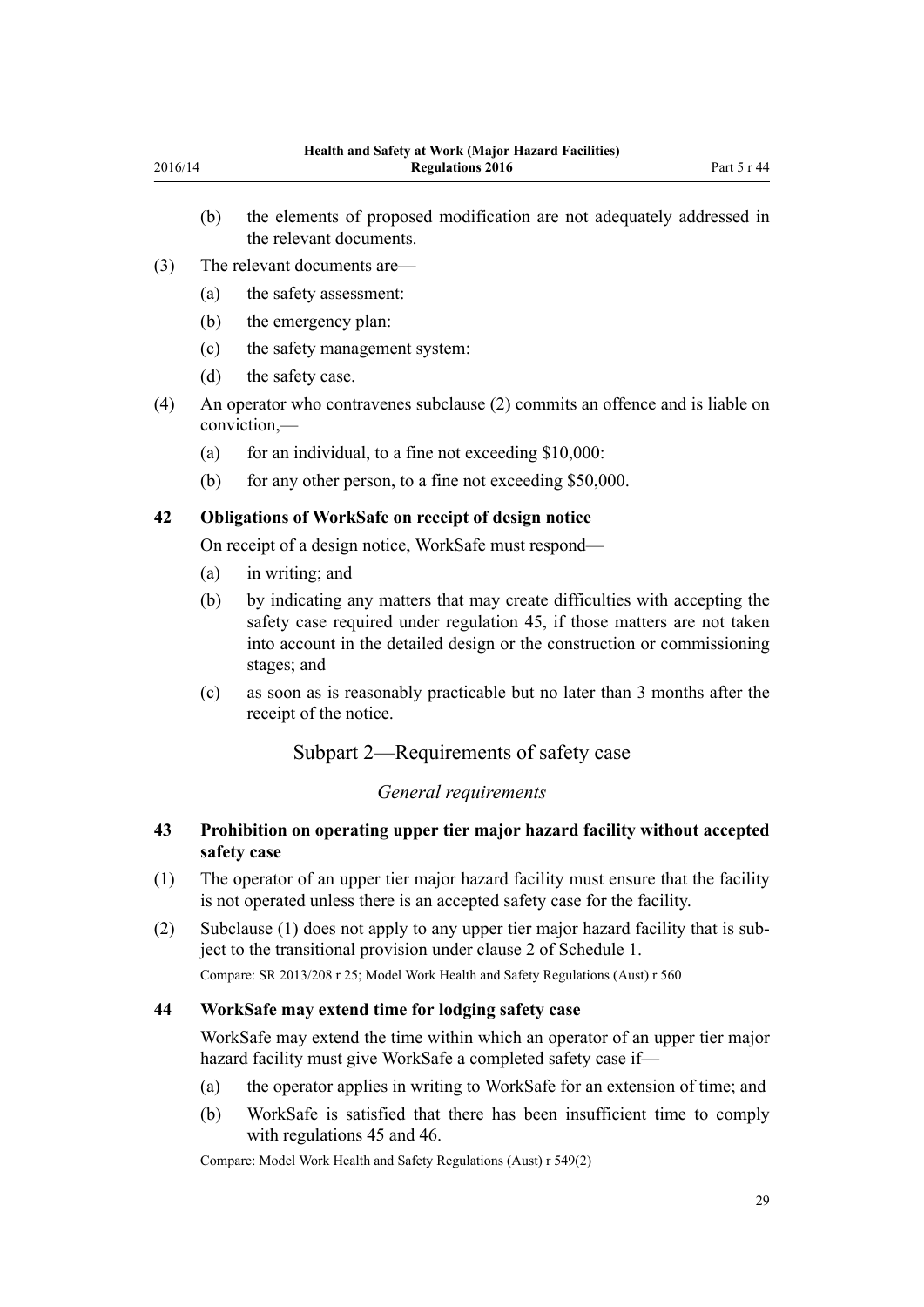#### <span id="page-29-0"></span>**45 Duty to prepare safety case**

- (1) An operator must prepare a safety case for an upper tier major hazard facility that contains the information required under [Schedule 7.](#page-64-0)
- (2) An operator must, when preparing or revising a safety case, engage with the workers at the upper tier major hazard facility, in accordance with [regulation](#page-39-0) [65.](#page-39-0)
- (3) A safety case must be given to WorkSafe,—
	- (a) for a proposed facility, at least 6 months before the date on which the operator intends to commence operating the facility or by any later date that WorkSafe specifies in writing; or
	- (b) for an existing upper tier major hazard facility, in accordance with [clause](#page-43-0) [2](#page-43-0) of Schedule 1 or by any later date that WorkSafe specifies in writing.
- (4) An operator who contravenes subclause (1) or (3) commits an offence and is liable on conviction,—
	- (a) for an individual, to a fine not exceeding  $$6,000$ :
	- (b) for any other person, to a fine not exceeding \$30,000.

Compare: SR 2013/208 [rr 26,](http://prd-lgnz-nlb.prd.pco.net.nz/pdflink.aspx?id=DLM5202531) [27](http://prd-lgnz-nlb.prd.pco.net.nz/pdflink.aspx?id=DLM5202540); Model Work Health and Safety Regulations (Aust) r 561

#### **46 Co-ordination of safety cases for multiple facilities**

- (1) The operators of 2 or more upper tier major hazard facilities must co-ordinate the preparation of safety cases for their upper tier major hazard facilities if WorkSafe requires those operators to co-ordinate the preparation of safety cases.
- (2) WorkSafe must be satisfied on reasonable grounds that the co-ordinated preparation of safety cases is necessary in the interests of the safe operation and effective safety management of any or all of those upper tier major hazard facilities.
- (3) Subclause (1) is subject to subclause (2).
- (4) If WorkSafe requires the co-ordinated preparation of safety cases, each operator must provide the other operators with information concerning any circumstances at the operator's facility that could cause or contribute to a major incident hazard in relation to any of the other upper tier major hazard facilities.
- (5) An operator who contravenes subclause (1) or (4) commits an offence and is liable on conviction,—
	- (a) for an individual, to a fine not exceeding  $$10,000$ :
	- (b) for any other person, to a fine not exceeding \$50,000.

Compare: Model Work Health and Safety Regulations (Aust) r 562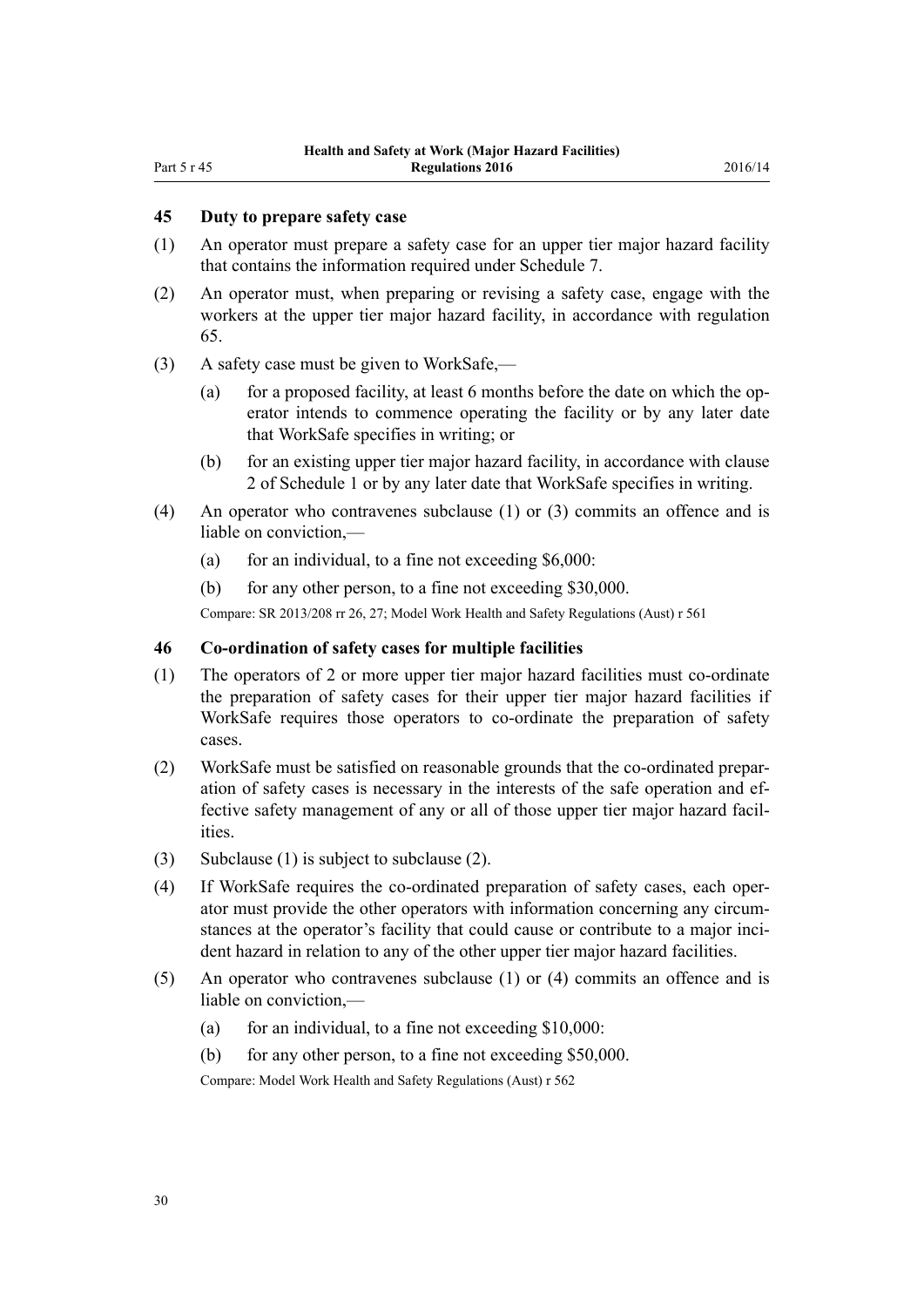#### *Consideration of and decisions on safety cases*

#### <span id="page-30-0"></span>**47 WorkSafe may request further information**

- (1) After receiving a safety case or an amended safety case, WorkSafe may request an operator to give any further information about a matter set out in [Schedule](#page-64-0) [7.](#page-64-0)
- (2) The request must—
	- (a) be in writing; and
	- (b) describe by reference to [Schedule 7](#page-64-0) the matter for which the further information is requested; and
	- (c) specify the date by which further information must be given, which must not be earlier than 30 days after the date on which the request is sent.
- (3) Any information given in response to a request must be treated as if it were part of the original safety case.

Compare: SR 2013/208 [r 29](http://prd-lgnz-nlb.prd.pco.net.nz/pdflink.aspx?id=DLM5202545)

#### **48 WorkSafe must notify operator of decision**

- (1) As soon as practicable and within 4 months of receiving a safety case or an amended safety case, WorkSafe must—
	- (a) accept the safety case; or
	- (b) accept the safety case subject to conditions or limitations; or
	- (c) initially reject the safety case; or
	- (d) in the case of an amended safety case, finally reject the safety case.
- (2) If WorkSafe requests further information under regulation 47, the 4-month period starts on the date WorkSafe receives the further information.
- (3) WorkSafe must as soon as practicable after making a decision about a safety case or an amended safety case notify the operator in writing of that decision.
- (4) If WorkSafe is unable to make a decision about a safety case or an amended safety case within 4 months of receiving it, WorkSafe must—
	- (a) notify the operator in writing of that fact as soon as practicable; and
	- (b) give the operator a proposed timetable for WorkSafe's consideration of, and decision on, the safety case or amended safety case.

Compare: SR 2013/208 [r 30](http://prd-lgnz-nlb.prd.pco.net.nz/pdflink.aspx?id=DLM5202569)

#### **49 Criteria for acceptance of safety case**

WorkSafe must accept a safety case for the operation of an upper tier major hazard facility if satisfied that—

(a) the safety case contains all the information required under [Schedule 7;](#page-64-0) and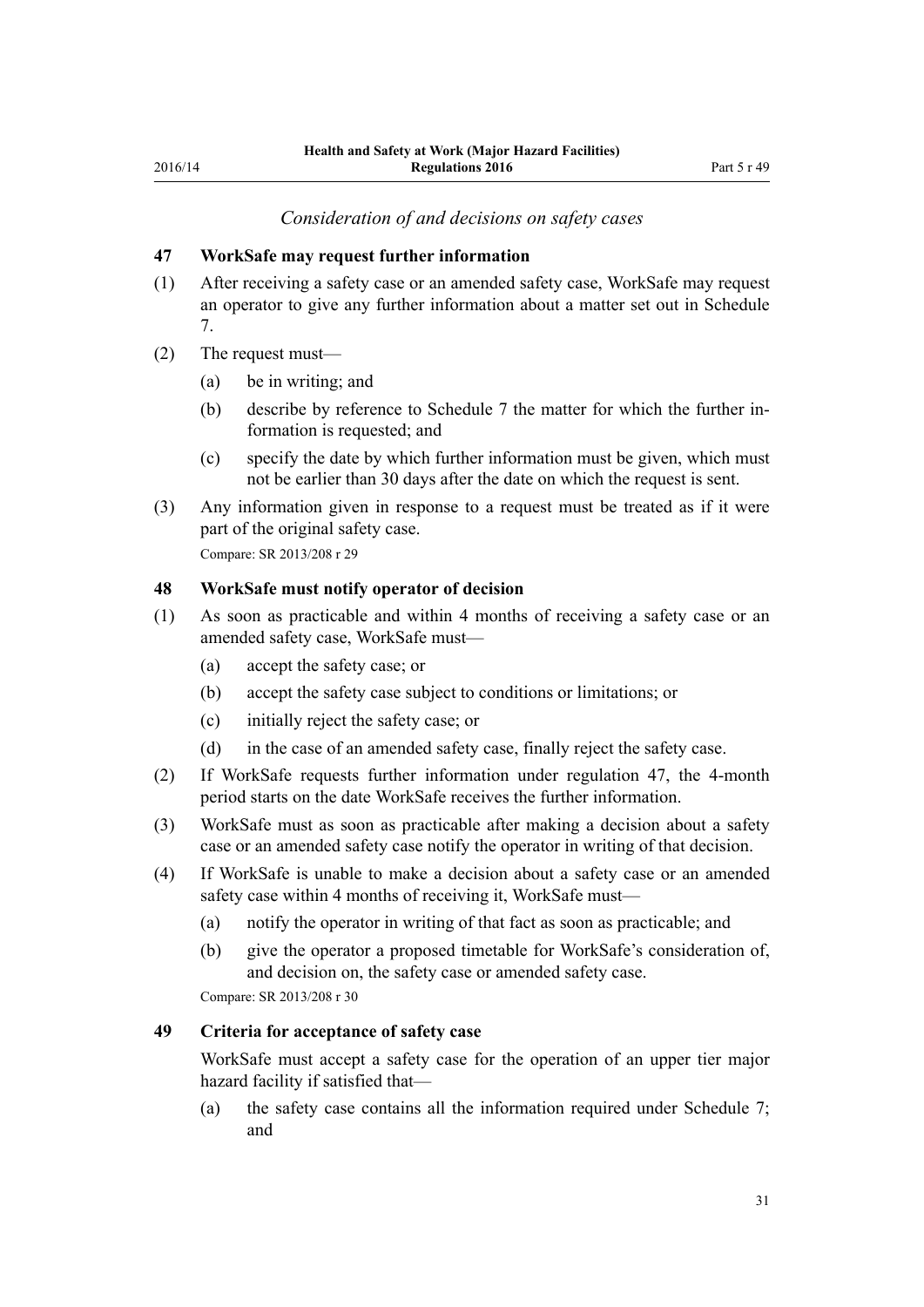- (b) when preparing the safety case, the operator has engaged with workers of the upper tier major hazard facility, in accordance with [regulation 65;](#page-39-0) and
- (c) based on the information included in the safety case, compliance with the safety case is likely to constitute compliance with the requirements of these regulations; and
- (d) there is no reason to believe that the operator will not comply with the safety case; and
- (e) the safety case is appropriate for the upper tier major hazard facility and for the activities to be conducted at that facility.

Compare: SR 2013/208 [r 31](http://prd-lgnz-nlb.prd.pco.net.nz/pdflink.aspx?id=DLM5202549)

<span id="page-31-0"></span>Part 5 r 50

#### **50 WorkSafe may impose limitations or conditions on safety case**

WorkSafe may, when accepting a safety case, impose limitations or conditions on the safety case that relate to the upper tier major hazard facility or the activities carried out at that facility.

Compare: SR 2013/208 [r 32](http://prd-lgnz-nlb.prd.pco.net.nz/pdflink.aspx?id=DLM5202552)

#### **51 WorkSafe may reject safety case**

- (1) WorkSafe may initially reject a safety case if the safety case does not meet the criteria set out in [regulation 49.](#page-30-0)
- (2) If WorkSafe initially rejects a safety case, WorkSafe must—
	- (a) notify the operator of the reasons for the decision; and
	- (b) give the operator a reasonable opportunity to amend the safety case and resubmit it for acceptance.
- (3) If the operator gives WorkSafe an amended safety case, WorkSafe must—
	- (a) accept the safety case, if WorkSafe is satisfied that it meets all the criteria set out in [regulation 49;](#page-30-0) or
	- (b) if it does not meet those criteria, finally reject the safety case.
- (4) If WorkSafe accepts the amended safety case, WorkSafe may impose limitations or conditions in accordance with regulation 50.
- (5) WorkSafe may finally reject a safety case, without complying with subclause (3), if the operator is prohibited from acting as an operator of a facility or proposed facility under [regulation 18\(6\).](#page-13-0)
- (6) To avoid doubt, the fact that WorkSafe has finally rejected a safety case for an upper tier major hazard facility does not prevent the operator from giving WorkSafe a new safety case for that facility in accordance with [regulation 45](#page-29-0). Compare: SR 2013/208 [r 33](http://prd-lgnz-nlb.prd.pco.net.nz/pdflink.aspx?id=DLM5202563)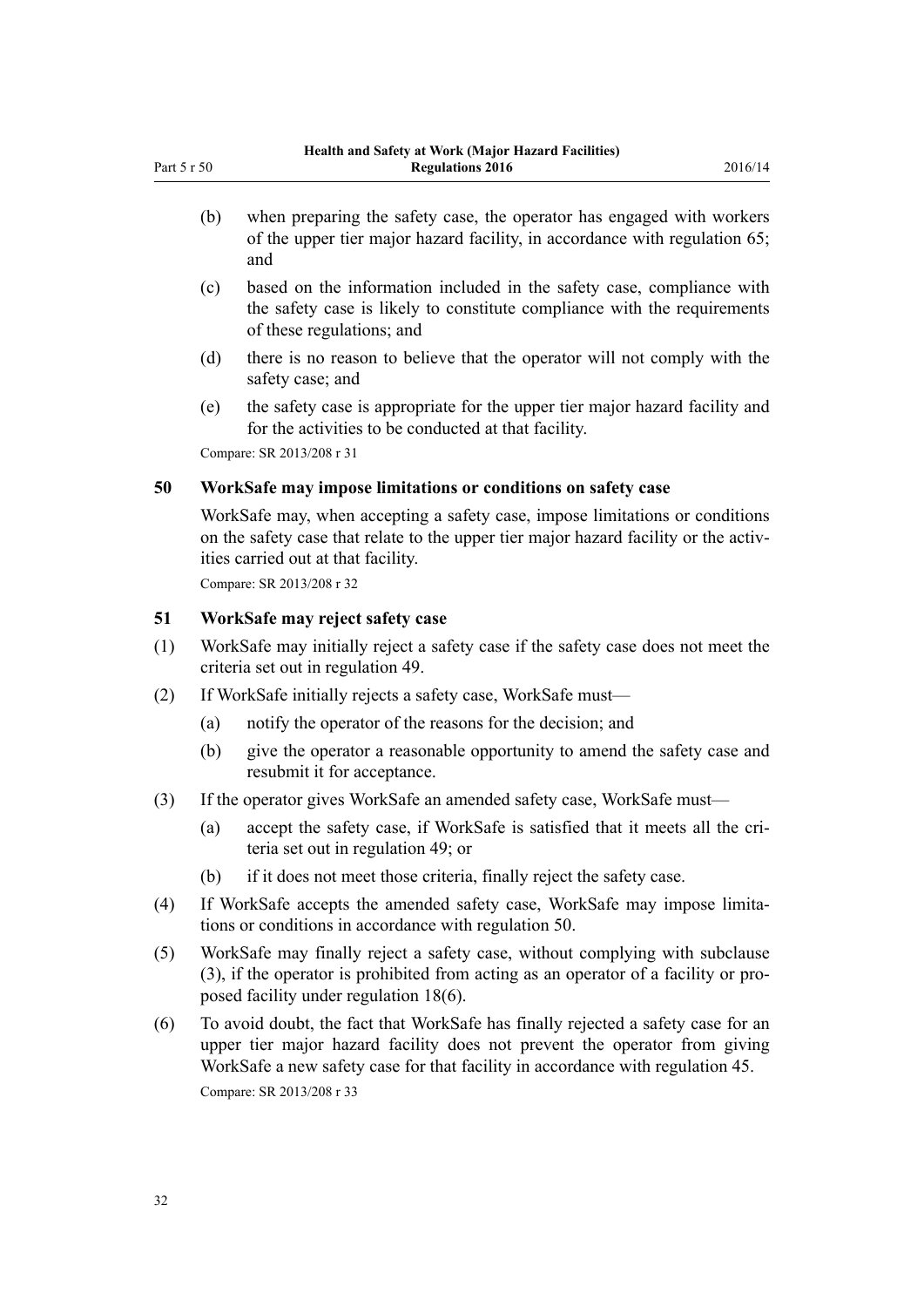#### *Revision of safety cases*

#### <span id="page-32-0"></span>**52 Duty to revise safety case in certain situations**

- (1) An operator of an upper tier major hazard facility in respect of which there is an accepted safety case must prepare a revised safety case and give it to Work-Safe if—
	- (a) the technical knowledge relied upon to formulate the safety case, including the knowledge of systems for identifying hazards and evaluating risks of major incidents, is outdated so that the safety case no longer adequately provides the information required under [Schedule 7;](#page-64-0) or
	- (b) the operator proposes to modify, recommission, or decommission the upper tier major hazard facility or part of that facility, and the proposed modification, recommissioning, or decommissioning is not adequately addressed in the safety case; or
	- (c) a series of proposed modifications to the upper tier major hazard facility could result in a significant cumulative change in the overall level of risk of major incidents; or
	- (d) the operator proposes to change the safety management system significantly; or
	- (e) the activities to be carried out at the upper tier major hazard facility are different from the activities anticipated in the safety case; or
	- (f) there has been a significant increase in the level of risk associated with any major incident hazard.
- (2) If any of subclause (1)(a) to (f) applies, a revised safety case must be given to WorkSafe as soon as practicable.
- (3) WorkSafe may agree, in writing, that the revised safety case may take the form of revisions to a part or specified parts of the accepted safety case.
- (4) An operator who contravenes subclause (1) or (2) commits an offence and is liable on conviction,—
	- (a) for an individual, to a fine not exceeding  $$10,000$ :
	- (b) for any other person, to a fine not exceeding \$50,000.

Compare: SR 2013/208 [r 34](http://prd-lgnz-nlb.prd.pco.net.nz/pdflink.aspx?id=DLM5202558)

#### **53 WorkSafe may request revised safety case**

- (1) The operator of an upper tier major hazard facility in respect of which there is an accepted safety case must prepare a revised safety case and give it to Work-Safe if WorkSafe so requests in writing.
- (2) Without limiting subclause (1), WorkSafe may request a revised safety case if—
	- (a) WorkSafe becomes aware of any material change in circumstances relating to any information included in the safety case; and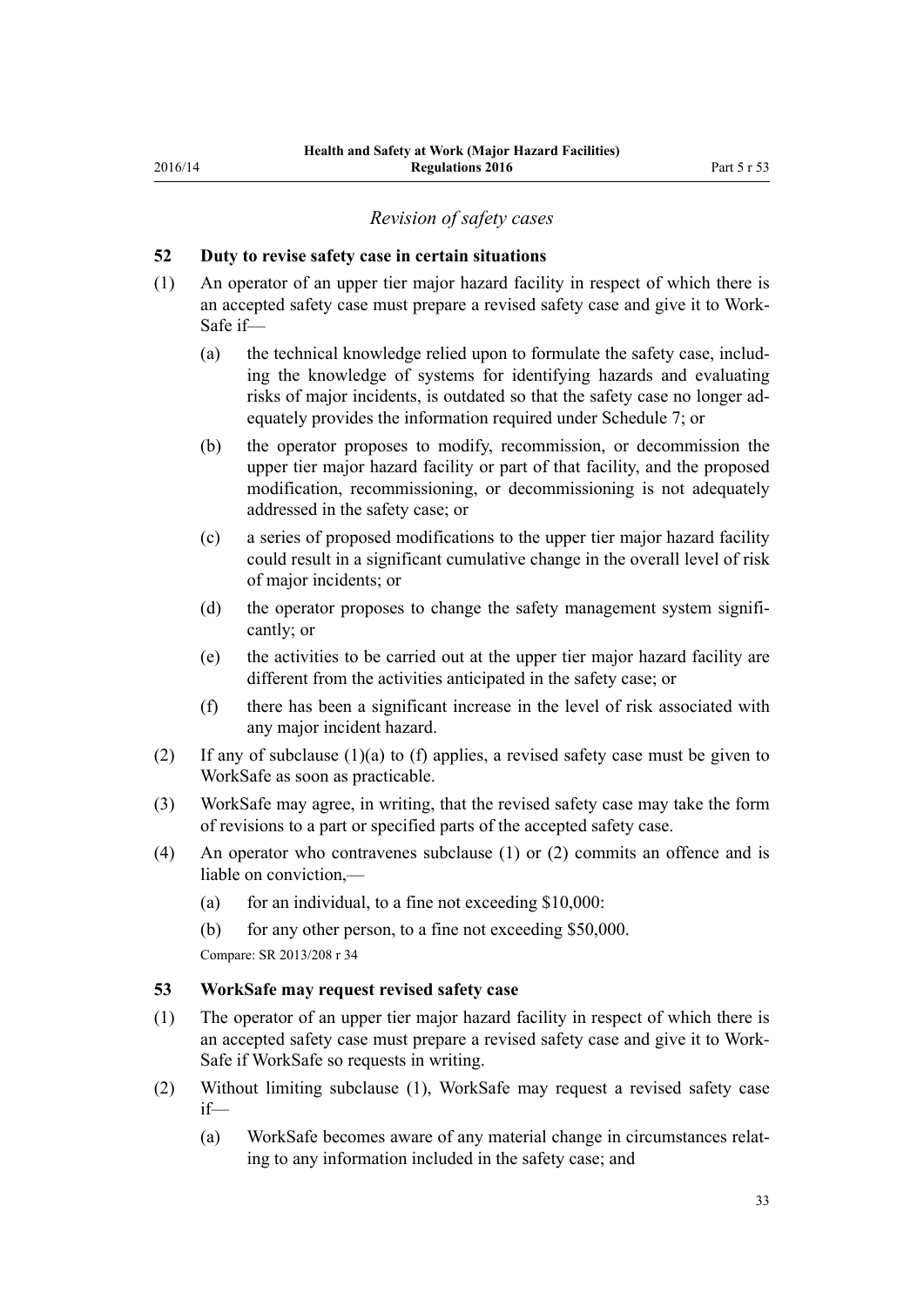|             |     | <b>Health and Safety at Work (Major Hazard Facilities)</b>                                                                                             |         |
|-------------|-----|--------------------------------------------------------------------------------------------------------------------------------------------------------|---------|
| Part 5 r 53 |     | <b>Regulations 2016</b>                                                                                                                                | 2016/14 |
|             | (b) | in WorkSafe's opinion, the change in circumstances may have resulted in<br>WorkSafe rejecting the safety case under regulation $51(1)$ .               |         |
| (3)         |     | WorkSafe may agree in writing that the revised safety case may take the form<br>of revisions to a part or specified parts of the accepted safety case. |         |

(4) A request under subclause (1) must include—

- (a) the matters to be addressed by the revised safety case; and
- (b) instructions on whether the safety case must be revised in whole or in part; and
- (c) the date by which the revised safety case must be given, which must not be earlier than 30 days after the date on which the request is sent; and
- (d) the grounds for the request.
- (5) The operator may make a submission to WorkSafe requesting WorkSafe to—
	- (a) withdraw the request for the revised safety case; or
	- (b) vary the matters to be addressed by the revised safety case; or
	- (c) allow the revised safety case to be given after the date proposed.
- (6) A submission under subclause (5) must be in writing, set out the reasons for the request, and be made—
	- (a) no later than 21 days after the operator receives the request from Work-Safe; or
	- (b) by a later date specified by WorkSafe in writing.
- (7) If WorkSafe receives a submission from the operator under subclause (5), WorkSafe must—
	- (a) withdraw the request for a revised safety case; or
	- (b) vary the request, whether in accordance with the submission made by the operator or otherwise; or
	- (c) require the revised safety case to be given to WorkSafe by a later date that WorkSafe specifies in writing; or
	- (d) reject the submission and confirm the request for a revised safety case.
- (8) WorkSafe must give the operator written notice of WorkSafe's decision, including the grounds for the decision if the operator's submission is rejected in whole or in part.
- (9) An operator who contravenes subclause (1) commits an offence and is liable on conviction,—
	- (a) for an individual, to a fine not exceeding  $$10,000$ :
	- (b) for any other person, to a fine not exceeding \$50,000. Compare: SR 2013/208 [r 35](http://prd-lgnz-nlb.prd.pco.net.nz/pdflink.aspx?id=DLM5202556)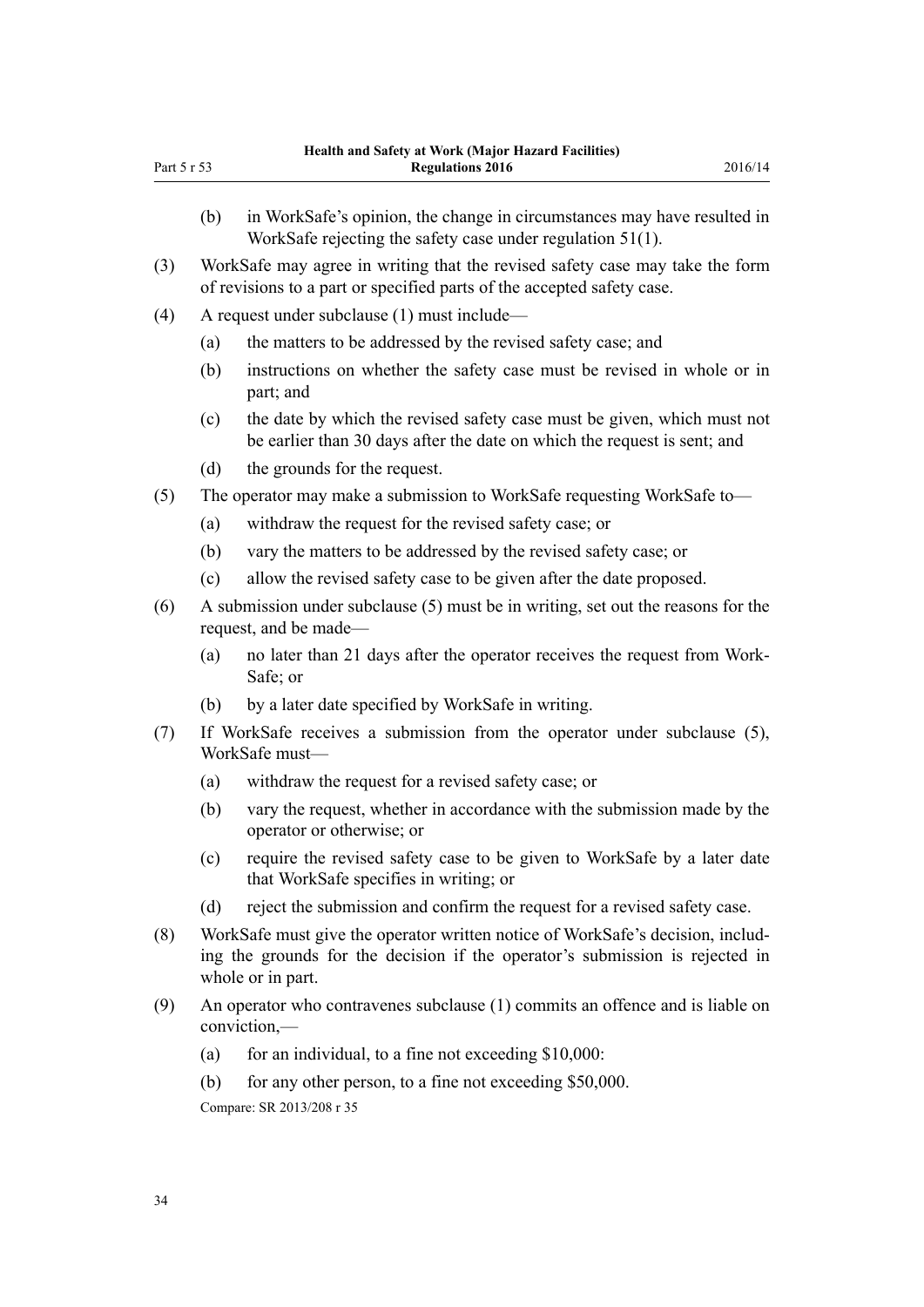#### <span id="page-34-0"></span>**54 Duty to give revised safety case within 5 years**

- (1) The operator of an upper tier major hazard facility in respect of which there is an accepted safety case must prepare a revised safety case and give it to Work-Safe no later than 5 years after the date on which a safety case for the upper tier major hazard facility was accepted.
- (2) WorkSafe may extend the period within which an operator must give a revised safety case if a revised safety case has been accepted within the 5-year period.
- (3) The operator must comply with [regulations 46](#page-29-0) (if applicable) and [65](#page-39-0) when preparing the revised safety case.
- (4) An operator who contravenes subclause (1) commits an offence and is liable on conviction,—
	- (a) for an individual, to a fine not exceeding  $$10,000$ :
	- (b) for any other person, to a fine not exceeding \$50,000.

Compare: SR 2013/208 [r 36](http://prd-lgnz-nlb.prd.pco.net.nz/pdflink.aspx?id=DLM5202560)

#### **55 Decision on revised safety case**

- (1) If an operator provides a revised safety case to WorkSafe under any of [regula](#page-32-0)[tions 52 to 54](#page-32-0), [regulations 47 to 51](#page-30-0) apply, except as provided in subclause (2).
- (2) WorkSafe must make a decision, and notify the duty holder of the decision, in accordance with [regulation 48](#page-30-0) within 50 days of receiving the revised safety case (unless WorkSafe acts in accordance with regulation 48(4)).
- (3) To avoid doubt, the accepted safety case for the upper tier major hazard facility continues to have effect if WorkSafe finally rejects the revised safety case. Compare: SR 2013/208 [r 37](http://prd-lgnz-nlb.prd.pco.net.nz/pdflink.aspx?id=DLM5203762)

# *Withdrawal of acceptance of safety cases*

#### **56 WorkSafe may withdraw acceptance of safety case**

- (1) WorkSafe may withdraw acceptance of a safety case if—
	- (a) an operator fails—
		- (i) to comply with [regulation 57;](#page-35-0) or
		- (ii) to comply with a prohibition notice, a provisional improvement notice, or an improvement notice issued under the Act; or
		- (iii) to provide a revised safety case where required under [regulation](#page-32-0) [52, 53,](#page-32-0) or 54; or
	- (b) WorkSafe has finally rejected a revised safety case; or
	- (c) the operator fails to pay the annual levy, if any, within the required time; or
	- (d) in WorkSafe's opinion, the operator has failed to ensure that the facility is operated competently and safely.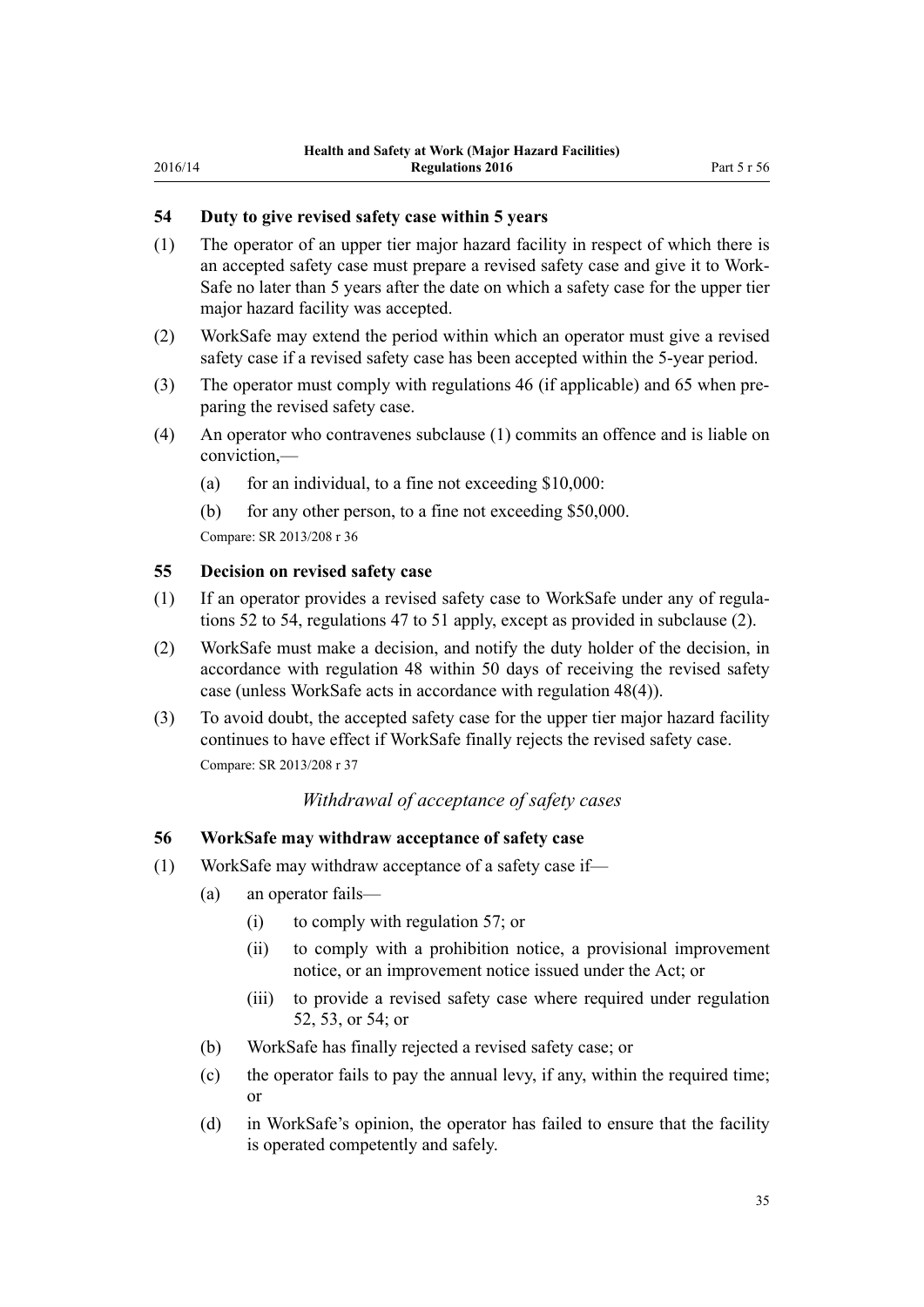- <span id="page-35-0"></span>(2) Before withdrawing acceptance of a safety case, WorkSafe must give the operator 30 days' notice, in writing, of the proposal to do so, together with—
	- (a) the grounds for WorkSafe's proposal to withdraw acceptance of the safety case; and
	- (b) notice that the operator may make written submissions on the proposal to withdraw acceptance of the safety case; and
	- (c) a date by which the operator must make those submissions; and
	- (d) a date by which the withdrawal will become effective.
- (3) WorkSafe may provide a copy of the notice to any other person.
- (4) The operator may, by the date specified by WorkSafe, make written submissions to WorkSafe in relation to the proposed withdrawal.
- (5) Before making a final decision to withdraw acceptance of a safety case, Work-Safe must have regard to (as applicable)—
	- (a) any written submissions made by the operator by the date specified by WorkSafe:
	- (b) any action taken by the operator to address a matter that was a ground for WorkSafe's proposal to withdraw acceptance of the safety case:
	- (c) any action taken by the operator to prevent recurrence of a matter that was a ground for WorkSafe's proposal to withdraw acceptance of the safety case.
- (6) If WorkSafe withdraws acceptance of a safety case under subclause  $(1)(d)$ , the operator must immediately cease those activities at the upper tier major hazard facility that require a safety case under these regulations.

Compare: SR 2013/208 [r 38](http://prd-lgnz-nlb.prd.pco.net.nz/pdflink.aspx?id=DLM5203764)

#### *Compliance with safety case requirements*

#### **57 Duty to ensure compliance with safety case requirements**

- (1) The operator must (as applicable) operate, modify, maintain, recommission, or decommission an upper tier major hazard facility in a manner that is consistent with the accepted safety case and any conditions or limitations imposed by WorkSafe.
- (2) In subclause (1), **upper tier major hazard facility** includes any part of that facility.
- (3) An operator who contravenes subclause (1) commits an offence and is liable on conviction,—
	- (a) for an individual, to a fine not exceeding  $$10,000$ :
	- (b) for any other person, to a fine not exceeding \$50,000.

Compare: SR 2013/208 [r 39](http://prd-lgnz-nlb.prd.pco.net.nz/pdflink.aspx?id=DLM5202571)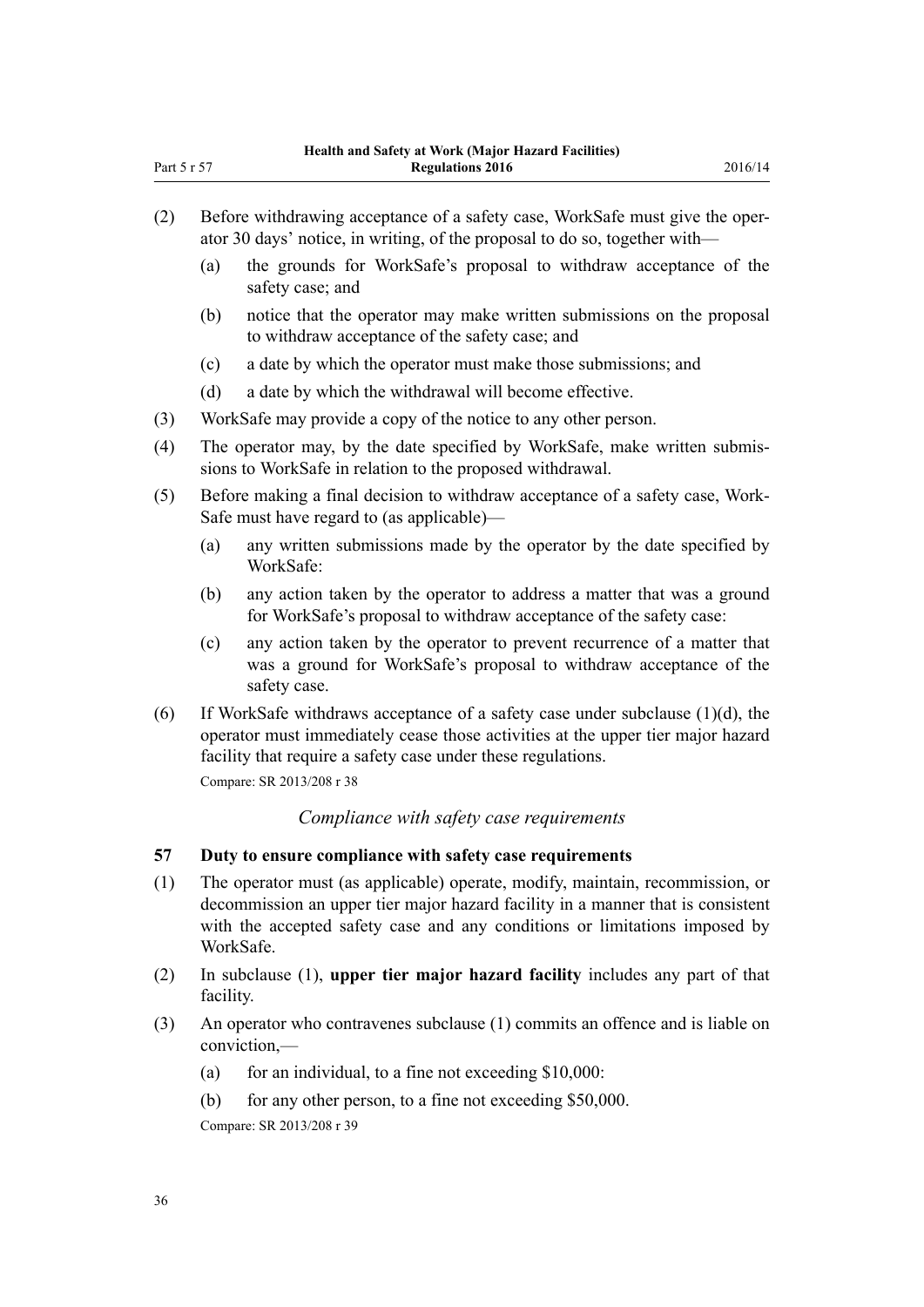#### <span id="page-36-0"></span>**58 WorkSafe may consent to operator conducting activity otherwise than in accordance with safety case**

- (1) Despite [regulation 57](#page-35-0), WorkSafe may consent in writing to an operator conducting an activity in a manner different from that set out in the accepted safety case for the upper tier major hazard facility.
- (2) Without limiting subclause (1), WorkSafe may give consent where—
	- (a) there has been an incident or emergency at the upper tier major hazard facility, or other unforeseen circumstances have arisen; and
	- (b) it is in the interests of the health and safety of persons at or near the upper tier major hazard facility to do so.
- (3) WorkSafe may not give consent under subclause (1) unless it is satisfied, on the basis of information that has been provided to or is readily accessible to Work-Safe, that the activity will not significantly increase existing risks, or create significant new risks, to the health and safety of persons at or near the upper tier major hazard facility.

Compare: SR 2013/208 [r 40](http://prd-lgnz-nlb.prd.pco.net.nz/pdflink.aspx?id=DLM5203766)

#### *Record-keeping requirements*

#### **59 Duty to retain records of safety case**

- (1) The operator must make a record of—
	- (a) the safety case for the upper tier major hazard facility:
	- (b) any revision to the safety case:
	- (c) the findings and recommendations of any audit of the safety case and safety management system:
	- (d) any actions that will be, or have been, taken to implement those recommendations.
- (2) The operator must retain a record (which may be in hard copy or electronic format) referred to in subclause (1) for at least 7 years after it was made and store copies—
	- (a) in a secure place at the upper tier major hazard facility; and
	- (b) at a separate address, nominated by the operator, for the upper tier major hazard facility.
- (3) An operator who contravenes this regulation commits an offence and is liable on conviction,—
	- (a) for an individual, to a fine not exceeding  $$6,000$ :
	- (b) for any other person, to a fine not exceeding \$30,000.

Compare: SR 2013/208 [r 41](http://prd-lgnz-nlb.prd.pco.net.nz/pdflink.aspx?id=DLM5203369)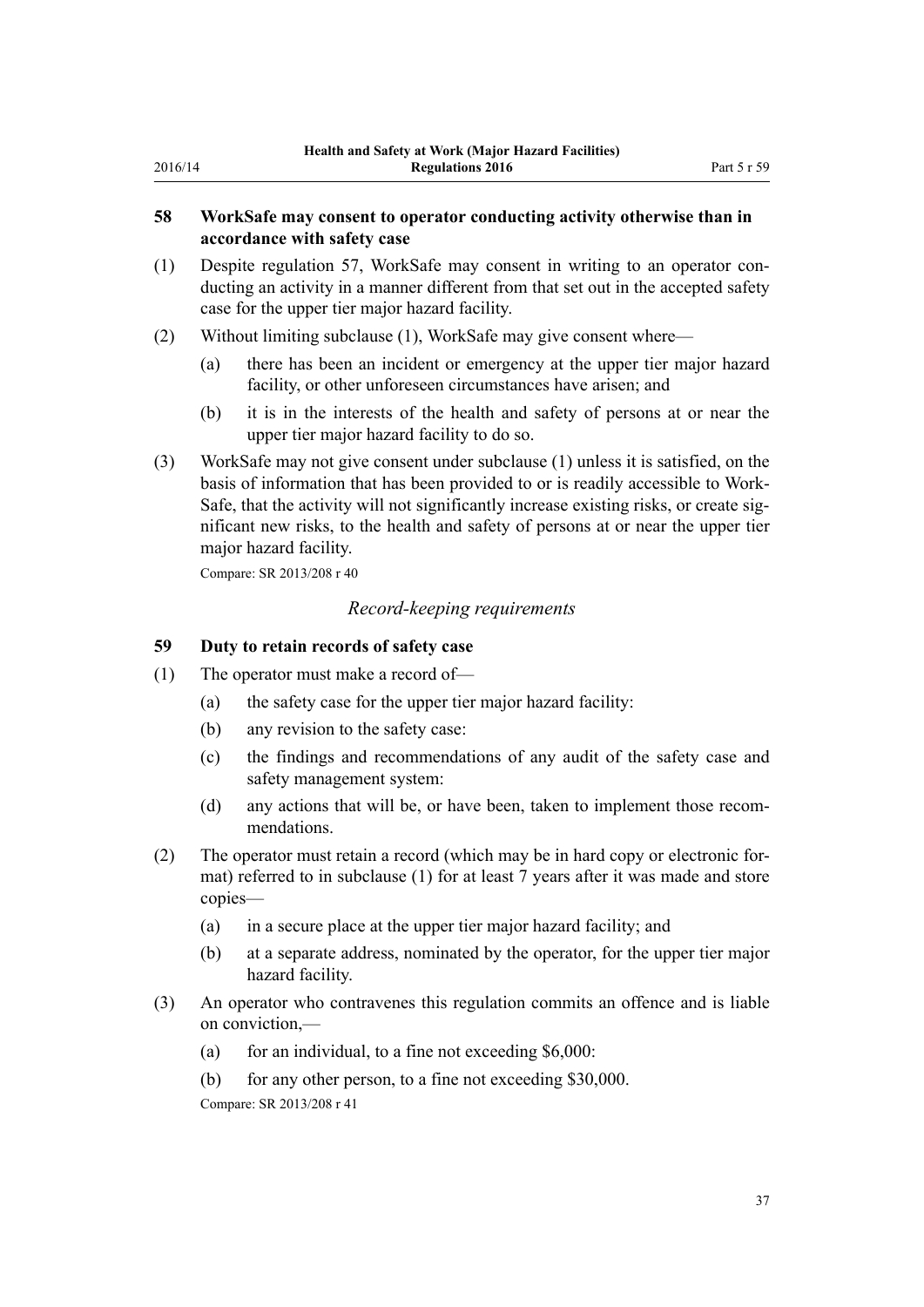#### **Part 6**

# **Reviews and appeals**

#### <span id="page-37-0"></span>**60 Decisions subject to review under these regulations**

An operator may apply to WorkSafe in accordance with regulation 61 for a review of any decision made under the following regulations:

- (a) [regulation 18\(6\)](#page-13-0) (suitability of operator):
- (b) [regulation 19](#page-14-0) (mandatory designation as major hazard facility):
- (c) [regulation 20](#page-14-0) (discretionary designation of lower tier major hazard facility as upper tier major hazard facility):
- (d) [regulation 22\(1\)](#page-15-0) (conditions on designation of major hazard facilities):
- (e) [regulation 23\(1\)](#page-15-0) (revocation of designation as major hazard facility or decision as to suitability of operator):
- (f) [regulation 50](#page-31-0) (WorkSafe may impose limitations or conditions on safety case):
- (g) [regulation 51](#page-31-0) (WorkSafe may reject safety case):
- (h) [regulation 56](#page-34-0) (WorkSafe may withdraw acceptance of safety case).

#### **61 Process for applying for review**

- (1) A review application must be given to WorkSafe in accordance with subclause (2).
- (2) The application must—
	- (a) be in writing:
	- (b) wherever practicable, be made on the form (if any) provided by Work-Safe for the purpose:
	- (c) identify the decision or decisions in respect of which it is made:
	- (d) state the operator's submissions in relation to the decision or decisions:
	- (e) be made within 1 month after the date on which WorkSafe gave written notice of the decision in respect of which the application is made.

#### **62 WorkSafe to acknowledge receipt of review application**

When WorkSafe receives a review application, it must send the applicant an acknowledgement that states when the review application was received.

#### **63 Review decision**

- (1) WorkSafe must make a review decision as soon as is reasonably practicable after receiving the application for review.
- (2) In making a decision on the review, WorkSafe must have regard to (as applicable)—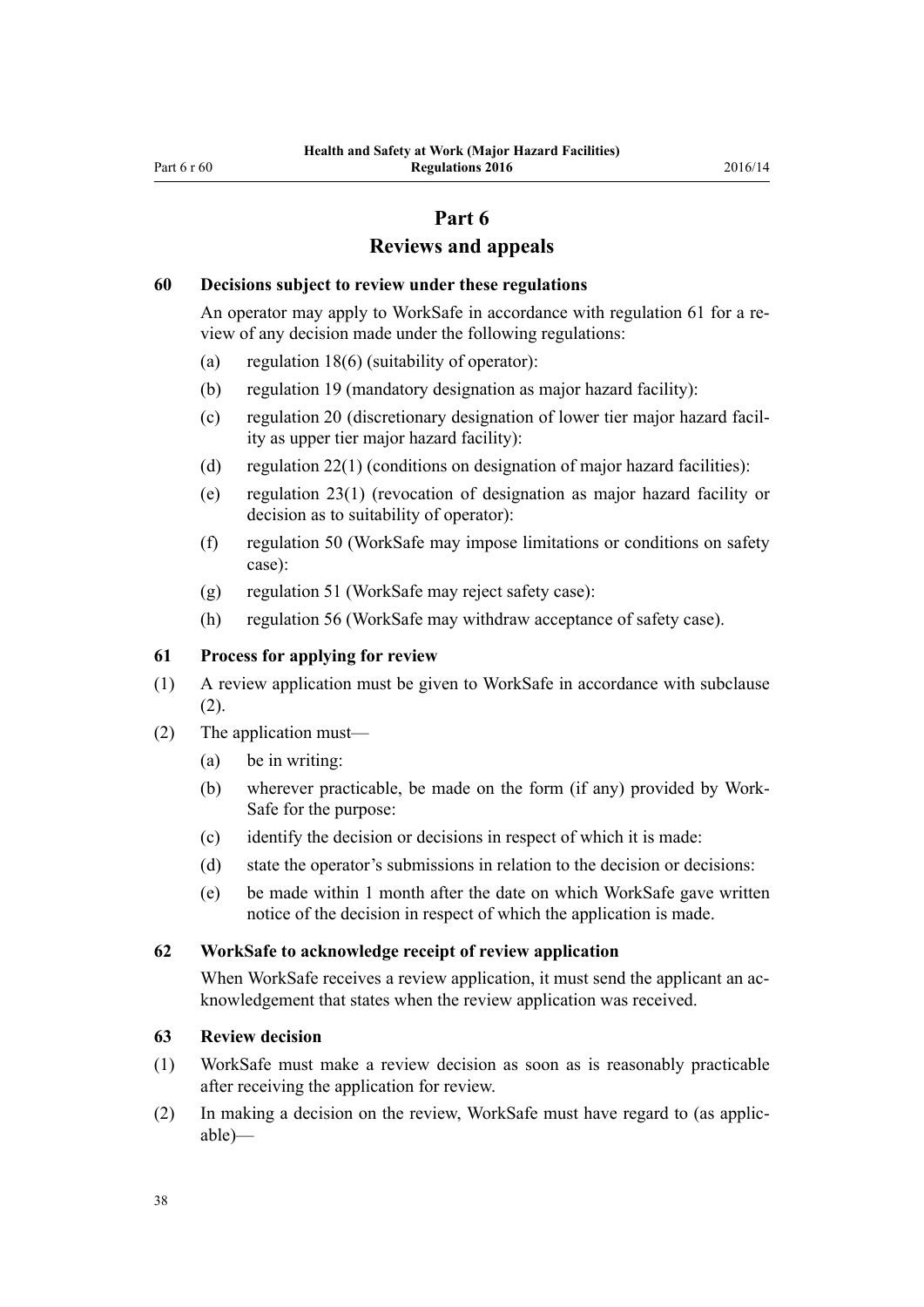- (a) any written submissions made by the operator under regulation  $61(2)(d)$ :
- (b) any action taken by the operator to address a matter that was a ground for WorkSafe's original decision:
- (c) any action taken by the operator to prevent recurrence of an event that was a ground for WorkSafe's original decision.
- (3) In its review decision, WorkSafe must—
	- (a) withdraw its original decision; or
	- (b) modify its original decision; or
	- (c) confirm its original decision.
- (4) A review decision must—

<span id="page-38-0"></span>2016/14

- (a) be in writing; and
- (b) contain the reasons for the decision.

#### **64 Appeal to District Court**

- (1) An operator may appeal to a District Court against a review decision made under [regulation 63](#page-37-0).
- (2) An appeal under this regulation must be brought within 28 days after the date on which the operator was notified in writing by WorkSafe of the decision appealed against, or within any further period that the court may allow.
- (3) The appeal—
	- (a) must be made by way of originating application in accordance with the [District Courts Rules 2014](http://prd-lgnz-nlb.prd.pco.net.nz/pdflink.aspx?id=DLM6129566); and
	- (b) must be filed in the office of the District Court nearest to the registered office of the operator (if the operator is not an individual) or the principal place of business of the operator (if the operator is an individual), or to the place of employment or work of the operator, as the case may require.
- (4) On hearing the appeal, the court may—
	- (a) confirm, vary, or reverse the decision appealed against; or
	- (b) refer the matter back to WorkSafe with directions to WorkSafe to reconsider the whole or any specified part of the review decision.
- (5) Subject to any order of the court, every review decision of WorkSafe against which an appeal is made continues in force and has effect according to its terms pending the determination of the appeal to the court.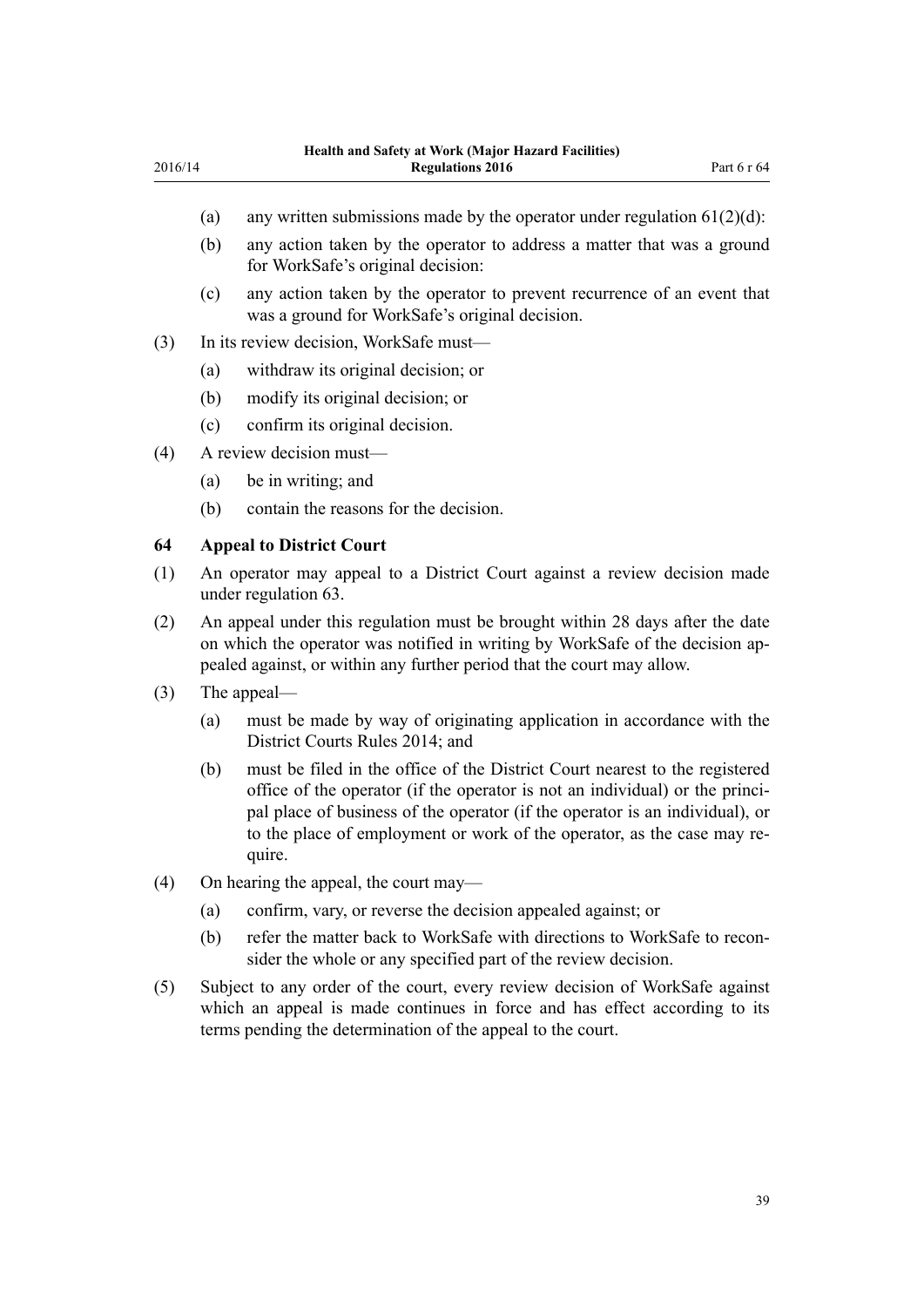# **Part 7**

#### **Miscellaneous provisions**

#### *General requirements*

#### <span id="page-39-0"></span>**65 Duty to engage with workers**

- (1) An operator must, when acting under a requirement to engage with workers under the provisions specified in subclause (2), ensure that there is engagement with, and participation of, workers and their representatives who are—
	- (a) identifiable at the time the requirement to engage arises; and
	- (b) in the case of workers, working, or likely to be working, at the major hazard facility.
- (2) The provisions are as follows:
	- (a) regulation  $31(3)(a)$  (duty to prepare emergency plan):
	- (b) [regulation 36\(5\)](#page-23-0) (duty to prepare and implement major accident prevention policy by establishing safety management system):
	- (c) regulation  $38(3)(c)$  (duty to conduct safety assessment):
	- (d) [regulation 39\(3\)](#page-26-0) (duty to establish and implement safety management system):
	- (e) regulation  $45(2)$  (duty to prepare safety case).
- (3) An operator who contravenes subclause (1) commits an offence and is liable on conviction,—
	- (a) for an individual, to a fine not exceeding  $$10,000$ :
	- (b) for any other person, to a fine not exceeding \$50,000.

Compare: SR 2013/208 [r 27;](http://prd-lgnz-nlb.prd.pco.net.nz/pdflink.aspx?id=DLM5202540) Model Work Health and Safety Regulations (Aust) r 575

#### **66 Duty to provide general information for local community**

- (1) The operator of an upper tier major hazard facility must take reasonable steps to provide the following information to the local community and the relevant local authority:
	- (a) the name of the operator and location of that facility; and
	- (b) the name, position, and contact details of a person from whom information about that facility may be requested; and
	- (c) a general description of that facility's operation; and
	- (d) the means by which the local community will be informed of any major incident at that facility; and
	- (e) the actions, as specified in that facility's emergency plan, that members of the local community should take if a major incident occurs; and
	- (f) a summary of the safety case for that facility.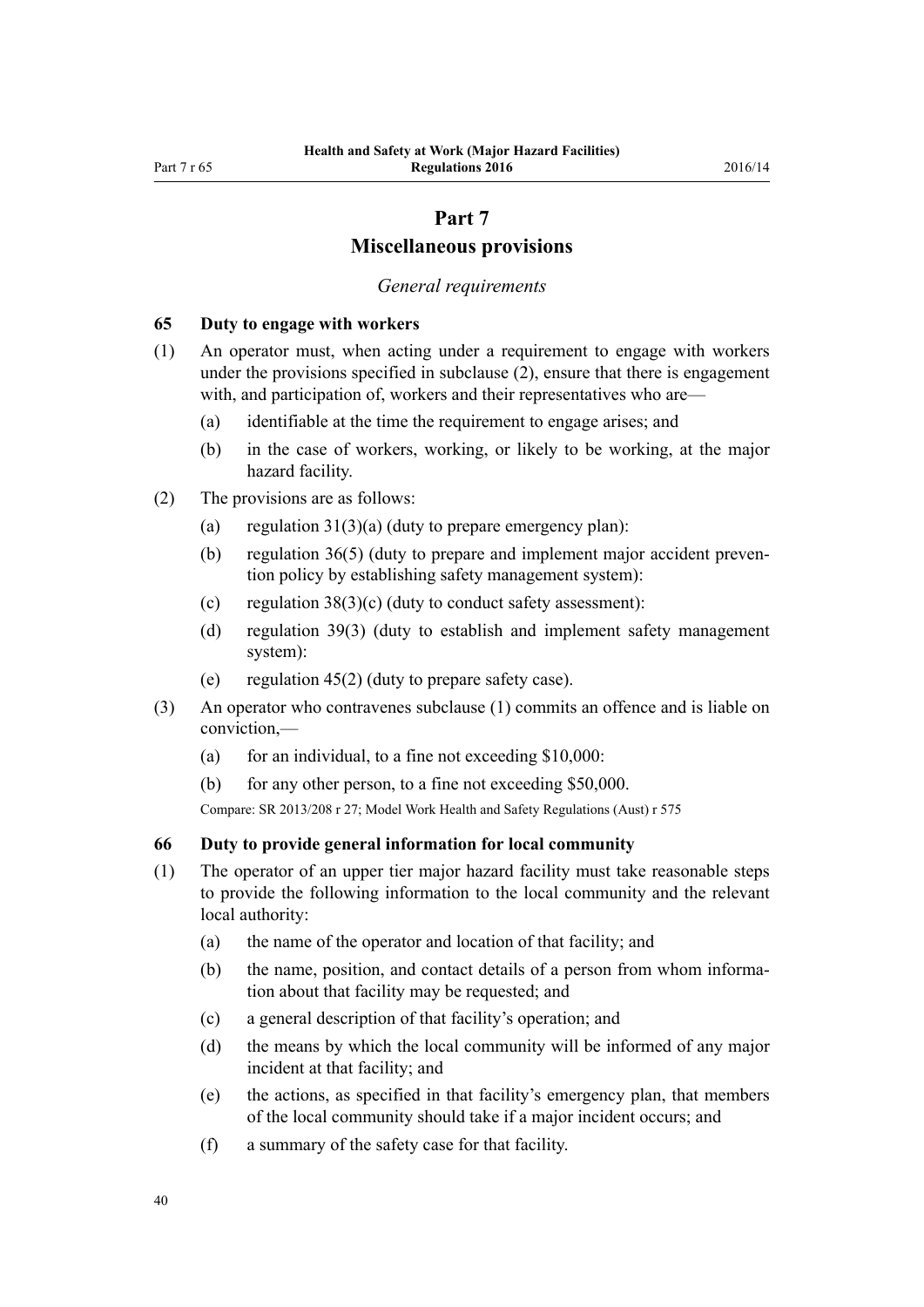<span id="page-40-0"></span>2016/14

- (2) The operator must ensure that the information provided under subclause (1) is—
	- (a) set out and expressed in a way that is understandable to persons who are not familiar with the upper tier major hazard facility and its operations; and
	- (b) reviewed and as necessary revised if a modification is made to the upper tier major hazard facility; and
	- (c) provided in a format that is readily accessible to the local community to enable the local community to be aware of the information; and
	- (d) provided within 3 months of WorkSafe accepting a safety case.
- (3) In complying with subclause (1), the operator is not required to disclose information that may lead to a threat to the security of the upper tier major hazard facility.
- (4) An operator of an upper tier major hazard facility who receives a written request from a person who reasonably believes that the occurrence of a major incident at that facility may adversely affect his or her health and safety must give that person a copy of all the information provided to the local community under this regulation.
- (5) An operator who contravenes any of subclauses (1), (2), and (4) commits an offence and is liable on conviction,—
	- (a) for an individual, to a fine not exceeding  $$10,000$ :
	- (b) for any other person, to a fine not exceeding \$50,000.

Compare: Model Work Health and Safety Regulations (Aust) r 572

#### *Notification requirement following major incident*

#### **67 Duty to notify local community and local authority in event of major incident**

- (1) If a major incident occurs at a major hazard facility, the operator must take reasonable steps to provide the local community and the relevant local authority with information about the major incident, including—
	- (a) a general description of the major incident that includes—
		- (i) the nature of the major incident (for example, fire, explosion, or spillage); and
		- (ii) details of the hazardous substances involved; and
		- (iii) the likely consequences of the major incident and its likely effects on health and safety; and
	- (b) the recommended actions that the members of the local community and the local authority should take to eliminate or minimise risks to health and safety; and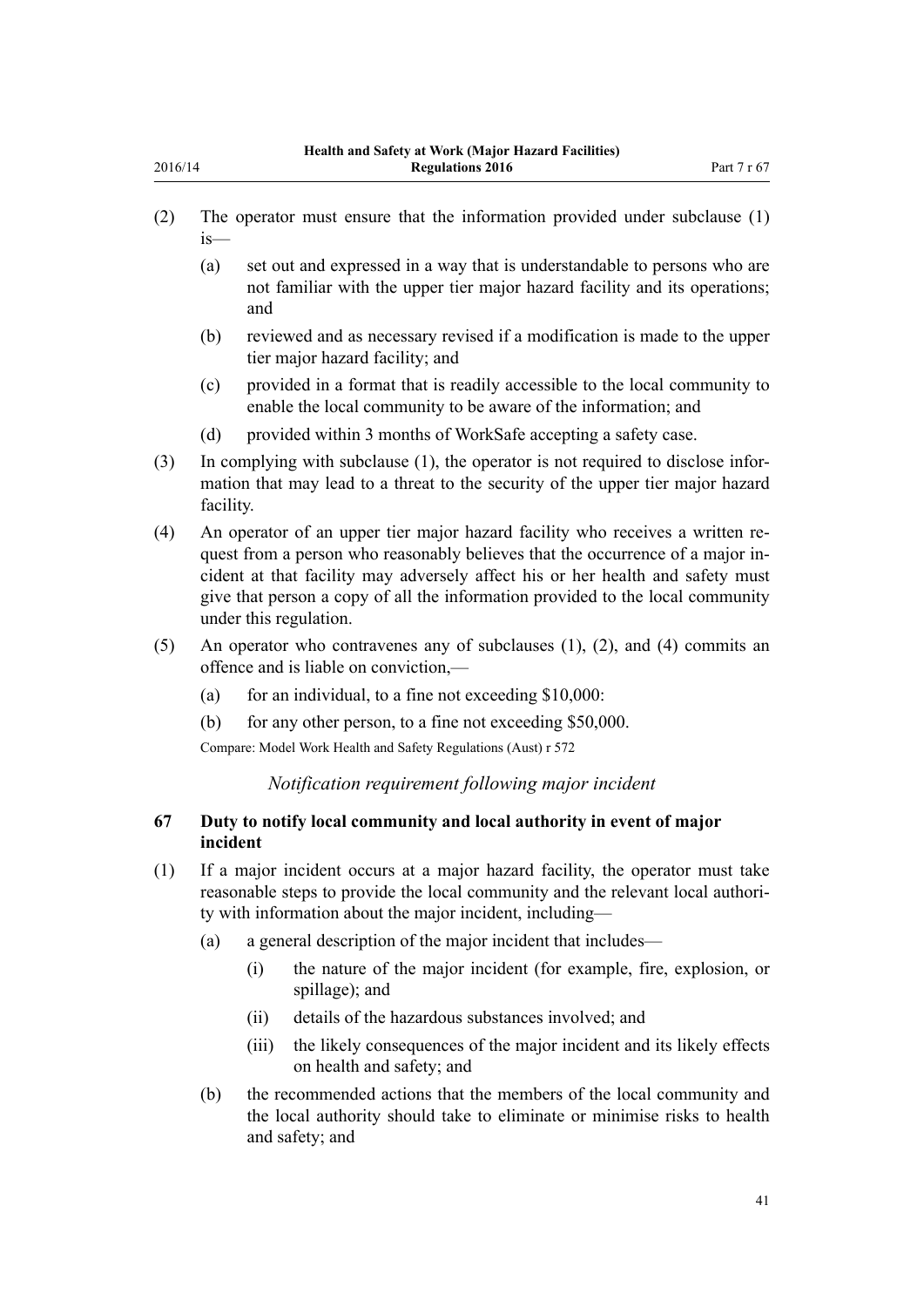(2) The operator must notify—

<span id="page-41-0"></span>Part 7 r 68

- (a) the local community in a manner and using a format that is readily accessible to the local community to enable the local community to be aware of the information; and
- (b) the local authority by means of a notice to the local authority's electronic address and postal address.
- (3) An operator who contravenes this regulation commits an offence and is liable on conviction,—
	- (a) for an individual, to a fine not exceeding  $$10,000$ :
	- (b) for any other person, to a fine not exceeding \$50,000.

Compare: Model Work Health and Safety Regulations (Aust) r 573

*Duty of WorkSafe to provide information to public*

#### **68 Duty of WorkSafe to provide information to public**

- (1) WorkSafe must maintain a record on an Internet site (maintained by, or on behalf of, WorkSafe) in respect of each major hazard facility to which these regulations apply that includes—
	- (a) the name of the operator and the address of that facility:
	- (b) confirmation that the facility is subject to these regulations and a statement about which parts of these regulations apply to that facility:
	- (c) information about the type of the facility, as determined by WorkSafe (for example, lower tier major hazard facility or upper tier major hazard facility):
	- (d) a simple explanation of the activity or activities undertaken at that facility:
	- (e) the relevant hazard classifications of those specified hazardous substances at that facility that could cause or contribute to a major incident:
	- (f) an explanation, in general terms, of the characteristics of those substances that make them dangerous:
	- (g) general information about how the public will be warned in the event of a major incident at that facility:
	- (h) general information about how the public should act and any precautionary steps that people should take if a major incident occurs at that facility.
- (2) WorkSafe must ensure that the information referred to in subclause (1) is updated as soon as practicable after any relevant change.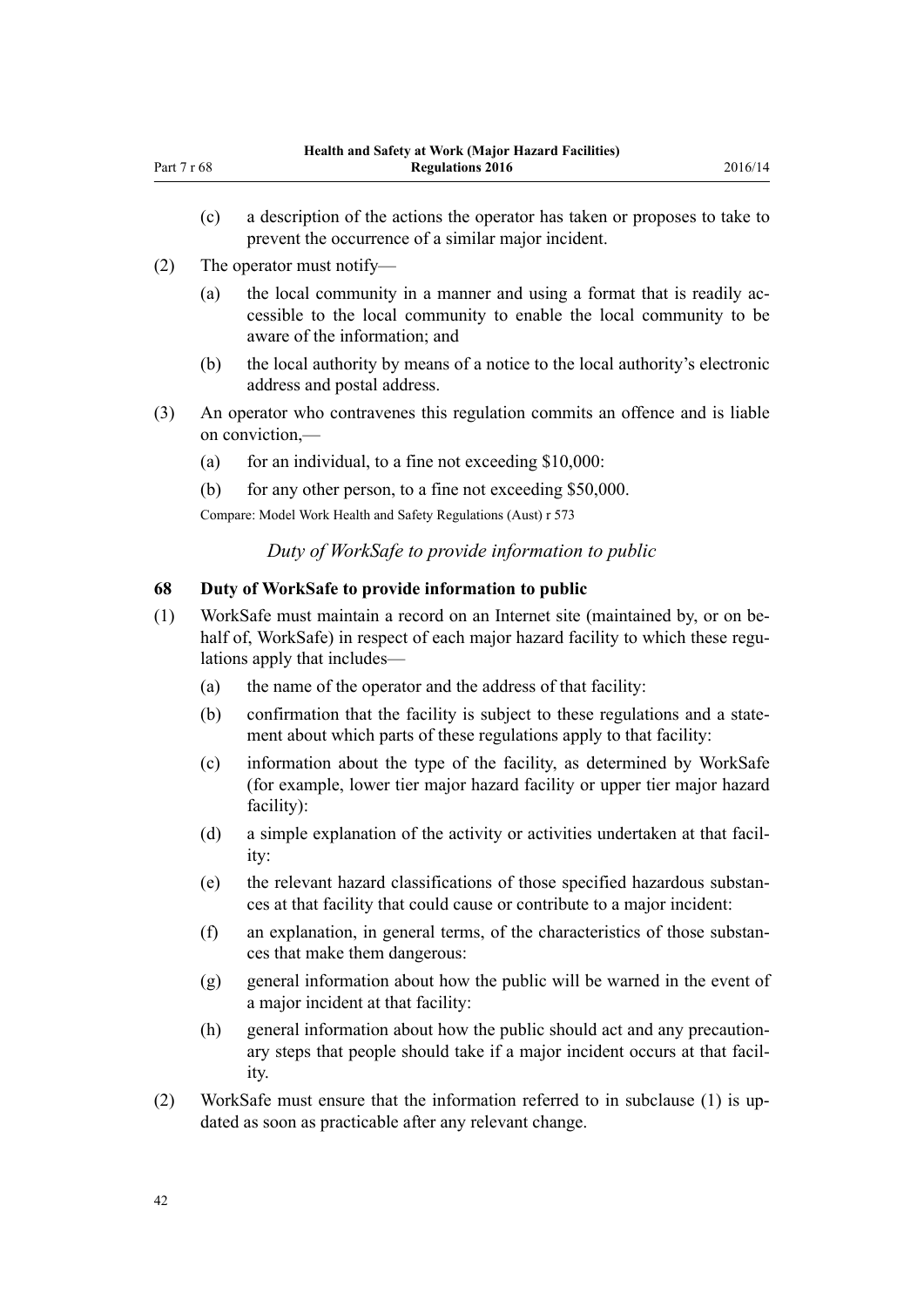<span id="page-42-0"></span>(3) In complying with subclause (1), WorkSafe is not required to disclose information that may lead to a threat to the security of a major hazard facility.

#### **69 WorkSafe may require operator to provide further information**

- (1) For the purpose of ensuring that WorkSafe is able to comply with [regulation](#page-41-0) [68,](#page-41-0) WorkSafe may request an operator to provide information on any matter referred to in regulation 68(1) or (2).
- (2) The operator must comply with a request under subclause (1) as soon as practicable after receiving the request.
- (3) An operator who contravenes subclause (2) commits an offence and is liable on conviction,—
	- (a) for an individual, to a fine not exceeding  $$6,000$ :
	- (b) for any other person, to a fine not exceeding \$30,000.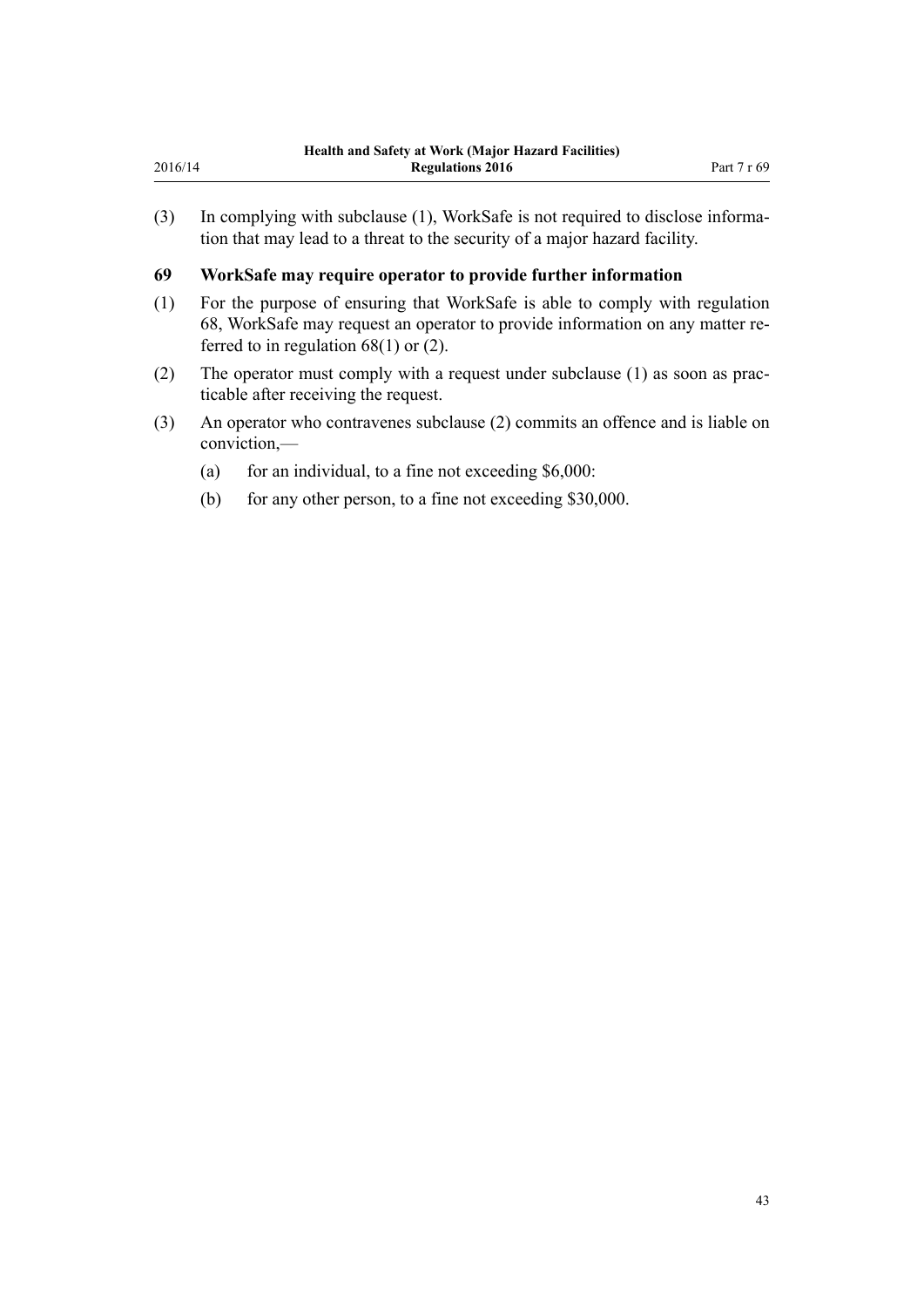# **Schedule 1**

#### <span id="page-43-0"></span>**Transitional, savings, and related provisions**

rr [11,](#page-9-0) [43](#page-28-0)

#### **Part 1**

#### **Provisions relating to regulations as made**

#### **1 Transitional provision for Part 4**

- (1) An operator of an existing facility that contains hazardous substances that exceed the lower threshold quantities is not required to comply with the requirements of [Part 4](#page-19-0) until 4 April 2018.
- (2) Despite subclause (1), [regulation 34](#page-21-0) applies to the operator of a major hazard facility only from the date on which WorkSafe notifies the operator that the facility is a major hazard facility.

#### **2 Transitional provision for Part 5**

- (1) The operator of an existing upper tier major hazard facility must give Work-Safe a completed safety case—
	- (a) no earlier than 4 December 2016; but
	- (b) no later than 4 April 2018.
- (2) As soon as practicable after receiving a safety case or an amended safety case, WorkSafe must—
	- (a) accept the safety case; or
	- (b) accept the safety case subject to conditions or limitations; or
	- (c) initially reject the safety case; or
	- (d) in the case of an amended safety case, finally reject the safety case.
- (3) WorkSafe must as soon as practicable after making a decision about a safety case or an amended safety case notify the operator in writing of that decision.
- (4) If WorkSafe is unable to make a decision about a safety case or an amended safety case within a reasonable amount of time after receiving it, WorkSafe must—
	- (a) notify the operator in writing of that fact as soon as practicable; and
	- (b) give the operator a proposed timetable for WorkSafe's consideration of, and decision on, the safety case or amended safety case.
- (5) WorkSafe must accept or finally reject the safety case no later than 4 April 2021.
- (6) [Regulation 43](#page-28-0) applies to the operator subject to WorkSafe accepting or finally rejecting the safety case.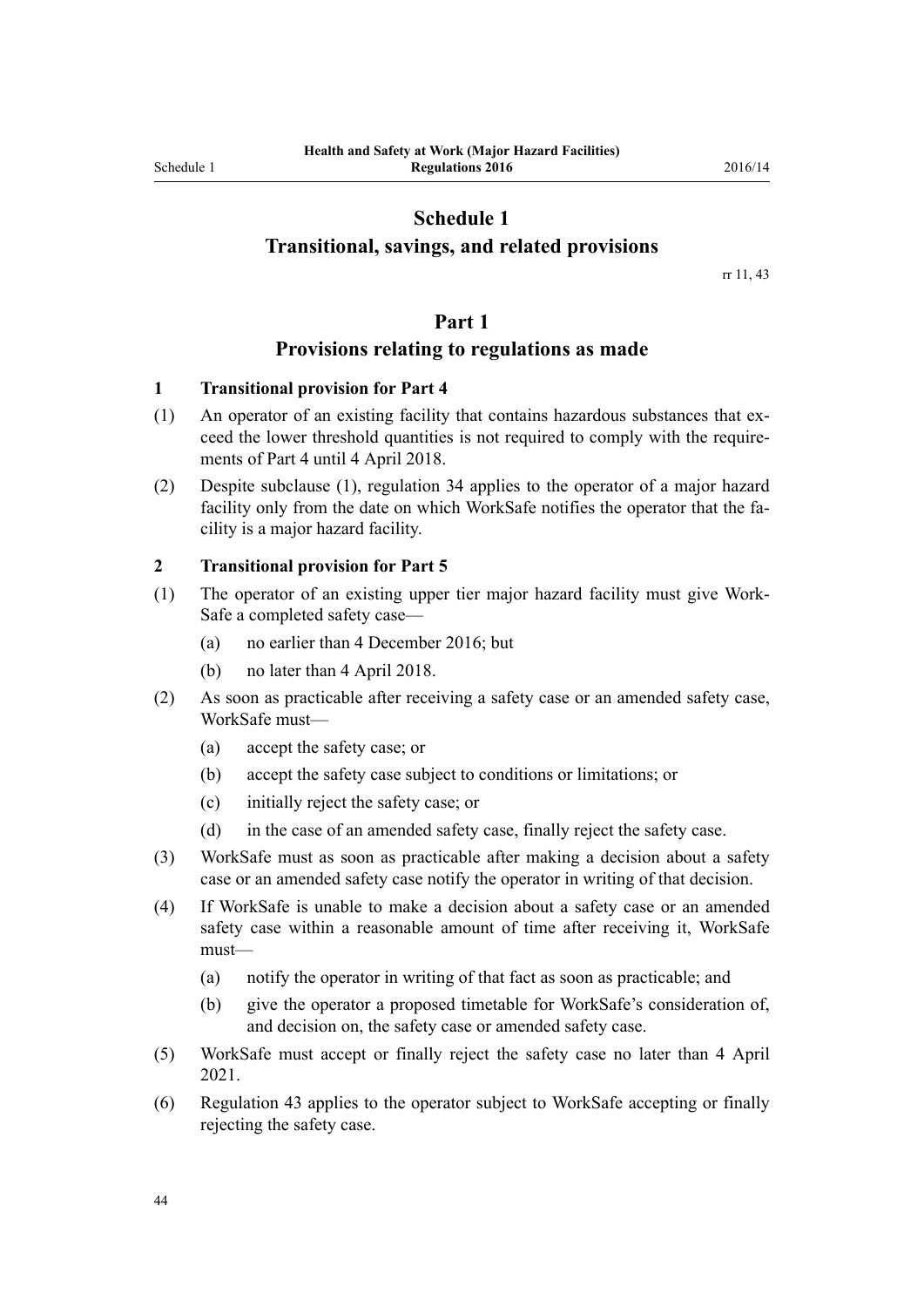(7) If this clause applies, [regulation 48](#page-30-0) does not apply. Compare: SR 2013/208 [r 43](http://prd-lgnz-nlb.prd.pco.net.nz/pdflink.aspx?id=DLM5203770)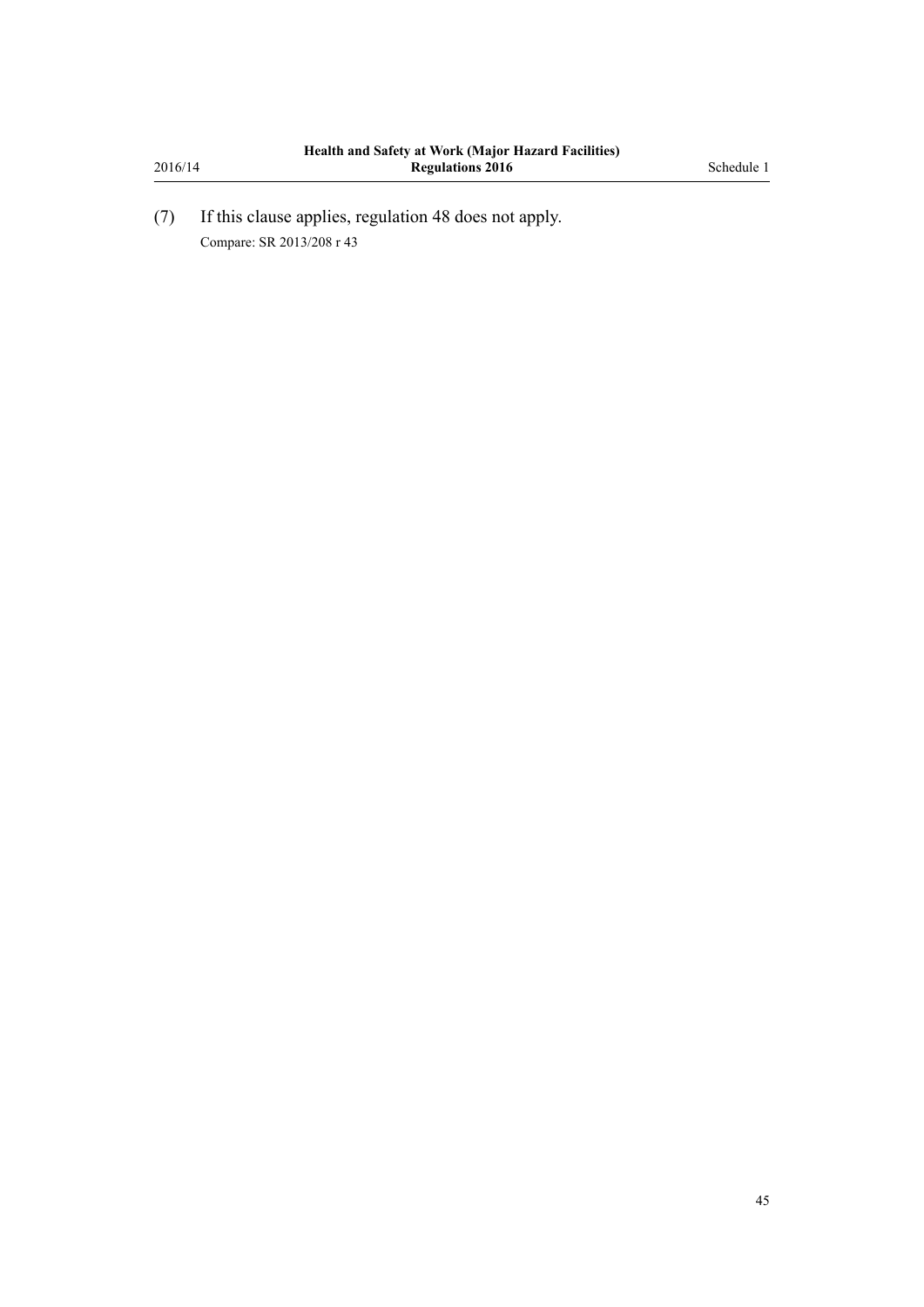<span id="page-45-0"></span>

| Schedule 2                                   |                       |         |                                           |                                                                 |                                         |                            |                                                                | Regulations 2016                                               |                                                                                      |                                                                                                                                                                                       |                                     |                                                                                                | 2016/14                                                                                                       |
|----------------------------------------------|-----------------------|---------|-------------------------------------------|-----------------------------------------------------------------|-----------------------------------------|----------------------------|----------------------------------------------------------------|----------------------------------------------------------------|--------------------------------------------------------------------------------------|---------------------------------------------------------------------------------------------------------------------------------------------------------------------------------------|-------------------------------------|------------------------------------------------------------------------------------------------|---------------------------------------------------------------------------------------------------------------|
|                                              | rr 5, 6, 7, 8, 26, 27 |         |                                           | quantities: upper<br>Threshold<br>Column 5                      | tier requirements<br>(tonnes)           |                            | $\overline{c}$                                                 | 200                                                            |                                                                                      | 200                                                                                                                                                                                   |                                     | 50                                                                                             |                                                                                                               |
|                                              |                       |         |                                           | lower tier<br>Threshold quantities:<br>$\operatorname{Column}4$ | requirements<br>(tonnes)                |                            | 5                                                              | $\mathcal{S}$                                                  |                                                                                      | $50\,$                                                                                                                                                                                |                                     | $\supseteq$                                                                                    |                                                                                                               |
| Specified hazardous substances<br>Schedule 2 |                       | Table 1 | egories of specified hazardous substances | Column <sub>3</sub>                                             | <b>GHS</b> classification <sup>2</sup>  |                            | Acute toxicity Category 1, all exposure<br>routes              | Acute toxicity Category 2, all exposure<br>routes              | Acute toxicity Category 3, inhalation<br>exposure route <sup>3</sup>                 | Specific target organ toxicity-single<br>exposure Category 1 (STOT-SE)                                                                                                                |                                     | Explosives, Division 1.1, 1.2, 1.3, 1.5,<br>Unstable explosives; or<br>or $1.6$ ; or           | Chapter 2.4.2.4.2 of the United Nations<br>explosive properties according to<br>Substances or mixtures having |
|                                              |                       |         | $\mathbf{a}$ te                           | Column <sub>2</sub>                                             | <b>HSNO</b> classification <sup>1</sup> |                            | 6.1A—Substances that are acutely toxic,<br>all exposure routes | 6.1B—Substances that are acutely toxic,<br>all exposure routes | acutely toxic,<br>6.1C—Substances that are<br>inhalation exposure route <sup>3</sup> | $6.9A-Substances$ that are toxic to human<br>target organs or systems, but only those<br>that produce specific, non-lethal target<br>organ toxicity arising from a single<br>exposure |                                     | $1.1$ —Substances and articles that have a<br>Unstable explosives; or<br>mass explosion hazard | 1.2—Substances and articles that have a<br>nass<br>projection hazard but not a<br>explosion hazard            |
|                                              |                       |         |                                           | Column 1                                                        | Hazard category                         | Health hazards (section H) | Ξ                                                              | H <sub>2</sub>                                                 |                                                                                      | H <sub>3</sub>                                                                                                                                                                        | <b>Physical hazards (section P)</b> | $P1a^{4, 5, 6}$                                                                                |                                                                                                               |

**Health and Safety at Work (Major Hazard Facilities)**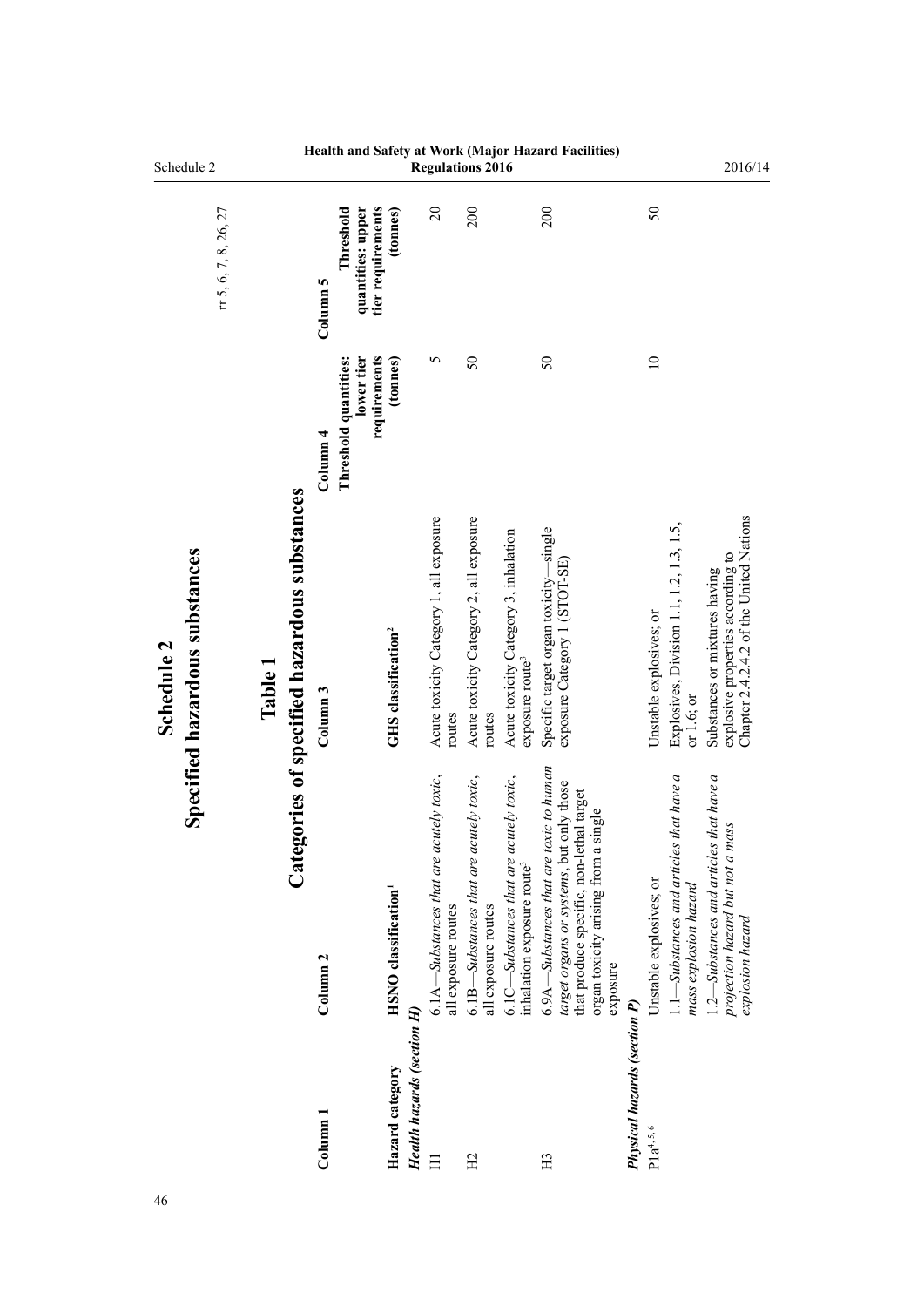|                                   | 2016/14                                                                                                                                                                                                                                                       |                                                                         | <b>Regulations 2016</b>                                                                                                                                                                                                                                                                                                                                                                                                           |                                                                             |                                                                                                  |                                                                                                                            | Schedule 2                                                                                                                              |
|-----------------------------------|---------------------------------------------------------------------------------------------------------------------------------------------------------------------------------------------------------------------------------------------------------------|-------------------------------------------------------------------------|-----------------------------------------------------------------------------------------------------------------------------------------------------------------------------------------------------------------------------------------------------------------------------------------------------------------------------------------------------------------------------------------------------------------------------------|-----------------------------------------------------------------------------|--------------------------------------------------------------------------------------------------|----------------------------------------------------------------------------------------------------------------------------|-----------------------------------------------------------------------------------------------------------------------------------------|
| Column 5                          | tier requirements<br>(tonnes)<br>Threshold<br>quantities: upper                                                                                                                                                                                               |                                                                         |                                                                                                                                                                                                                                                                                                                                                                                                                                   | 200                                                                         | $50\,$                                                                                           | 500 (net)                                                                                                                  | 50 000 (net)                                                                                                                            |
| $\frac{1}{2}$ Olumn $\frac{4}{2}$ | Threshold quantities:<br>lower tier<br>requirements<br>(tonnes)                                                                                                                                                                                               |                                                                         |                                                                                                                                                                                                                                                                                                                                                                                                                                   | $\mathcal{S}$                                                               | $\overline{a}$                                                                                   | $150$ (net)                                                                                                                | $5000$ (net)                                                                                                                            |
| Column <sub>3</sub>               | not belong to the hazard classes organic<br>seventeenth revised edition, and that do<br>Recommendations on the Transport of<br>Dangerous Goods Model Regulations,<br>peroxides or self-reactive substances<br>GHS classification <sup>2</sup><br>and mixtures |                                                                         |                                                                                                                                                                                                                                                                                                                                                                                                                                   | Explosives, Division 1.4                                                    | Flammable gases, Category 1 or 2                                                                 | "Flammable" aerosols, Category 1 or 2,<br>containing flammable gases Category 1<br>or 2 or flammable liquids Category 1    | "Flammable" aerosols, Category 1 or 2,<br>Category 1 or 2 or flammable liquids<br>not containing flammable gases<br>$\text{Category}$ 1 |
| Column <sub>2</sub>               | $1.3$ —Substances and articles that have a<br>hazard or a minor projection hazard, or<br>both, but not a mass explosion hazard<br>fire hazard and either a minor blast<br><b>HSNO</b> classification <sup>1</sup>                                             | $1.5$ —Very insensitive substances that have<br>a mass explosion hazard | $1.6$ —Extremely insensitive articles that do<br>properties according to Chapter 2.4.2.4.2<br>of the United Nations Recommendations<br>substances or mixtures having explosive<br>hazard classes organic peroxides or self-<br>Model Regulations, seventeenth revised<br>on the Transport of Dangerous Goods<br>edition, and that do not belong to the<br>not have a mass explosion hazard or<br>reactive substances and mixtures | 1.4—Substances and articles that present<br>no significant explosive hazard | $2.1.1A-Flammable$ gases: high hazard<br>or 2.1.1 $B$ – <i>Flammable gases: medium</i><br>hazard | Articles classified as 2.1.2A-Flammable<br>aerosols containing flammable gas 2.1.1A<br>or 2.1.1B or flammable liquids 3.1A | Articles classified as 2.1.2A-Flammable<br>aerosols not containing flammable gas<br>2.1.1A or 2.1.1B or flammable liquids<br>3.1A       |
| $_{\rm Column\,1}$                | Hazard category                                                                                                                                                                                                                                               |                                                                         |                                                                                                                                                                                                                                                                                                                                                                                                                                   | $P1b^7$                                                                     | P <sub>2</sub>                                                                                   | P3a <sup>8</sup>                                                                                                           | P3b <sup>9</sup>                                                                                                                        |

# **Health and Safety at Work (Major Hazard Facilities)**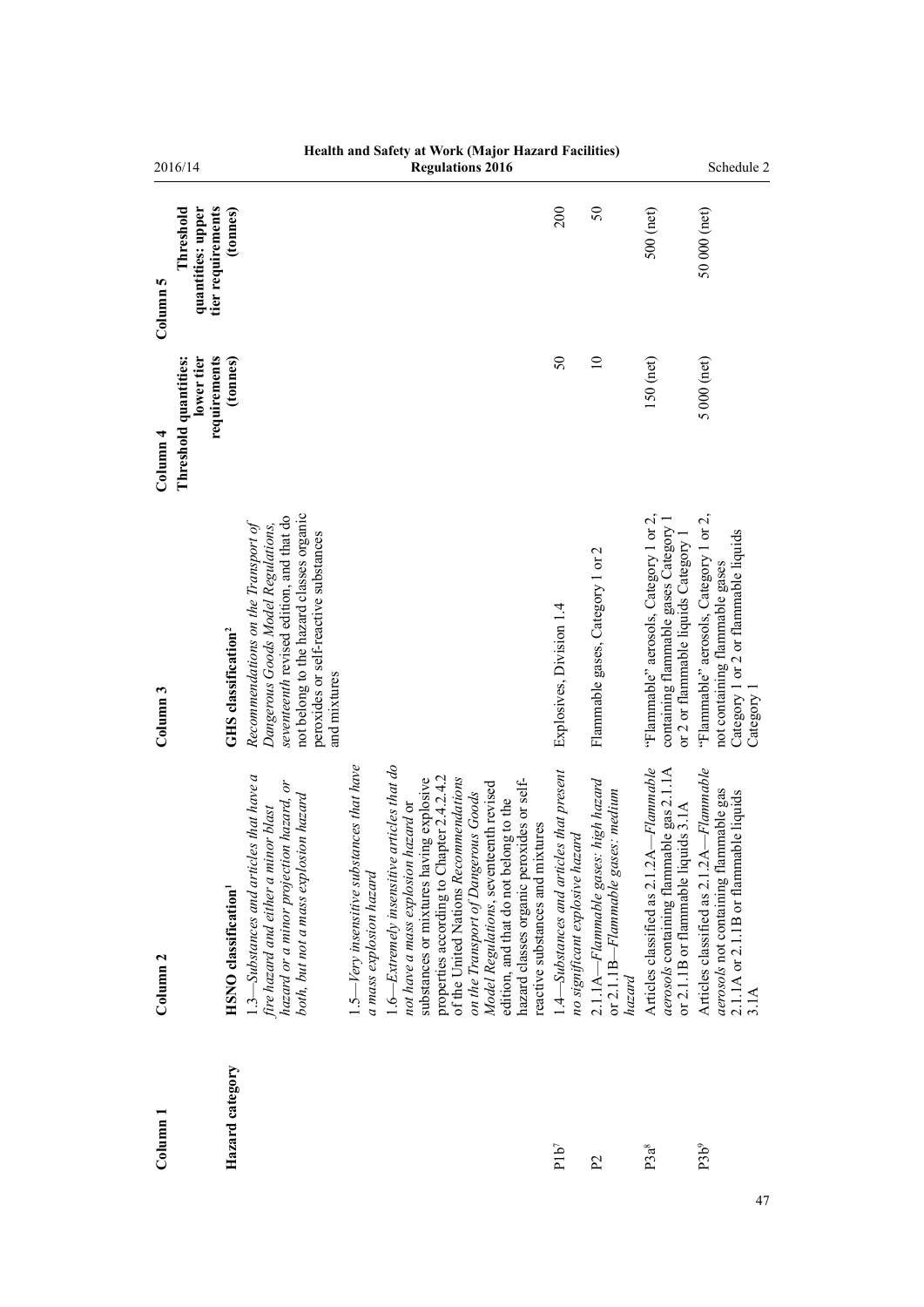|                     | Schedule 2                                          |                                         |                                                      |                                             |                                                                                                                                            | Health and Safety at Work (Major Hazard Facilities)<br><b>Regulations 2016</b>                                                                                                                                                      |                                                                                                              |                                                                                                                                                                                              |                                                                                                                                                                                                    | 2016/14                                                                   |
|---------------------|-----------------------------------------------------|-----------------------------------------|------------------------------------------------------|---------------------------------------------|--------------------------------------------------------------------------------------------------------------------------------------------|-------------------------------------------------------------------------------------------------------------------------------------------------------------------------------------------------------------------------------------|--------------------------------------------------------------------------------------------------------------|----------------------------------------------------------------------------------------------------------------------------------------------------------------------------------------------|----------------------------------------------------------------------------------------------------------------------------------------------------------------------------------------------------|---------------------------------------------------------------------------|
| Column 5            | tier requirements<br>quantities: upper<br>Threshold | (tonnes)                                | 200                                                  | $50\,$                                      |                                                                                                                                            | 200                                                                                                                                                                                                                                 | 50000                                                                                                        | 50                                                                                                                                                                                           | 200                                                                                                                                                                                                |                                                                           |
| Column 4            | lower tier<br>requirements<br>Threshold quantities: | (tonnes)                                | $\mathcal{S}$                                        | $\equiv$                                    |                                                                                                                                            | $\mathcal{S}$                                                                                                                                                                                                                       | 5000                                                                                                         | $\equiv$                                                                                                                                                                                     | $50\,$                                                                                                                                                                                             |                                                                           |
| Column <sub>3</sub> |                                                     | GHS classification <sup>2</sup>         | Oxidising gases, Category 1                          | Flammable liquids, Category 1; or           | maintained at a temperature above their<br>Flammable liquids, Category 2 or 3<br>boiling point                                             | temperature, may create major-incident<br>where particular processing conditions,<br>Flammable liquids, Category 2 or 3,<br>such as high pressure or high<br>hazards                                                                | Flammable liquids, Category 2 or 3, not<br>covered by P5a and P5b                                            | type A or B or organic peroxides, type<br>Self-reactive substances and mixtures,<br>A or $\bf B$                                                                                             | type C, D, E, or F; or organic peroxides,<br>type C, D, E, or F<br>Self-reactive substances and mixtures,                                                                                          |                                                                           |
| Column <sub>2</sub> |                                                     | <b>HSNO</b> classification <sup>1</sup> | that are<br>5.1.2 $A$ —Oxidising substances<br>gases | 3.1A-Flammable liquids: very high<br>hazard | hazard maintained at a temperature above<br>3.1B-Flammable liquid: high hazard or<br>3.1C—Flammable liquids: medium<br>their boiling point | liquid: high hazard or 3.1C-Flammable<br>liquids: medium hazard, where particular<br>pressure or high temperature, may create<br>Flammable liquids, 3.1B-Flammable<br>processing conditions, such as high<br>major-incident hazards | 3.1B—Flammable liquid: high hazard or<br>hazard not covered by P5a and P5b<br>3.1C-Flammable liquids: medium | or $4.1.2B-Self\text{-}reactive\text{ substances: type}$<br>$4.1.2A - Self$ -reactive substances: type A<br>5.2A—Organic peroxides: type A; or<br>5.2B-Organic peroxides: type B<br>$B$ ; or | 4.1.2D-Self-reactive substances: type D,<br>$4.1.2C - SeV$ -reactive substances: type $C$ ,<br>$4.1.2E-Self$ -reactive substances: type E,<br>or 4.1.2F-Self-reactive substances: type<br>$F$ ; or | 5.2C—Organic peroxides: type C, 5.2D—<br>Organic peroxides: type D, 5.2E— |
| Colum <sub>1</sub>  |                                                     | Hazard category                         | $\overline{P}$                                       | P5a                                         |                                                                                                                                            | P <sub>5</sub> b                                                                                                                                                                                                                    | P5c                                                                                                          | P6a                                                                                                                                                                                          | P6 <sub>0</sub>                                                                                                                                                                                    |                                                                           |
| 48                  |                                                     |                                         |                                                      |                                             |                                                                                                                                            |                                                                                                                                                                                                                                     |                                                                                                              |                                                                                                                                                                                              |                                                                                                                                                                                                    |                                                                           |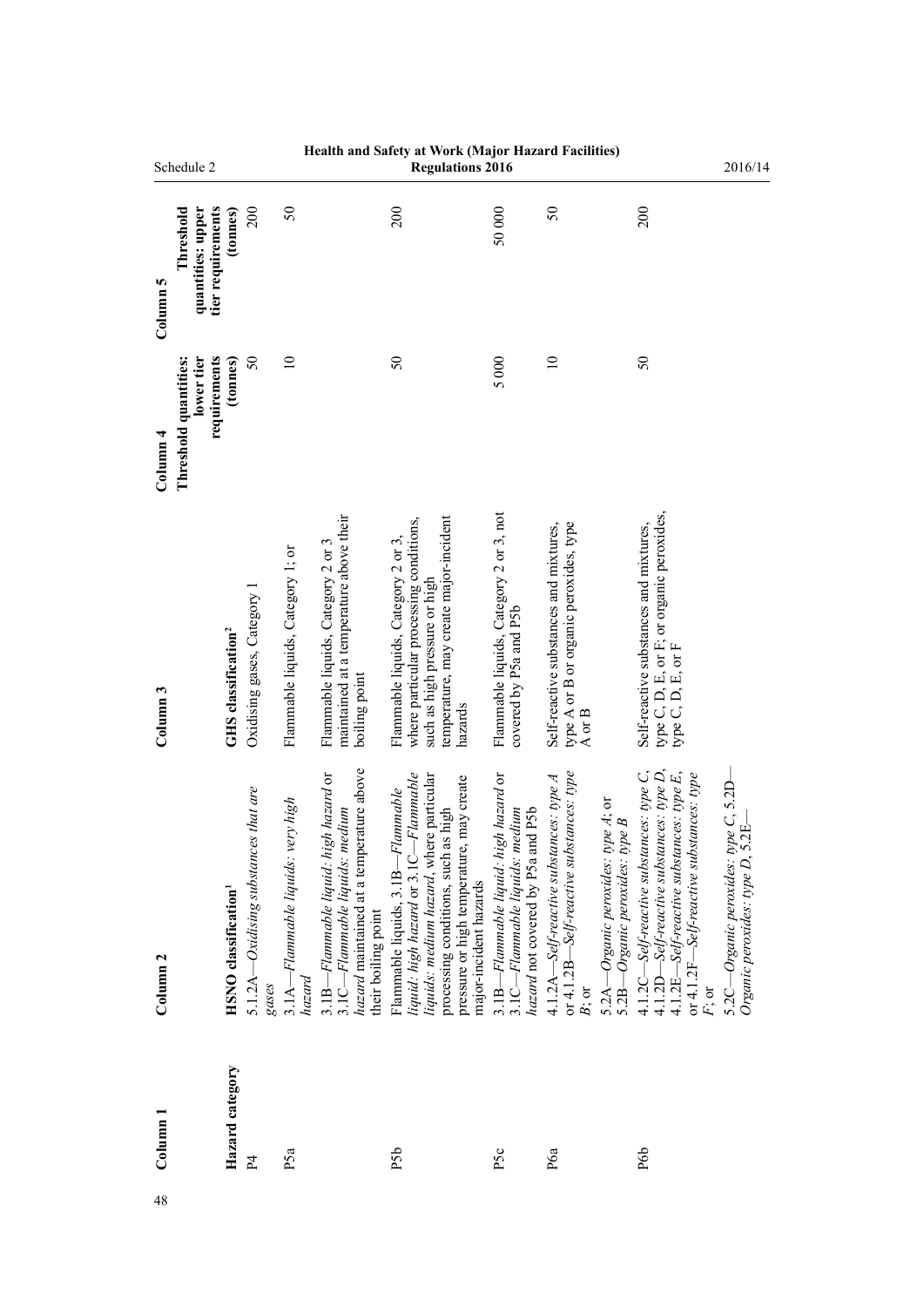| Column 1                           | Column <sub>2</sub>                                                                                                                                                                                                                     | Column <sub>3</sub>                                                                                          | Threshold quantities:<br>Column <sub>4</sub> | Threshold<br>Column 5                              | 2016/14                                             |
|------------------------------------|-----------------------------------------------------------------------------------------------------------------------------------------------------------------------------------------------------------------------------------------|--------------------------------------------------------------------------------------------------------------|----------------------------------------------|----------------------------------------------------|-----------------------------------------------------|
| Hazard category                    | $5.2F-$<br>Organic peroxides: type E, or<br>Organic peroxides: type F<br><b>HSNO</b> classification <sup>1</sup>                                                                                                                        | GHS classification <sup>2</sup>                                                                              | lower tier<br>requirements<br>(tonnes)       | tier requirements<br>quantities: upper<br>(tonnes) |                                                     |
| P <sub>7</sub>                     | substances: pyrophoric substances: high<br>4.2A—Spontaneously combustible<br>hazard                                                                                                                                                     | Pyrophoric liquids, Category 1<br>Pyrophoric solids, Category 1                                              | $\mathcal{S}$                                | 200                                                |                                                     |
| $_{\rm P8}$                        | comong substances that are liquids or<br>solids: medium hazard, or 5.1.1C—<br>liquids or<br>5.1.1A—Oxidising substances that are<br>$5.1.1B-$<br>Oxidising substances that are<br>liquids or solids: high hazard,<br>solids: low hazard | Oxidising liquids, Category 1, 2, or 3<br>Oxidising solids, Category 1, 2, or 3                              | $\mathcal{S}$                                | 200                                                | Health and Safety at Work (Major Hazard Facilities) |
| Other hazards (section O)          |                                                                                                                                                                                                                                         |                                                                                                              |                                              |                                                    |                                                     |
| $\overline{O}$                     | when in contact with water: high hazard,<br>that also meet the criteria for the hazard<br>4.3A—Solids that emit flammable gas<br>statement EUH014                                                                                       | Substances or mixtures that react<br>violently with water with hazard<br>statement EUH014                    | 100                                          | 500                                                | <b>Regulations 2016</b>                             |
| $\delta$                           | when in contact with water: high hazard,<br>$4.3A$ —Solids that emit flammable gas<br>criteria (b)                                                                                                                                      | Substances and mixtures that, when in<br>contact with water, emit flammable<br>gases Category                | 100                                          | 500                                                |                                                     |
| $\overline{O}$                     | when in contact with water: high hazard,<br>that also meet the criteria for the hazard<br>$4.3A$ —Solids that emit flammable gas<br>statement EUH029                                                                                    | toxic gas when in contact with water<br>Substances or mixtures that liberate<br>with hazard statement EUH029 | $50\,$                                       | 200                                                |                                                     |
| (Classification) Regulations 2001. | <sup>1</sup> HSNO classification means a classification under the classification system described in regulation 4 of the Hazardous Substances                                                                                           |                                                                                                              |                                              |                                                    |                                                     |
|                                    | <sup>2</sup> GHS classification means the United Nations Globally Harmonized System of Classification and Labelling of Chemicals, fifth<br>revised edition. In this schedule, a reference to                                            | a GHS classification is for information only.                                                                |                                              |                                                    | Schedule 2                                          |
|                                    |                                                                                                                                                                                                                                         |                                                                                                              |                                              |                                                    |                                                     |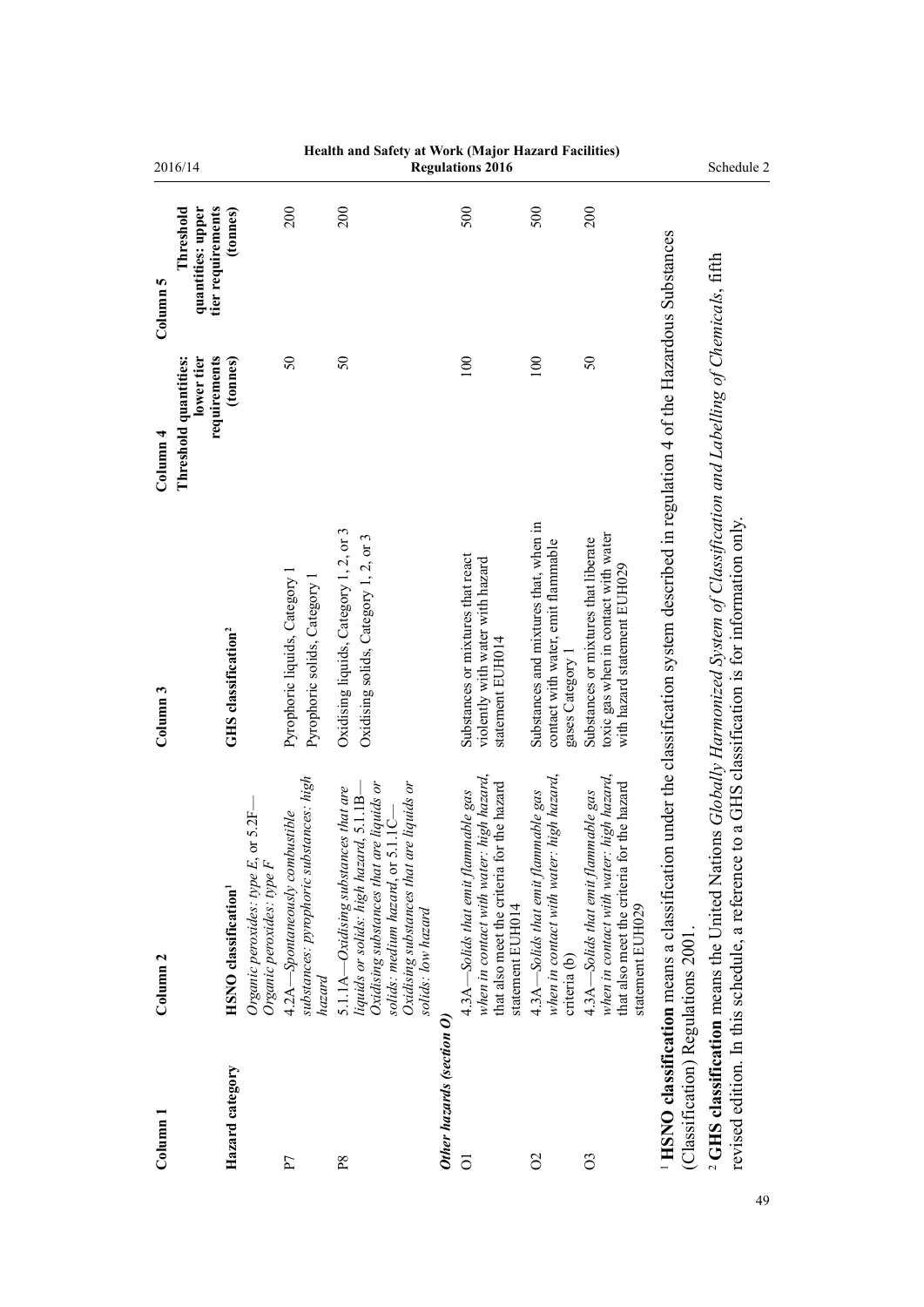| 50 | category H2 acutely toxic in those cases where neither acute inhalation toxicity classification nor acute dermal toxicity classification<br>HSNO classification acutely toxic 6.1C via the oral route $(H301)$ must fall under hazard<br>can be derived, for example, due to lack of conclusive inhalation and dermal toxicity data.<br><sup>3</sup> Hazardous substances that fall within |
|----|--------------------------------------------------------------------------------------------------------------------------------------------------------------------------------------------------------------------------------------------------------------------------------------------------------------------------------------------------------------------------------------------|
|    | <sup>4</sup> The hazard category explosives includes explosive substances and articles.                                                                                                                                                                                                                                                                                                    |
|    | If the quantity of the explosive substance contained in the article is known, that quantity must be considered for the purposes of these<br>regulations. If the quantity of the explosive substance contained in the article is not known, then, for the purposes of these regulations,<br>the whole article must be treated as explosive.                                                 |
|    | <sup>6</sup> The threshold quantity of fireworks, within the meaning of regulation 3 of the Hazardous Substances (Fireworks) Regulations 2001,<br>is calculated using the gross weight of the fireworks.                                                                                                                                                                                   |
|    | If explosives of Division 1.4 are unpacked or repacked, they must be assigned to the hazard category P1a, unless the hazard is shown<br>to still correspond to Division 1.4, in accordance with the Hazardous Substances (Classification) Regulations 2001.                                                                                                                                |
|    | <sup>8</sup> Flammable aerosols are classified in accordance with HSNO classification 2.1.2A and are assigned to this category if they contain<br>flammable gas 2.1.1A or 2.1.1B or flammable liquids 3.1A.                                                                                                                                                                                |
|    | In order to use this hazard category, it must be documented that the aerosol dispenser does not contain flammable gas 2.1.1A or<br>2.1.1B or flammable liquids 3.1A                                                                                                                                                                                                                        |
|    |                                                                                                                                                                                                                                                                                                                                                                                            |
|    |                                                                                                                                                                                                                                                                                                                                                                                            |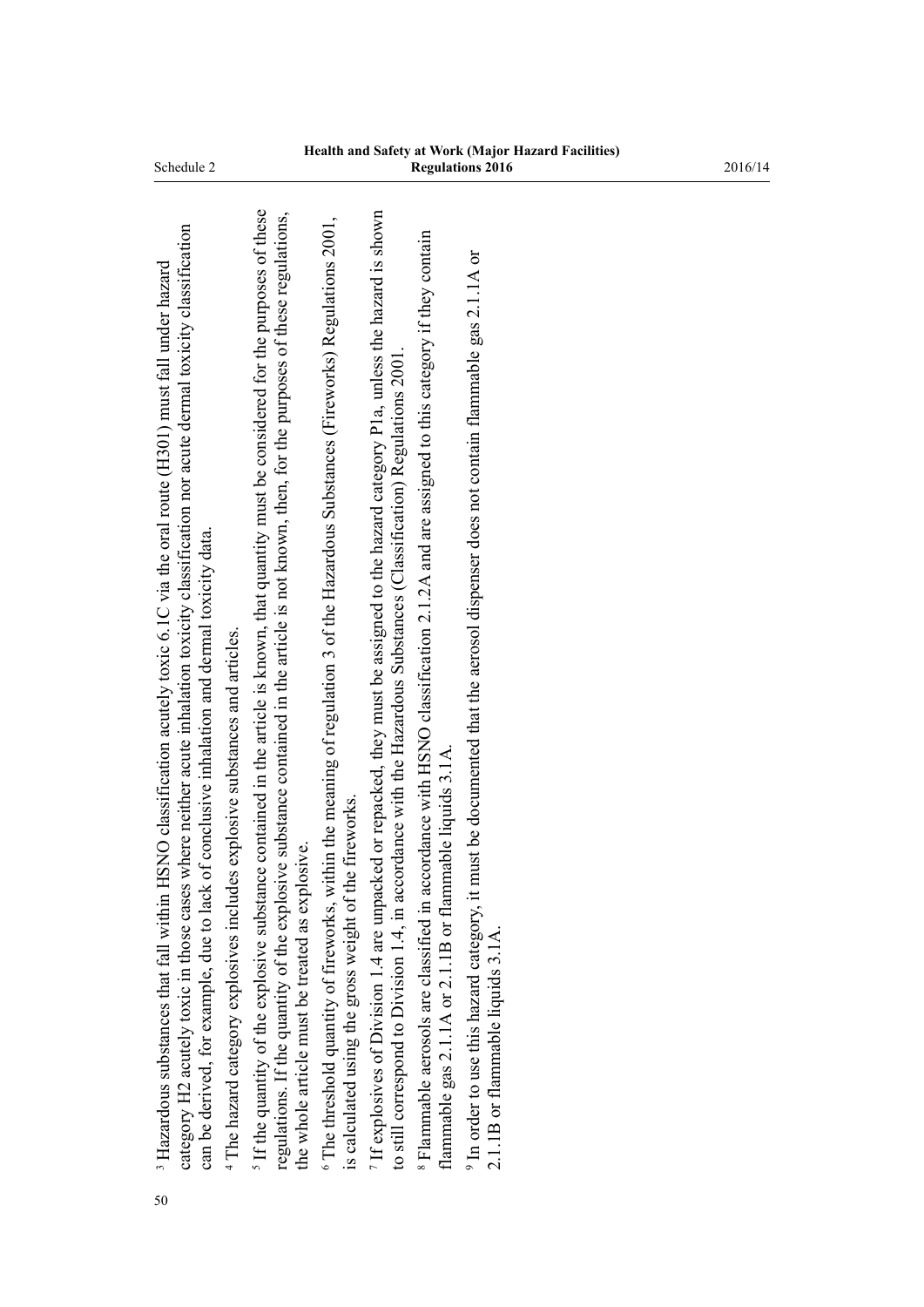| 2016/14 |                                             |                     |                                 |                            |                               |                               |                               |                               |                                |                                |                                                  | <b>Regulations 2016</b>                             |                |                 |                                                                                                                                         |                |                 |                                           |                |                                   |                |                                                                                          |                 |                | Schedule 2      |
|---------|---------------------------------------------|---------------------|---------------------------------|----------------------------|-------------------------------|-------------------------------|-------------------------------|-------------------------------|--------------------------------|--------------------------------|--------------------------------------------------|-----------------------------------------------------|----------------|-----------------|-----------------------------------------------------------------------------------------------------------------------------------------|----------------|-----------------|-------------------------------------------|----------------|-----------------------------------|----------------|------------------------------------------------------------------------------------------|-----------------|----------------|-----------------|
|         |                                             | Column <sub>4</sub> | the application of-             | requirements<br>Upper tier | 10 000                        | 5 000                         | 2500                          | $50\,$                        | 10 000                         | 5 000                          |                                                  | $\overline{C}$                                      | 100            | 25              |                                                                                                                                         | $\overline{c}$ | $\overline{c}$  | $50\,$                                    | $50\,$         | 250                               | $50\,$         | 200                                                                                      | $50\,$          | $50\,$         | $50\,$          |
|         |                                             | Column <sub>3</sub> | Threshold quantity (tonnes) for | requirements<br>Lower tier | 5 000                         | 1250                          | 350                           | $\overline{10}$               | 5 000                          | 1250                           |                                                  |                                                     | $\overline{c}$ | $\overline{10}$ |                                                                                                                                         |                | $\overline{10}$ |                                           | n              | 25                                | S              | $50\,$                                                                                   | 5               | S              | 5               |
|         |                                             | Column <sub>2</sub> |                                 | $CAS$ number <sup>1</sup>  |                               |                               |                               |                               |                                |                                | 1303-28-2                                        | 1327-53-3                                           | 7726-95-6      | 7782-50-5       |                                                                                                                                         | $151 - 56 - 4$ | 7782-41-4       | $50 - 00 - 0$                             | 1333-74-0      | 7647-01-0                         |                |                                                                                          | $74 - 86 - 2$   | $75 - 21 - 8$  | $75 - 56 - 9$   |
| Table 2 | ames of specified hazardous substances<br>Z | Column <sub>1</sub> |                                 | Hazardous substance        | Ammonium nitrate <sup>2</sup> | Ammonium nitrate <sup>3</sup> | Ammonium nitrate <sup>4</sup> | Ammonium nitrate <sup>5</sup> | Potassium nitrate <sup>6</sup> | Potassium nitrate <sup>7</sup> | Arsenic pentoxide, arsenic (V) acid and/or salts | Arsenic trioxide, arsenious (III) acid and/or salts | Bromine        | Chlorine        | Nickel compounds in inhalable powder form: nickel monoxide, nickel dioxide, nickel sulphide,<br>trinickel disulphide, dinickel trioxide | Ethyleneimine  | Fluorine        | Formaldehyde (concentration $\geq 90\%$ ) | Hydrogen       | Hydrogen chloride (liquefied gas) | Lead alkyls    | Liquefied flammable gases, Category 1 or 2 (including LPG), and natural gas <sup>8</sup> | Acetylene       | Ethylene oxide | Propylene oxide |
|         |                                             |                     |                                 |                            |                               |                               |                               |                               |                                | ∽                              |                                                  | $\infty$                                            | $\circ$        | $\subseteq$     |                                                                                                                                         |                | ≌               | 크                                         | $\overline{5}$ | $\overline{16}$                   | $\overline{1}$ | $\frac{8}{18}$                                                                           | $\overline{19}$ | $\overline{c}$ | $\overline{c}$  |

 $\frac{20}{1}$ 

# **Health and Safety at Work (Major Hazard Facilities)**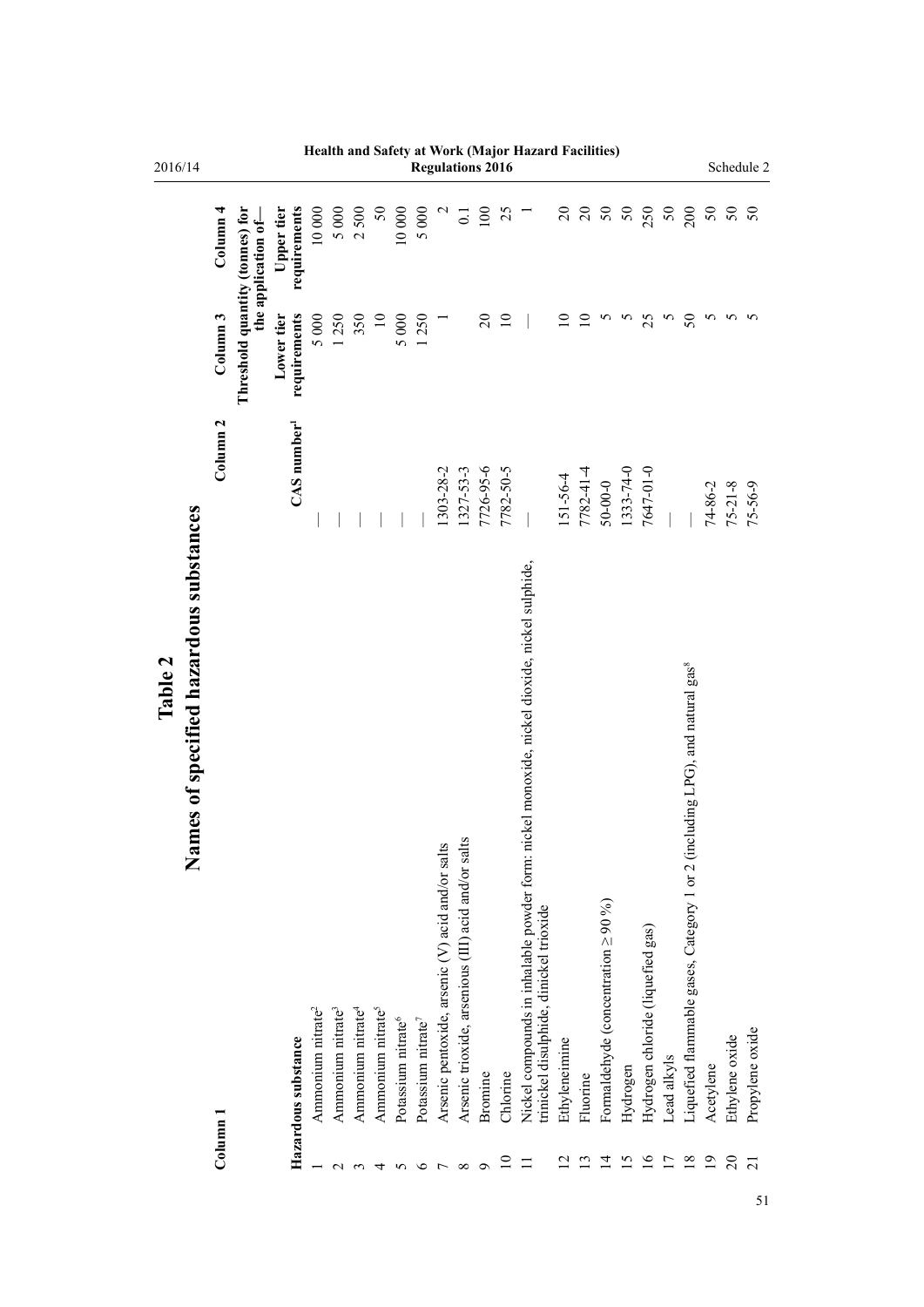|                     | Schedule 2                      |                            |               |                                                                      |                  |           |                          |                          |                                |                             |                                   |                    |                  | <b>Regulations 2016</b>                                                                                             |                                                                                                                         | Health and Safety at Work (Major Hazard Facilities)                                                                                                                                                                                                                                                                                                                                                                       |                                           |                                                                                                                                                                                                           | 2016/14                                                                                   |
|---------------------|---------------------------------|----------------------------|---------------|----------------------------------------------------------------------|------------------|-----------|--------------------------|--------------------------|--------------------------------|-----------------------------|-----------------------------------|--------------------|------------------|---------------------------------------------------------------------------------------------------------------------|-------------------------------------------------------------------------------------------------------------------------|---------------------------------------------------------------------------------------------------------------------------------------------------------------------------------------------------------------------------------------------------------------------------------------------------------------------------------------------------------------------------------------------------------------------------|-------------------------------------------|-----------------------------------------------------------------------------------------------------------------------------------------------------------------------------------------------------------|-------------------------------------------------------------------------------------------|
| Column <sub>4</sub> | the application of-             | requirements<br>Upper tier | 5000          | $0.01\,$                                                             | 0.15             | 2000      | 100                      |                          | 0.75                           |                             |                                   |                    | 75               | 0.001                                                                                                               | $\mathbf{\sim}$                                                                                                         |                                                                                                                                                                                                                                                                                                                                                                                                                           | 25000                                     |                                                                                                                                                                                                           | 200                                                                                       |
| Column <sub>3</sub> | Threshold quantity (tonnes) for | requirements<br>Lower tier | 500           |                                                                      |                  | 200       | $\overline{10}$          |                          | 0.3                            | 0.2                         | 0.2                               |                    | 15               |                                                                                                                     | 0.5                                                                                                                     |                                                                                                                                                                                                                                                                                                                                                                                                                           | 2500                                      |                                                                                                                                                                                                           | 50                                                                                        |
| Column <sub>2</sub> |                                 | $CAS$ number <sup>1</sup>  | $67 - 56 - 1$ | $101 - 14 - 4$                                                       | $624 - 83 - 9$   | 7782-44-7 | 584-84-9                 | 91-08-7                  | $75 - 44 - 5$                  | 7784-42-1                   | 7803-51-2                         | 10545-99-0         | 7446-11-9        |                                                                                                                     |                                                                                                                         |                                                                                                                                                                                                                                                                                                                                                                                                                           |                                           |                                                                                                                                                                                                           | 7664-41-7                                                                                 |
| $_{\rm Column\ 1}$  |                                 | Hazardous substance        | Methanol      | in powder form<br>4, 4'-Methylene bis (2-chloraniline) and/or salts, | Methylisocyanate | Oxygen    | 2,4-Toluene diisocyanate | 2,6-Toluene diisocyanate | Carbonyl dichloride (phosgene) | Arsine (arsenic trihydride) | Phosphine (phosphorus trihydride) | Sulphur dichloride | Sulphur trioxide | Polychlorodibenzofurans and polychlorodibenzodioxins (including TCDD) calculated in TCDD<br>equivalent <sup>9</sup> | The following carcinogens or the mixtures containing the following carcinogens at concentrations<br>above 5% by weight: | Dimethylnitrosamine, Hexamethylphosphoric triamide, Hydrazine, 2-Naphthylamine and/or salts,<br>4-Aminobiphenyl and/or its salts, Benzotrichloride, Benzidine and/or salts, Bis (chloromethyl)<br>ether, Chloromethyl methyl ether, 1,2-Dibromoethane, Diethyl sulphate, Dimethyl sulphate,<br>Dimethylcarbamoyl chloride, 1,2-Dibromo-3-chloropropane, 1,2-Dimethylhydrazine,<br>4-Nitrodiphenyl, and 1,3 Propanesultone | Petroleum products and alternative fuels- | alternative fuels serving the same purposes as, and with similar properties as regards<br>kerosenes (including jet fuels):<br>gasolines and naphthas:<br>ව<br>$\widehat{\mathbf{e}}$<br>$\widehat{\circ}$ | in paragraph (a) or (b)<br>flammability to, the products referred to<br>Anhydrous ammonia |
|                     |                                 |                            | 22            | 23                                                                   | $\overline{c}$   | 25        | 26                       |                          | 27                             | 28                          | 29                                | $30\,$             | $\overline{31}$  | 32                                                                                                                  | 33                                                                                                                      |                                                                                                                                                                                                                                                                                                                                                                                                                           | 34                                        |                                                                                                                                                                                                           | 35                                                                                        |
| 52                  |                                 |                            |               |                                                                      |                  |           |                          |                          |                                |                             |                                   |                    |                  |                                                                                                                     |                                                                                                                         |                                                                                                                                                                                                                                                                                                                                                                                                                           |                                           |                                                                                                                                                                                                           |                                                                                           |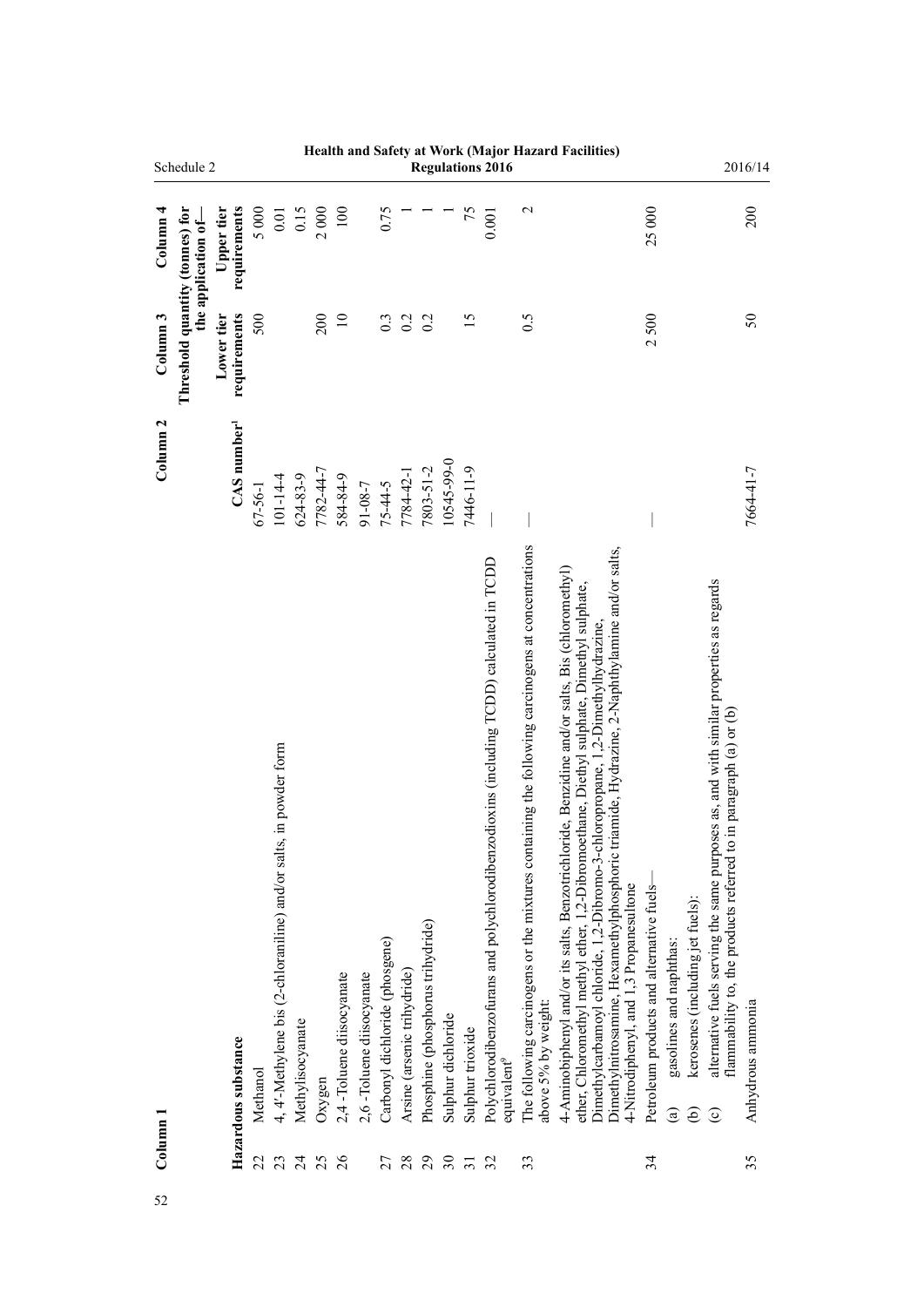| 2016/14                                                |                            |                   |                   |            |                                        |                               |                           |                                   |                                        |                                                                             |                               |                                | <b>Regulations 2016</b>               |                                                      |                                                                                                    |                                                                                                                                                                                                                                                                                                                                                                                                           |                                                                                                                                                                                                                                                                                                                                                                                                                                                                                                                 | Schedule 2                                                                                   |
|--------------------------------------------------------|----------------------------|-------------------|-------------------|------------|----------------------------------------|-------------------------------|---------------------------|-----------------------------------|----------------------------------------|-----------------------------------------------------------------------------|-------------------------------|--------------------------------|---------------------------------------|------------------------------------------------------|----------------------------------------------------------------------------------------------------|-----------------------------------------------------------------------------------------------------------------------------------------------------------------------------------------------------------------------------------------------------------------------------------------------------------------------------------------------------------------------------------------------------------|-----------------------------------------------------------------------------------------------------------------------------------------------------------------------------------------------------------------------------------------------------------------------------------------------------------------------------------------------------------------------------------------------------------------------------------------------------------------------------------------------------------------|----------------------------------------------------------------------------------------------|
| Column <sub>4</sub><br>the application of-             | requirements<br>Upper tier | $\overline{20}$   | $\overline{c}$    | 200        | 200                                    | 200                           | 2000                      | 500                               | 2000                                   | 200                                                                         | 2000                          | 2000                           | 2000                                  |                                                      |                                                                                                    |                                                                                                                                                                                                                                                                                                                                                                                                           |                                                                                                                                                                                                                                                                                                                                                                                                                                                                                                                 |                                                                                              |
| Threshold quantity (tonnes) for<br>Column <sub>3</sub> | requirements<br>Lower tier | S                 | 5                 | $50\,$     | $50\,$                                 | $50\,$                        | 500                       | 200                               | 500                                    | 100                                                                         | 500                           | 500                            | 500                                   |                                                      |                                                                                                    |                                                                                                                                                                                                                                                                                                                                                                                                           |                                                                                                                                                                                                                                                                                                                                                                                                                                                                                                                 |                                                                                              |
| Column <sub>2</sub>                                    | CAS number <sup>1</sup>    | 7367-07-2         | 7783-06-4         | 110-89-4   | 3030-47-5                              | 5397-31-9                     | 107-10-8                  | 1663-39-4                         | 16529-56-9                             | 533-74-4                                                                    | $96 - 33 - 3$                 | 108-99-6                       | 109-70-6                              | number $(CAS$ number) is for information only.       |                                                                                                    |                                                                                                                                                                                                                                                                                                                                                                                                           |                                                                                                                                                                                                                                                                                                                                                                                                                                                                                                                 |                                                                                              |
|                                                        | Hazardous substance        | Boron trifluoride | Hydrogen sulphide | Piperidine | Bis(2-dimethylaminoethyl) (methyl)amin | 3-(2-Ethylhexyloxy)propylamin | Propylamine <sup>10</sup> | Tert-butyl acrylate <sup>10</sup> | 2-Methyl-3-butenenitrile <sup>10</sup> | Tetrahydro-3,5-dimethyl-1,3,5,-thiadiazine-2-thione (Dazomet) <sup>10</sup> | Methyl acrylate <sup>10</sup> | 3-Methylpyridine <sup>10</sup> | 1-Bromo-3-chloropropane <sup>10</sup> | <sup>1</sup> The Chemical Abstracts Service Registry | <sup>2</sup> Ammonium nitrate (5 000/10 000): fertilisers capable of self-sustaining decomposition | the UN Manual of Tests and Criteria, Part III, subsection 38.2), and in which the nitrogen content as a result of ammonium nitrate is-<br>ammonium nitrate with phosphate and/or potash) that are capable of self-sustaining decomposition according to the trough test (see<br>This footnote applies to ammonium nitrate-based compound/composite fertilisers (compound/composite fertilisers containing | weight, and either with not more than 0.4% total combustible/organic materials or that fulfil the requirements of Annex III-2 to<br>between 15.75% (15.75% nitrogen content by weight as a result of ammonium nitrate corresponds to 45% ammonium nitrate)<br>Regulation (EC) No 2003/2003 of the European Parliament and of the Council of 13 October 2003 relating to fertilisers (OJL<br>and 24.5% (24.5% nitrogen content by weight as a result of ammonium nitrate corresponds to 70% ammonium nitrate) by | 15.75% by weight or less and unrestricted combustible materials<br>304, 21.11.2003, p 1); or |
| Column 1                                               |                            | 36                | 37                | 38         | 39                                     | $\overline{4}$                | $\overline{4}$            | 42                                | 43                                     | $\overline{4}$                                                              | 45                            | $\frac{4}{6}$                  | 47                                    |                                                      |                                                                                                    |                                                                                                                                                                                                                                                                                                                                                                                                           | $\mathbf{G}$                                                                                                                                                                                                                                                                                                                                                                                                                                                                                                    | $\widehat{\oplus}$                                                                           |

53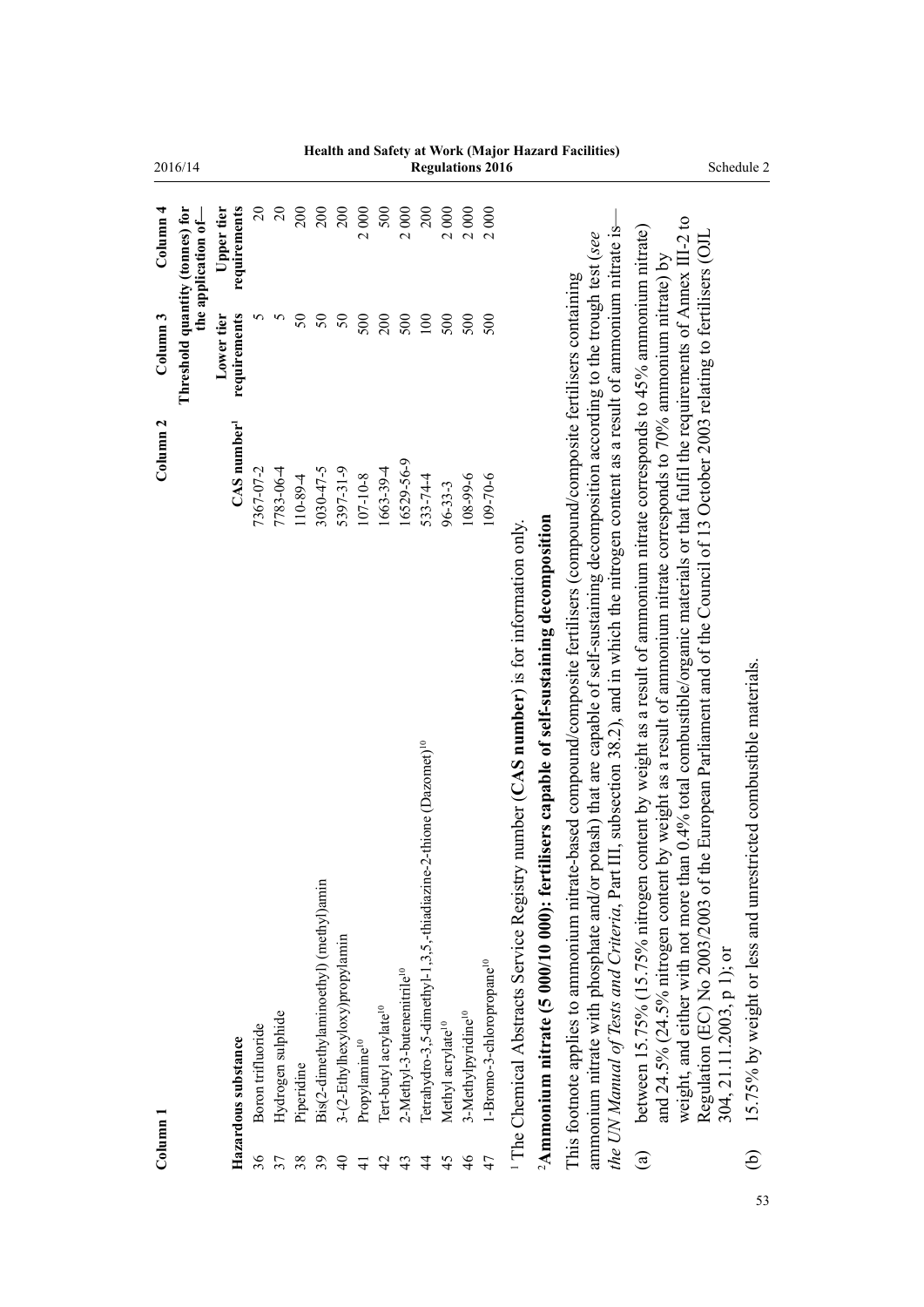| 54 |                        | <sup>3</sup> Ammonium nitrate (1 250/5 000): fertiliser grade                                                                                                                                                                                                                                                                                                                                                                                                                                                                              |
|----|------------------------|--------------------------------------------------------------------------------------------------------------------------------------------------------------------------------------------------------------------------------------------------------------------------------------------------------------------------------------------------------------------------------------------------------------------------------------------------------------------------------------------------------------------------------------------|
|    |                        | This footnote applies to straight ammonium nitrate-based fertilisers and to ammonium nitrate-based compound/composite fertilisers<br>that fulfil the requirements of Annex III-2 to Regulation (EC) No 2003/2003 and in which the nitrogen content as a result of<br>ammonium nitrate is-                                                                                                                                                                                                                                                  |
|    | $\mathbf{\widehat{a}}$ | more than 24.5% by weight, except for mixtures of straight ammonium nitrate-based fertilisers with dolomite, limestone, and/or<br>calcium carbonate with a purity of at least 90%; or                                                                                                                                                                                                                                                                                                                                                      |
|    | ව                      | more than 15.75% by weight for mixtures of ammonium nitrate and ammonium sulphate; or                                                                                                                                                                                                                                                                                                                                                                                                                                                      |
|    | $\odot$                | weight for mixtures of straight ammonium nitrate-based fertilisers with dolomite, limestone, and/or calcium carbonate with a<br>more than 28% (28% nitrogen content by weight as a result of ammonium nitrate corresponds to 80% ammonium nitrate) by<br>purity of at least 90%.                                                                                                                                                                                                                                                           |
|    |                        | ical grade<br>$4$ Ammonium nitrate (350/2 500): techn                                                                                                                                                                                                                                                                                                                                                                                                                                                                                      |
|    |                        | This footnote applies to ammonium nitrate and mixtures of ammonium nitrate in which the nitrogen content as a result of the<br>ammonium nitrate is-                                                                                                                                                                                                                                                                                                                                                                                        |
|    | $\widehat{a}$          | between 24.5% and 28% by weight, and that contain not more than $0.4\%$ combustible substances; or                                                                                                                                                                                                                                                                                                                                                                                                                                         |
|    | ව                      | more than 28% by weight, and that contain not more than 0.2% combustible substances.                                                                                                                                                                                                                                                                                                                                                                                                                                                       |
|    |                        | It also applies to aqueous ammonium nitrate solutions in which the concentration of ammonium nitrate is more than 80% by weight.                                                                                                                                                                                                                                                                                                                                                                                                           |
|    |                        | <sup>5</sup> Ammonium nitrate (10/50): "off-specs" material and fertilisers not fulfilling the detonation test                                                                                                                                                                                                                                                                                                                                                                                                                             |
|    |                        | This footnote applies to-                                                                                                                                                                                                                                                                                                                                                                                                                                                                                                                  |
|    | $\mathbf{\widehat{a}}$ | and this footnote that are being or have been returned from the final user to a manufacturer, temporary storage, or reprocessing<br>plant for a reworking, recycling, or treatment for safe use because they no longer comply with the specifications of footnotes 6<br>ammonium nitrate-based fertilisers, and ammonium nitrate-based compound/composite fertilisers referred to in footnotes 3, 4,<br>material rejected during the manufacturing process and to ammonium nitrate and mixtures of ammonium nitrate, straight<br>and 7; or |
|    | $\widehat{e}$          | (a) of footnote 3 and paragraph (a) of footnote 4 to tables 1 and 2 that do not fulfil the<br>gulation (EC) No 2003/2003<br>fertilisers referred to in paragraph<br>requirements of Annex III-2 to Re                                                                                                                                                                                                                                                                                                                                      |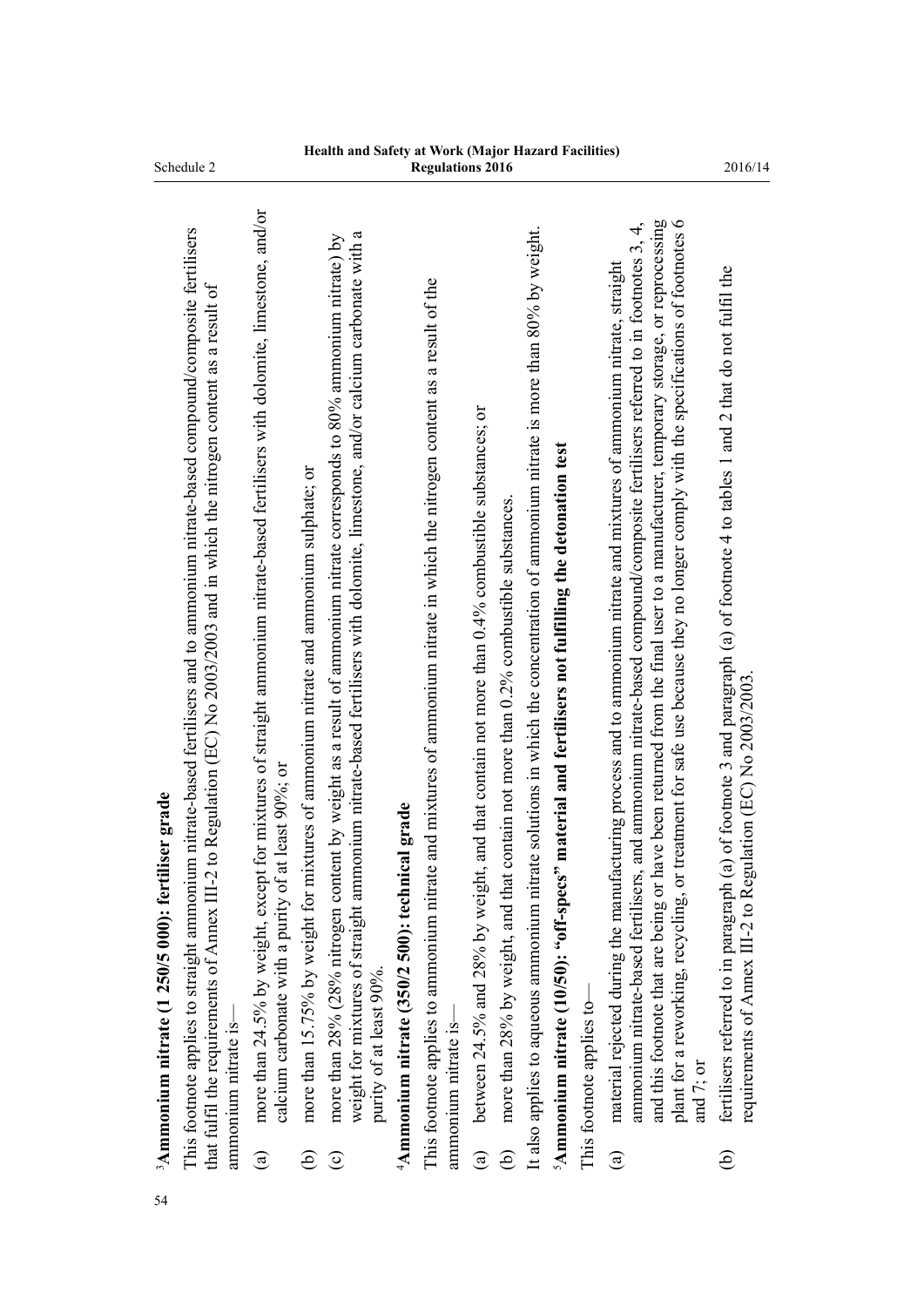| 2016/14                                                                                                                              |                                                                                                                                 | Health and Safety at Work (Major Hazard Facilities)                                                                                                                                                                                                                             |                                                                   | <b>Regulations 2016</b>                                                                     |                  |                 |                   |                      |                                         |                                          |                           |                     |                               |                       | Schedule 2  |
|--------------------------------------------------------------------------------------------------------------------------------------|---------------------------------------------------------------------------------------------------------------------------------|---------------------------------------------------------------------------------------------------------------------------------------------------------------------------------------------------------------------------------------------------------------------------------|-------------------------------------------------------------------|---------------------------------------------------------------------------------------------|------------------|-----------------|-------------------|----------------------|-----------------------------------------|------------------------------------------|---------------------------|---------------------|-------------------------------|-----------------------|-------------|
|                                                                                                                                      |                                                                                                                                 |                                                                                                                                                                                                                                                                                 |                                                                   |                                                                                             | $\overline{0}$ . | 0.3             | 0.03              |                      | $\overline{0}$                          | $\overline{\phantom{0}}\phantom{0}5$     | $\overline{0}$ .          |                     | $0.01\,$                      | $0.01\,$              | 0.0003      |
| This footnote applies to those composite potassium-nitrate-based fertilisers (in prilled/granular form) that have the same hazardous | This footnote applies to those composite potassium-nitrate-based fertilisers (in crystalline form) that have the same hazardous | accordance with applicable standards for purified and upgraded biogas, ensuring a quality equivalent to that of natural gas, including<br>For the purpose of the implementation of these regulations, upgraded biogas is classified under this item if it has been processed in |                                                                   | polychlorodibenzodioxins are calculated using the following factors:<br><b>WHO 2005 TEF</b> | 2,3,7,8-TCDF     | 2,3,4,7,8-PeCDF | $1,2,3,7,8-PeCDF$ | $\overline{0}$ .     | $1,2,3,4,7,8-HxCDF$<br>$\overline{0}$ . | $1,2,3,7,8,9$ -HxCDF<br>$\overline{0}$ . | 1,2,3,6,7,8-HxCDF<br>0.01 | 2,3,4,6,7,8-HxCDF   | 1,2,3,4,6,7,8-HpCDF<br>0.0003 | $1,2,3,4,7,8,9-HpCDF$ | <b>OCDF</b> |
| properties as pure potassium nitrate.<br>$6$ Potassium nitrate (5 000/10 000)<br>Potassium nitrate (1 250/5 000)                     | properties as pure potassium nitrate.<br><sup>8</sup> Upgraded biogas                                                           | the content of methane, and that has a maximum of 1% oxygen                                                                                                                                                                                                                     | <sup>9</sup> Polychlorodibenzofurans and polychlorodibenzodioxins | The quantities of polychlorodibenzofurans and                                               | 2,3,7,8-TCDD     | 1,2,3,7,8-PeCDD |                   | $1,2,3,4,7,8$ -HxCDD | $1,2,3,6,7,8-HxCDD$                     | 1,2,3,7,8,9-HxCDD                        |                           | 1,2,3,4,6,7,8-HpCDD | <b>OCDD</b>                   |                       | 55          |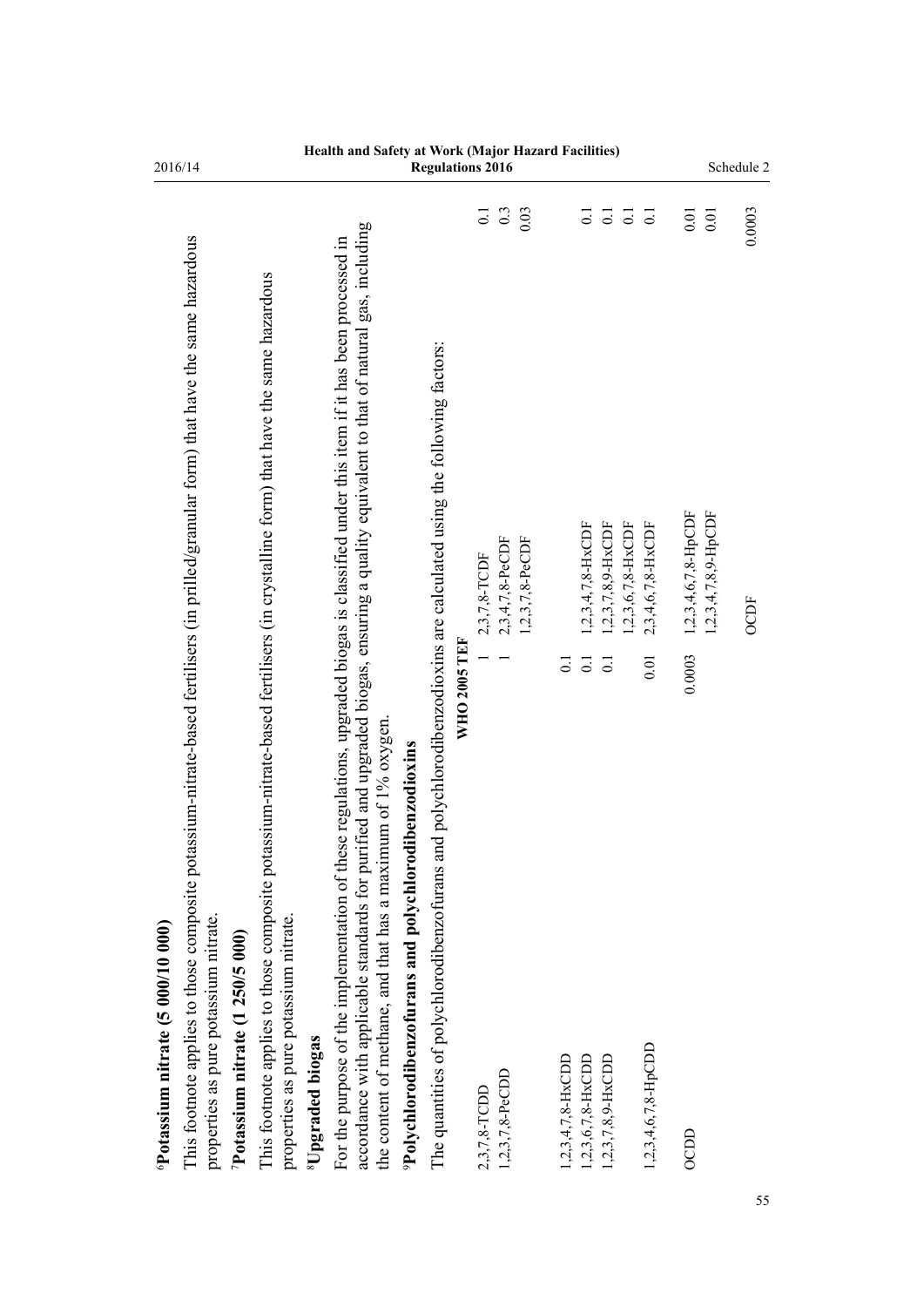$(T = teta, Pe = penta, Hx = hexa, Hp = hepta, O = octa)$ (T = tetra, Pe = penta, Hx = hexa, Hp = hepta, O = octa) 56

Reference—Van den Berg et al "The 2005 World Health Organisation Re-evaluation of Human and Mammalian Toxic Equivalency Factors for Dioxins and<br>Dioxin-like Compounds" in 93(2), Toxicological Sciences (2006), at pp 223 to 2 Reference—Van den Berg et al "The 2005 World Health Organisation Re-evaluation of Human and Mammalian Toxic Equivalency Factors for Dioxins and Dioxin-like Compounds" in 93(2), *Toxicological Sciences* (2006), at pp 223 to 241.

<sup>10</sup> In cases where this hazardous substance falls within category P5a Flammable liquids or P5b Flammable liquids, then for the 10 In cases where this hazardous substance falls within category P5a Flammable liquids or P5b Flammable liquids, then for the purposes of these regulations, the lowest qualifying quantities apply. purposes of these regulations, the lowest qualifying quantities apply.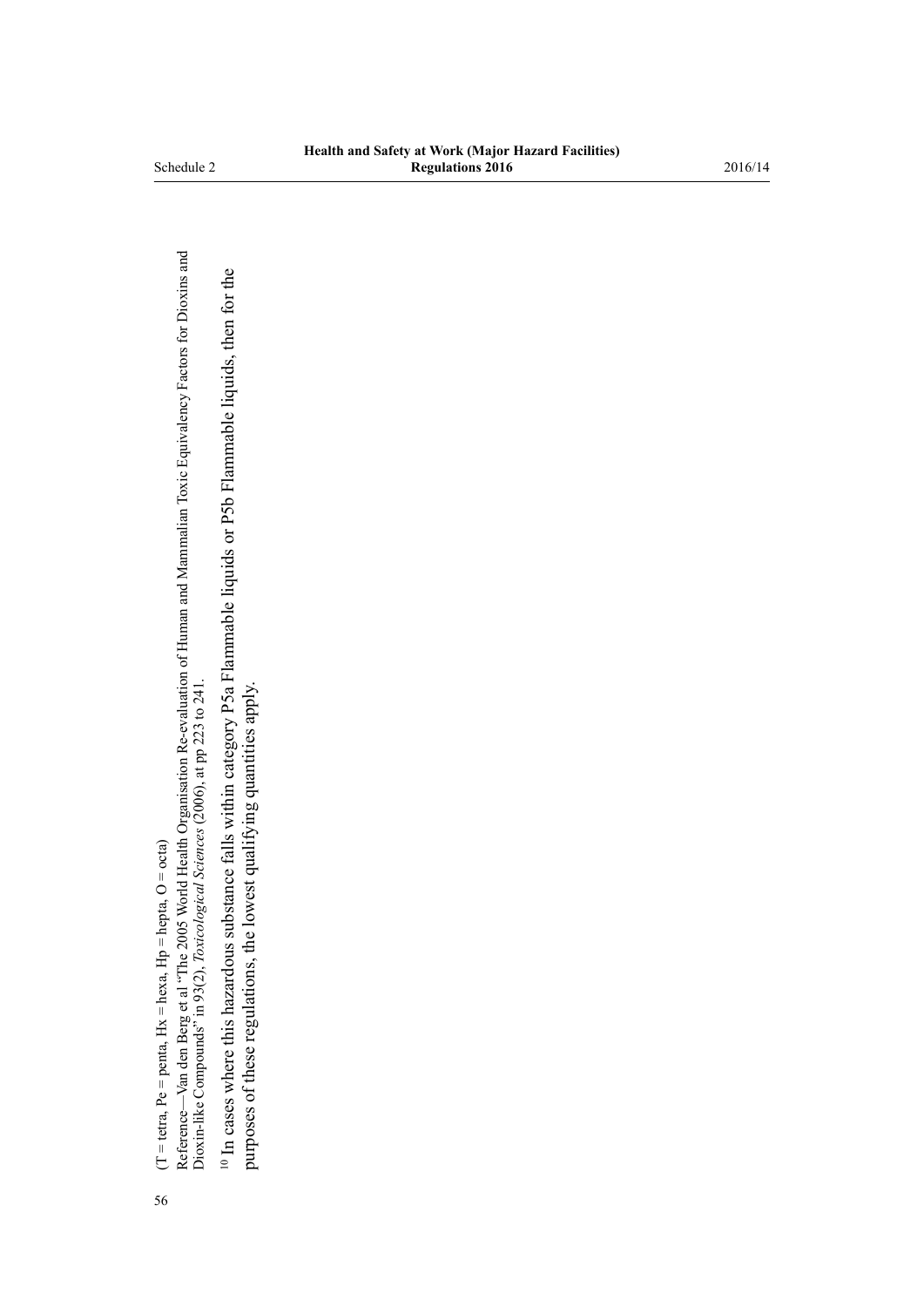# **Schedule 3**

# <span id="page-56-0"></span>**Matters to be included in emergency plan of major hazard facility**

[r 31](#page-19-0)

#### *Site and hazard detail*

1 The location of the facility, including its street address and the nearest intersection (if any).

2 A map—

- (a) showing the site of the major hazard facility; and
- (b) showing land use and occupancy, any major hazard facilities, and any hazardous substance storage sites that are known to the operator, within a 2 km radius of any point on the perimeter of the major hazard facility; and
- (c) identifying all potentially hazardous inventories in the area that are known to the operator and the location of all staging points for emergency services organisations; and
- (d) showing the muster areas to be used in the event of a major incident.
- 3 An inventory of all hazardous substances that are present or likely to be present at the facility and their location.
- 4 A brief description of the nature of the facility and its operation.
- 5 The maximum number of persons, including workers, likely to be present at the facility on a normal working day (including a day involving planned maintenance).
- 6 The emergency planning assumptions, including emergency measures planned for identified major incidents, and likely areas affected.
- 7 The protective resources available to control a major incident.
- 8 The emergency procedures.
- 9 The infrastructure (on site and off site) that may be affected by a major incident.

#### *Command structure and site personnel*

- 10 The command philosophy and structure to be activated in an emergency, so that it is clear what actions will be taken, who will take the actions, and how, when, and where they will be taken.
- 11 Details of the person or persons who can clarify the content of the emergency plan if necessary.
- 12 The contact details of, and the means of contacting, the persons at the facility who are responsible for liaising with emergency services organisations.
- 13 A list of 24-hour emergency contacts.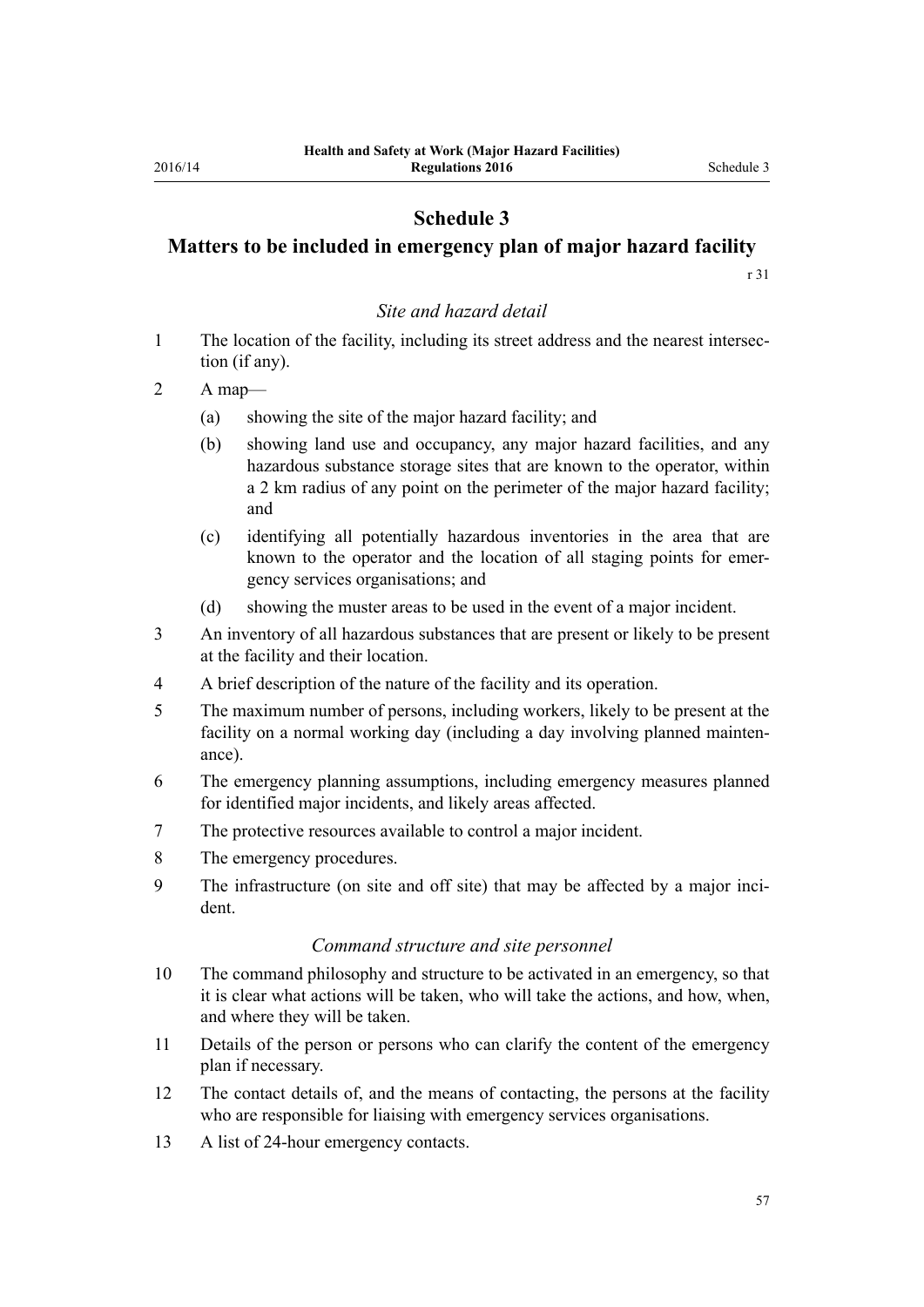| Schedule 3 | Health and Safety at Work (Major Hazard Facilities)<br>2016/14<br><b>Regulations 2016</b>                                                                                                                                                                      |
|------------|----------------------------------------------------------------------------------------------------------------------------------------------------------------------------------------------------------------------------------------------------------------|
| 14         | Arrangements for assisting emergency services organisations and nearby facil-<br>ities with control actions taken in the surrounding area.                                                                                                                     |
|            | <b>Notifications</b>                                                                                                                                                                                                                                           |
| 15         | In the event of a major incident or an event that could reasonably be expected<br>to lead to a major incident, procedures for notifying the emergency services or-<br>ganisations.                                                                             |
| 16         | While a major incident is occurring, and after it has occurred, procedures for<br>providing the local community and the local authority (for the area in which<br>the facility and its surroundings are located) with information about the major<br>incident. |
| 17         | On-site and off-site warning systems.                                                                                                                                                                                                                          |
| 18         | Contact details for emergency services organisations and other support services<br>that can assist in providing resources and in implementing evacuation plans in<br>the event of a major incident.                                                            |
| 19         | On-site communication systems.                                                                                                                                                                                                                                 |
|            | Resources and equipment                                                                                                                                                                                                                                        |
| 20         | On-site emergency resources, including emergency equipment, firefighting and<br>fire-suppression equipment, personnel, gas detectors, wind velocity detectors,<br>sand, lime, neutralising agents, absorbents, spill bins, and decontamination<br>equipment.   |
| 21         | Off-site emergency resources, including arrangements for obtaining additional<br>external resources (specific to the likely major incidents) to assist the control of<br>major incidents.                                                                      |
|            | Procedures                                                                                                                                                                                                                                                     |
| 22         | Procedures for the safe evacuation of, and accounting for, all people who are<br>on site.                                                                                                                                                                      |
| 23         | Procedures and control points for utilities, including gas, water, and electricity.                                                                                                                                                                            |
| 24         | Procedures for the control of any incident involving hazardous substances.                                                                                                                                                                                     |
| 25         | Procedures for decontamination following an incident involving hazardous<br>substances.                                                                                                                                                                        |
|            |                                                                                                                                                                                                                                                                |
|            |                                                                                                                                                                                                                                                                |
|            |                                                                                                                                                                                                                                                                |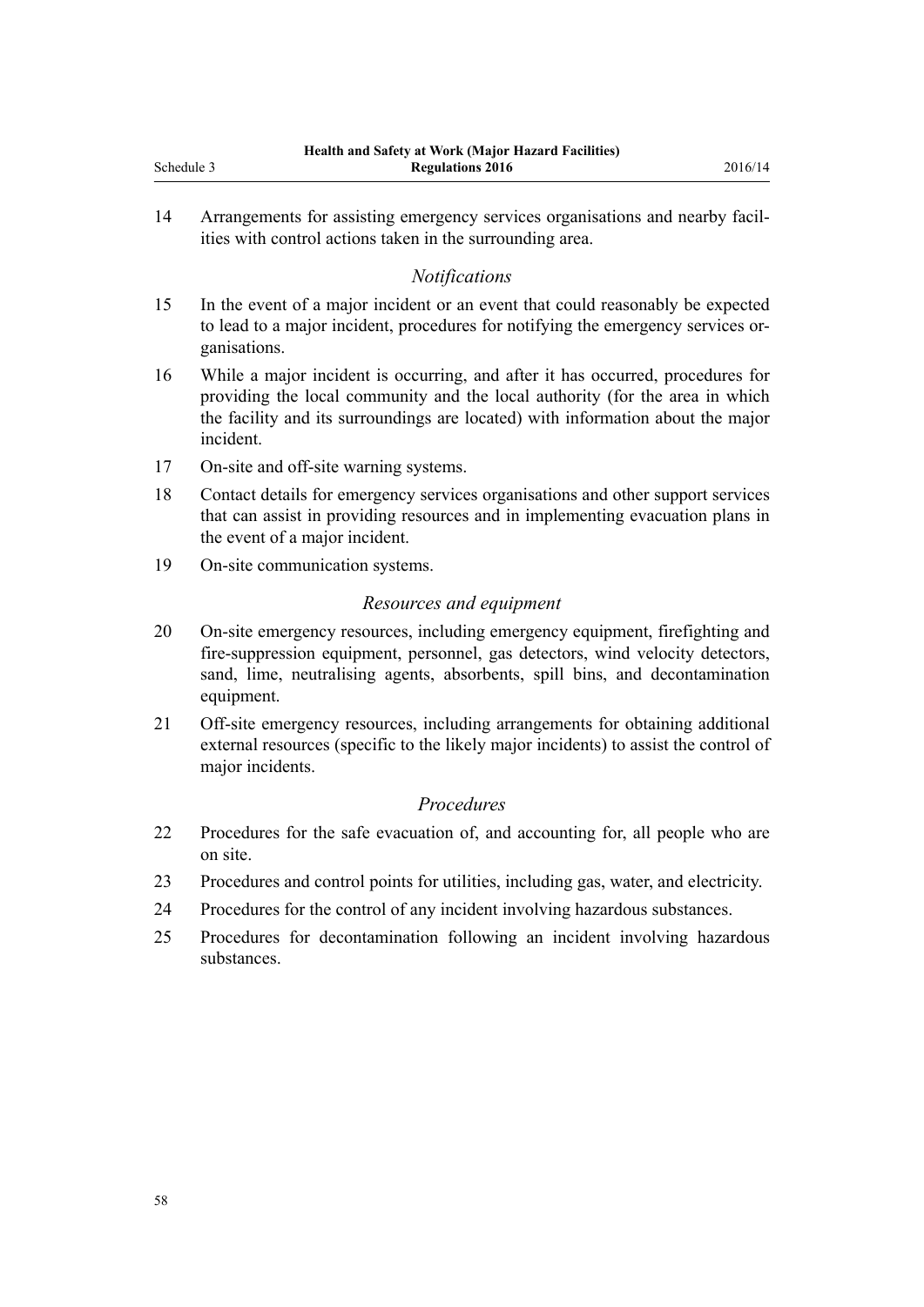# **Schedule 4**

# <span id="page-58-0"></span>**Information required in notice of notifiable incident in major hazard facility**

[r 34](#page-21-0)

# **Part 1**

# **Information relating to notifiable incident**

- 1 Location where the notifiable incident occurred.
- 2 Name and address of the operator.
- 3 Time and date of notifiable incident.
- 4 Names and contact details of any witnesses.
- 5 Brief description of notifiable incident.
- 6 Work or activity being undertaken at time of notifiable incident.
- 7 Action to make workplace safe, including details of any disturbance of the workplace.
- 8 Whether an emergency response (in accordance with an emergency plan required under [regulation 31\)](#page-19-0) was initiated.

#### *Injuries*

- 9 Name of employer of injured person(s) (if different from information provided under clause 2).
- 10 Details of injured person(s), including name, date of birth, sex, residential address and telephone number, occupation or job title, details of injury, and details of job being undertaken.
- 11 Day of shift and hour of shift (for example, 5th day of 7, first hour of 12).

### *Unintended release of hazardous substances*

- 12 Estimated quantity and composition of specified hazardous substances (if applicable) that escaped or burned, including known toxicity.
- 13 Duration of escape.
- 14 Weather conditions.

#### *Serious damage*

- 15 Plant damaged, and the extent of damage to plant.
- 16 Whether plant has been, or will be, shut down.

#### *Action and cause*

17 Immediate action taken or intended to be taken, if any, to prevent recurrence of incident.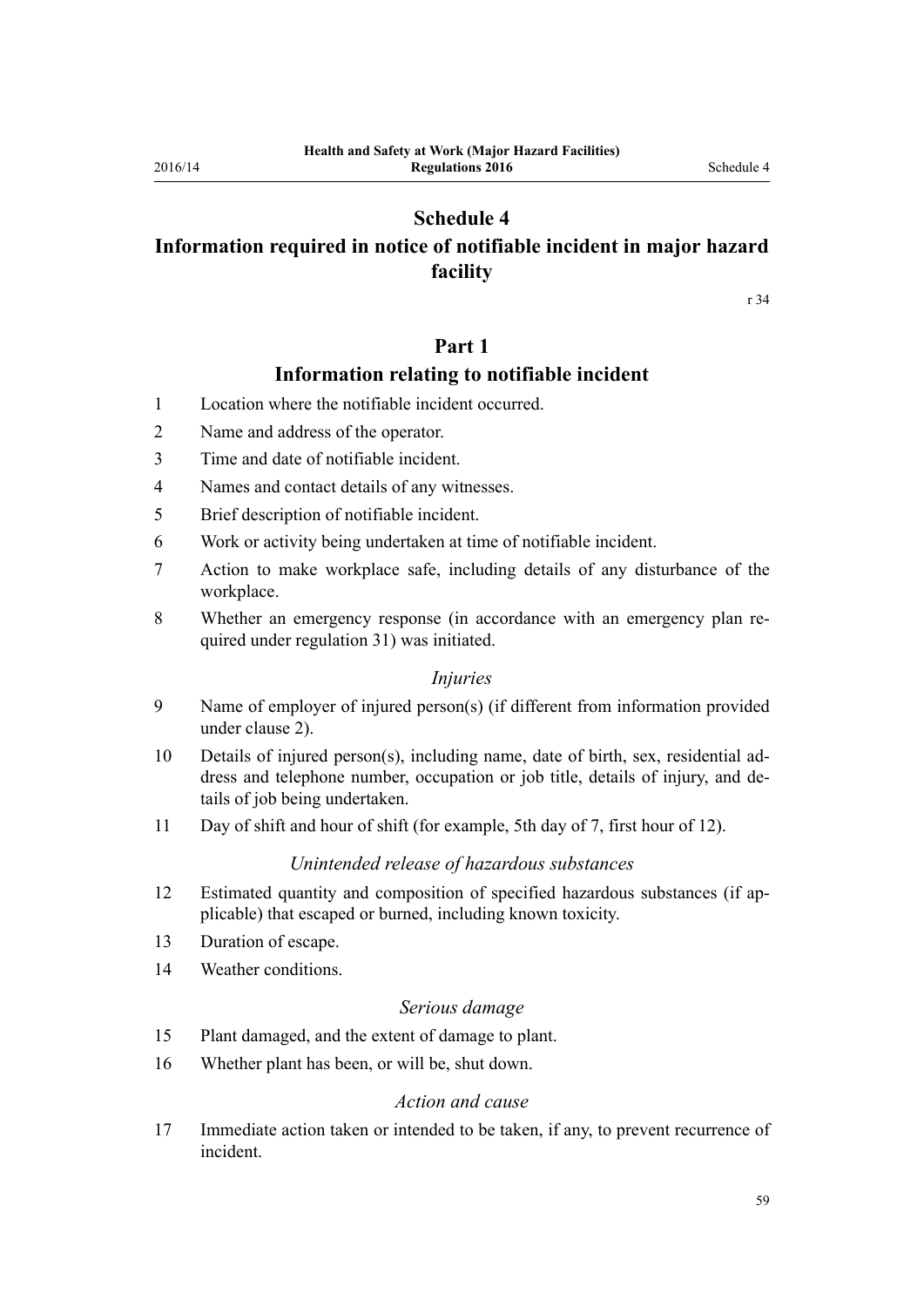#### <span id="page-59-0"></span>18 Immediate cause analysis.

# **Part 2 Analysis and remedial action**

- 1 Root cause analysis.
- 2 Actions to prevent occurrence of a similar incident, including the name of the responsible party and completion date.
- 3 Copies of all documentary material referred to or relied on (or both) in preparing this notice, which may include, without limitation, as appropriate,—
	- (a) witness statements:
	- (b) safety management system documents:
	- (c) drawings, diagrams, and photographs:
	- (d) third-party reports (audit, inspection, material analysis, etc):
	- (e) internal records and correspondence.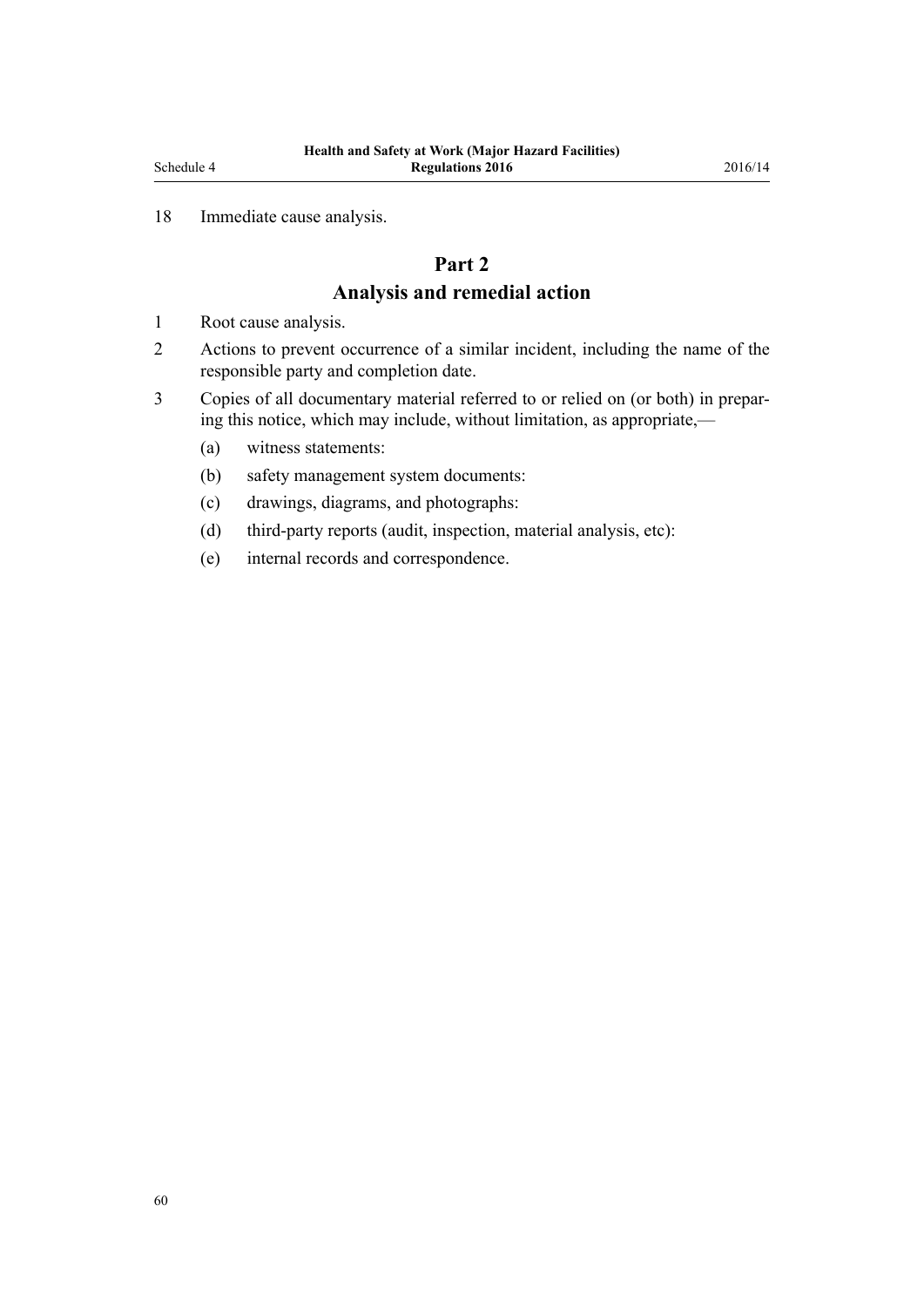# **Schedule 5**

# <span id="page-60-0"></span>**Requirements of safety management system of major hazard facility**

[rr 36\(4\),](#page-23-0) [39](#page-26-0)

#### *General*

- 1 A safety management system must—
	- (a) be proportionate to the major incident hazards, activities, and complexity of the organisation of the major hazard facility; and
	- (b) be based on the assessment of risks associated with each major incident hazard.

#### *Safety policy and specific safety objectives*

- 2 As a part of the safety management system, the operator must develop a safety policy that—
	- (a) includes a statement of the operator's commitment, intentions, and principles in relation to the facility's overall health and safety performance; and
	- (b) provides a framework for action and for setting the facility's health and safety objectives and targets.
- 3 The safety management system must include a description of the means by which the operator's safety policy and specific safety objectives will be communicated to all persons who will participate in the implementation of the safety management system.

#### *Organisation and personnel*

- 4 The safety management system must identify the personnel involved in the implementation of the safety management system, including—
	- (a) the position description and location of those personnel; and
	- (b) the roles and responsibilities of those personnel.
- 5 The safety management system must describe the means of ensuring that those personnel—
	- (a) have the necessary knowledge and skills to enable them to undertake their allocated tasks and discharge their allocated responsibilities; and
	- (b) retain that knowledge and those skills.
- 6 The safety management system must include the arrangements for ensuring contractors and subcontractors are aware of their roles and responsibilities under the safety management system.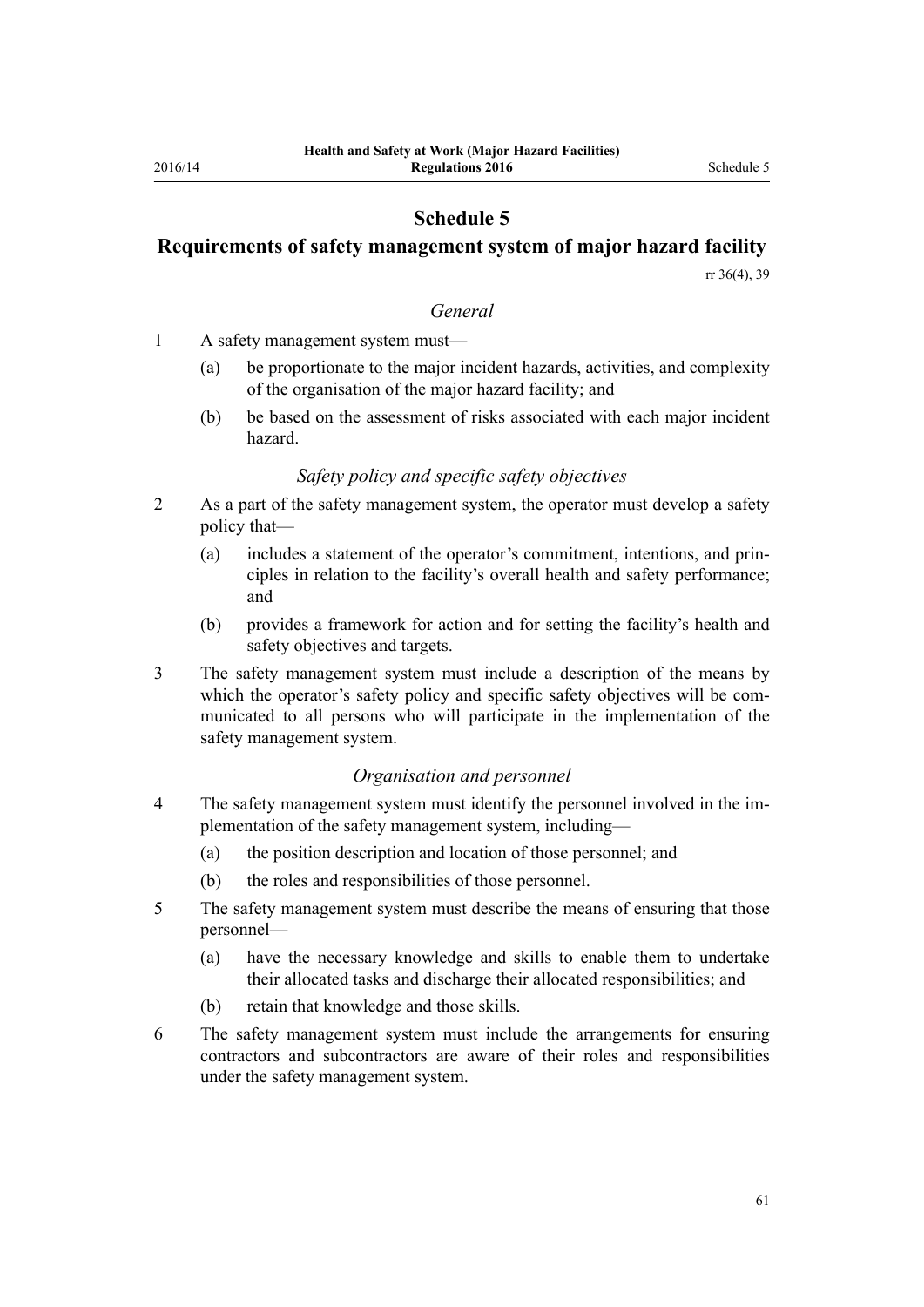#### *Identification and evaluation of major incident hazards*

- 7 The safety management system must include the arrangements for the adoption and implementation of procedures for—
	- (a) systematically identifying major incident hazards arising from normal and abnormal operations at the facility; and
	- (b) assessing the likelihood and severity of major incidents occurring.

#### *Operational control*

- 8 The safety management system must include the arrangements for the adoption and implementation of procedures and instructions for—
	- (a) the safe operation and maintenance of plant; and
	- (b) plant processes; and
	- (c) permit-to-work systems; and
	- (d) maintaining equipment; and
	- (e) temporary stoppages (for example, start-ups and shutdowns).
- 9 The safety management system must include the arrangements for independent and competent persons to verify that safety-critical elements are or will be suitable and will remain in good repair and condition throughout the life cycle of the facility.
- 10 The safety management system must include the arrangements for the development and implementation of procedures for ensuring that changes in organisation, personnel, procedures, practices, plant, and equipment are analysed to identify—
	- (a) any new major incident hazards; or
	- (b) the impact of the changes on—
		- (i) control practices; or
		- (ii) safety-critical elements; or
		- (iii) previously identified major incident hazards.

#### *Planning for emergencies*

- 11 The safety management system must include the arrangements for the adoption and implementation of procedures—
	- (a) to identify foreseeable emergencies by systematic analysis; and
	- (b) to prepare, test, and review emergency plans to respond to emergencies.

#### *Monitoring performance*

12 The safety management system must include the arrangements for the adoption and implementation of procedures for—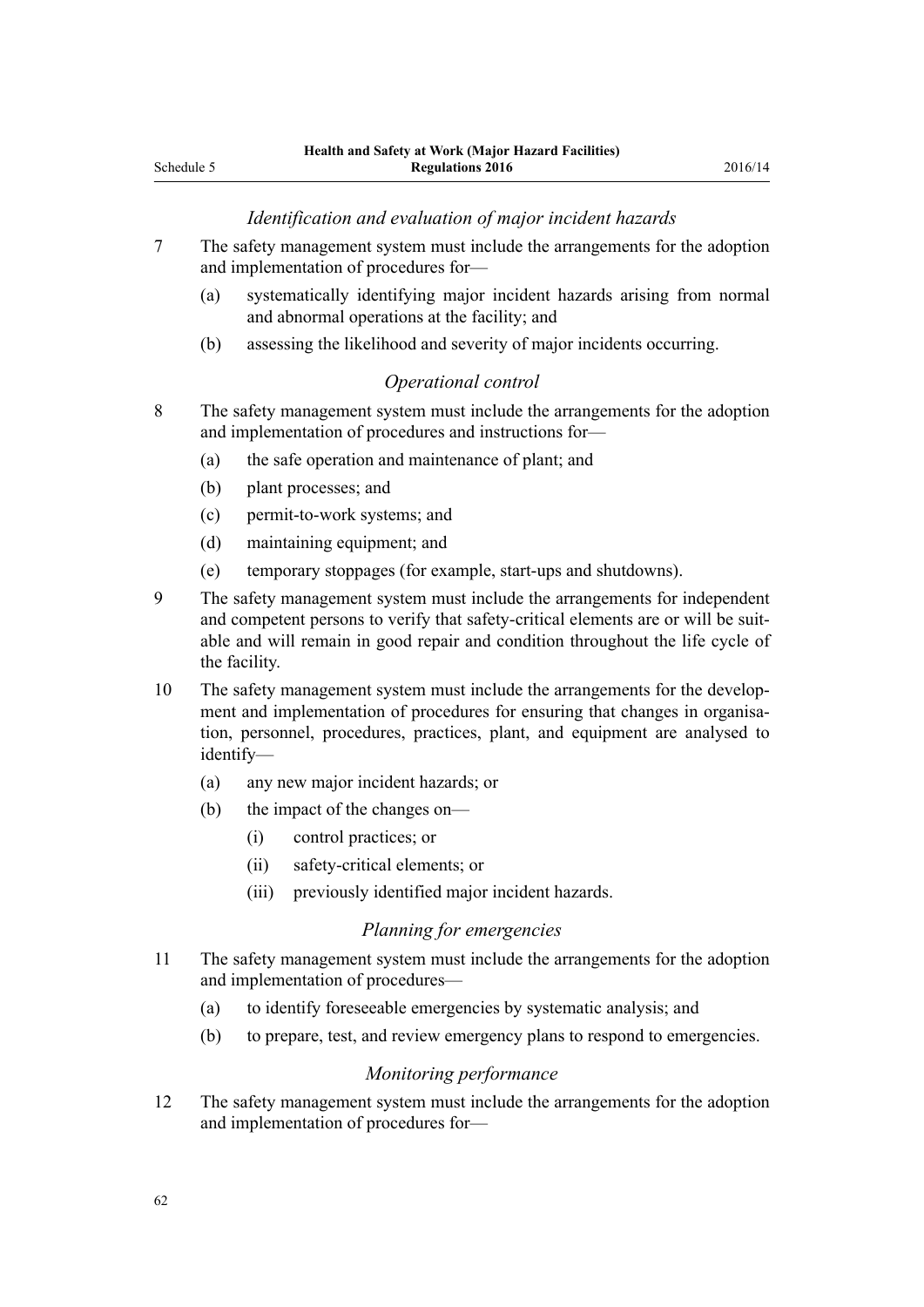|         | <b>Health and Safety at Work (Major Hazard Facilities)</b> |            |
|---------|------------------------------------------------------------|------------|
| 2016/14 | <b>Regulations 2016</b>                                    | Schedule 5 |
|         |                                                            |            |
|         |                                                            |            |

- (a) routinely checking that activities under the safety management system are being conducted to a suitable standard; and
- (b) investigating and taking corrective action in the case of non-compliance; and
- (c) monitoring the performance of control measures designed to minimise risks from major incidents.
- 13 The safety management system must include a system for reporting—
	- (a) major incidents and near misses; and
	- (b) failure of protective measures; and
	- (c) investigations and follow-up actions on the basis of lessons learnt.

#### *Audit and review*

- 14 The safety management system must include the arrangements for the adoption and implementation of procedures for—
	- (a) checking that the safety management system is understood and is being complied with; and
	- (b) ensuring that the safety management system (in particular, the control measures and ongoing review) is being implemented and maintained in an effective state.
- 15 The safety management system must include provisions for—
	- (a) the documented review of performance of the safety management system; and
	- (b) the updating of the safety management system by senior management following the review.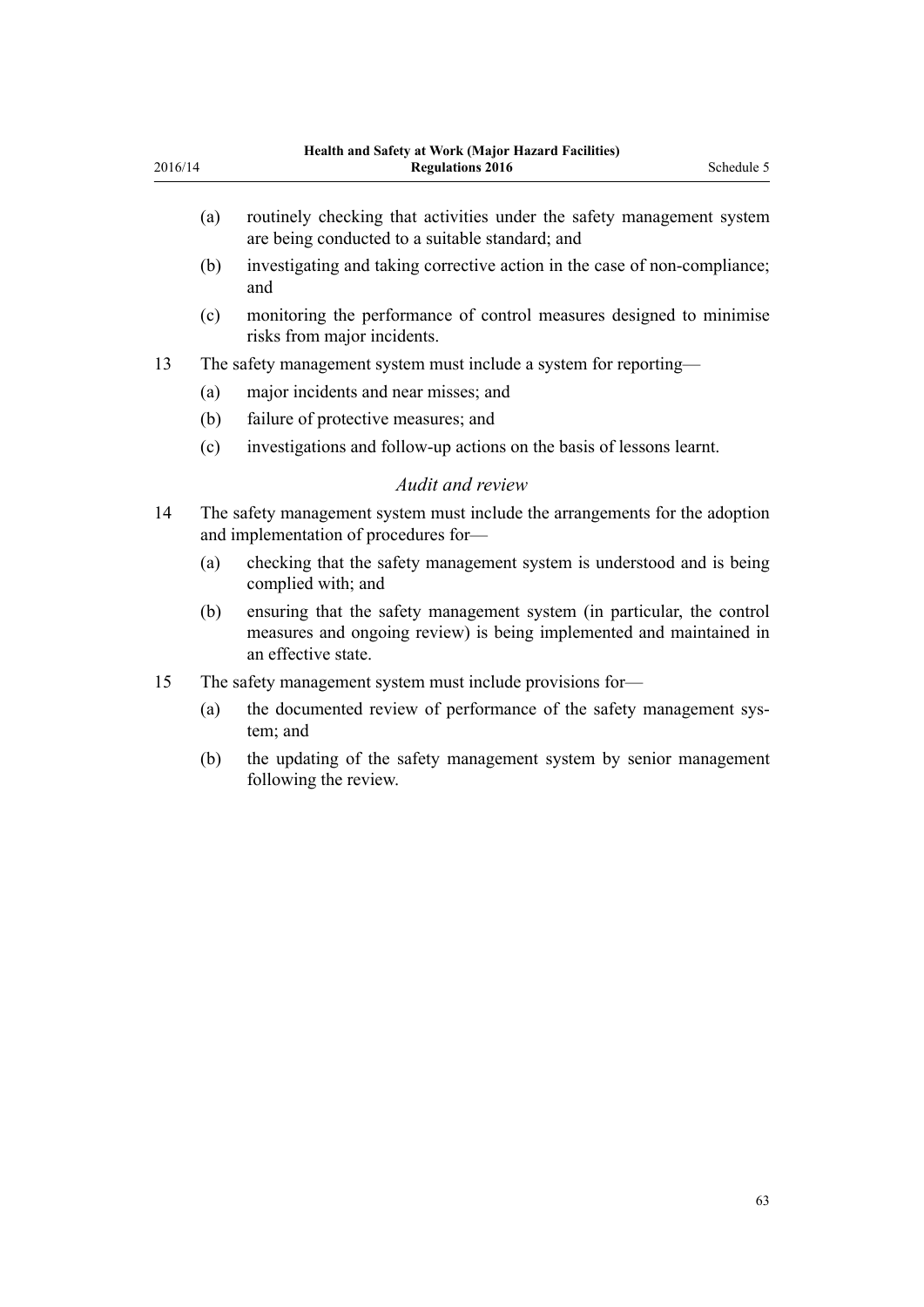# **Schedule 6**

# <span id="page-63-0"></span>**Information required in design notice for upper tier major hazard facility**

[r 40](#page-27-0)

- 1 A description of the chosen design concept, including suitable diagrams.
- 2 A description of how the chosen design concept is intended to—
	- (a) eliminate the risks associated with each major incident hazard, to the extent that is reasonably practicable; or
	- (b) minimise those risks, to the extent that is reasonably practicable, if it is not reasonably practicable to eliminate those risks.
- 3 A general description of the means by which the operator will ensure that the structure and plant of the facility will be designed, selected, constructed, and commissioned in a way that will minimise, to the extent that is reasonably practicable, the risks associated with each major incident hazard.
- 4 A description of the nature of the facility and its operation, including a description of on-site activities and processes that involve specified hazardous substances.
- 5 A description of the specified hazardous substances that are expected to be present at the facility, including—
	- (a) their identity; and
	- (b) their quantity; and
	- (c) their physical, chemical, and toxicological characteristics (and any other hazardous characteristics); and
	- (d) their physical and chemical behaviour under normal conditions of use or under foreseeable abnormal conditions.
- 6 A description of the physical and chemical processes associated with the specified hazardous substances that are present at the facility.
- 7 A diagram of the facility's general layout, showing the main process units, the main storage areas, and major incident hazards.
- 8 A detailed scale plan of the facility and its surrounding area that shows—
	- (a) topographical information; and
	- (b) land use, occupancy, and activities, and other major hazard facilities and hazardous substance storage sites, within a 2 km radius of any point on the perimeter of the major hazard facility; and
	- (c) the location of any identified external conditions that could affect the safety of the major hazard facility.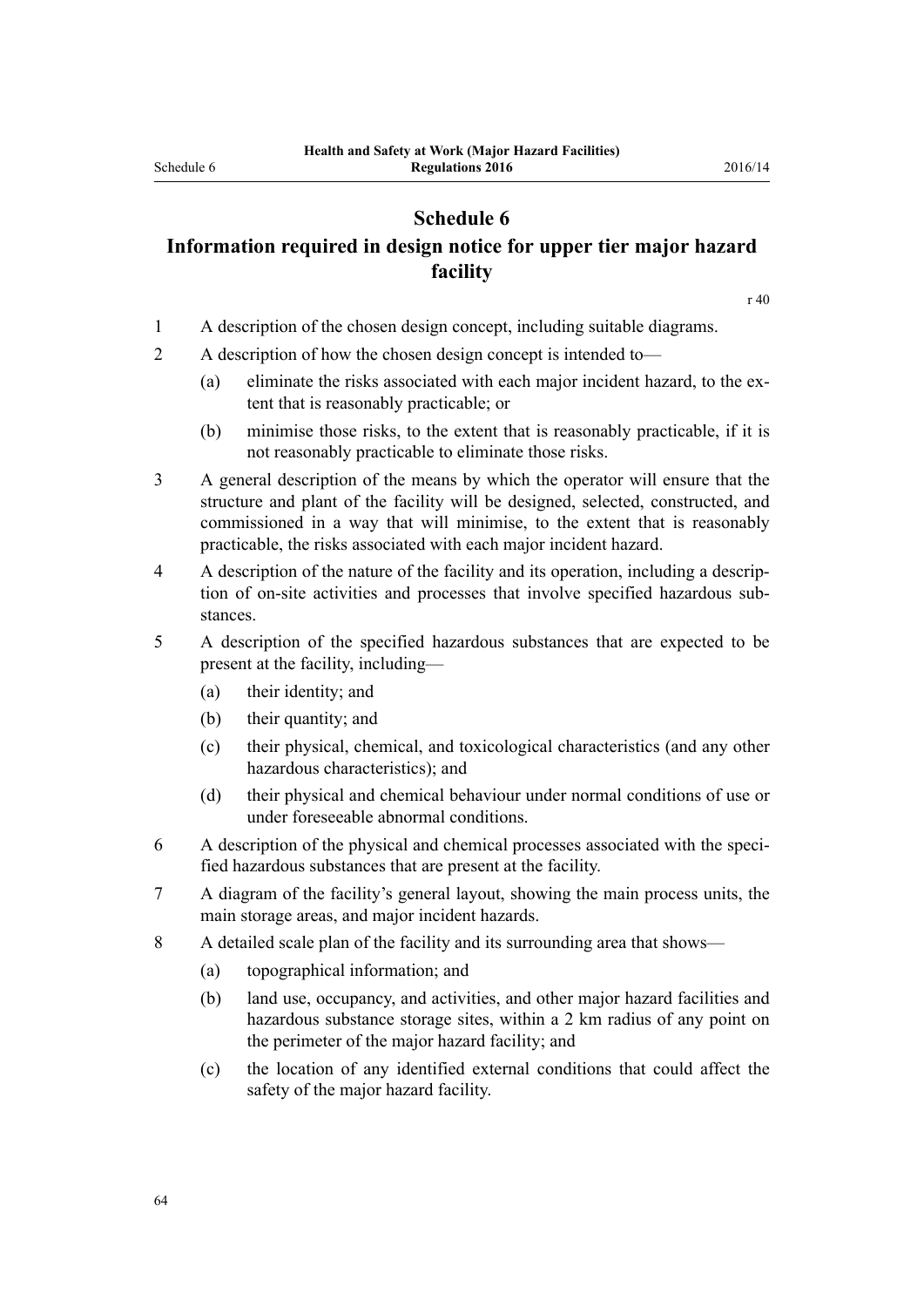# <span id="page-64-0"></span>**Schedule 7 Information required in safety case for upper tier major hazard facility**

[rr 45,](#page-29-0) [47](#page-30-0), [49,](#page-30-0) [52](#page-32-0)

#### *Summary information*

- 1 A summary of the safety assessment, including—
	- (a) the methodology used in the safety assessment; and
	- (b) a list of the major incidents identified in the safety assessment.
- 2 A summary of the safety management system.
- 3 A summary of the emergency plan.

#### *Descriptive information*

- 4 A description of the engagement carried out with workers in the preparation of the safety case.
- 5 A description of the nature of the facility and its operation, including a description of on-site activities and processes that involve specified hazardous substances.
- 6 The particulars of all relevant New Zealand and international standards that have been applied, or will be applied, in relation to the facility or the plant used on or in connection with the facility.
- 7 A description of the specified hazardous substances and any other hazardous substances that are expected to be present at the facility, including—
	- (a) their identification by name and by any other means necessary for clear identification; and
	- (b) their quantity; and
	- (c) their physical, chemical, and toxicological characteristics (and any other hazardous characteristics); and
	- (d) their physical and chemical behaviour under normal conditions of use or under foreseeable abnormal conditions.
- 8 A description of the physical and chemical processes associated with the specified hazardous substances that are present at the facility.

#### *Diagram of facility*

- 9 A diagram of the facility's general layout, showing—
	- (a) the main process units; and
	- (b) the main storage areas; and
	- (c) the control rooms; and
	- (d) the administrative buildings.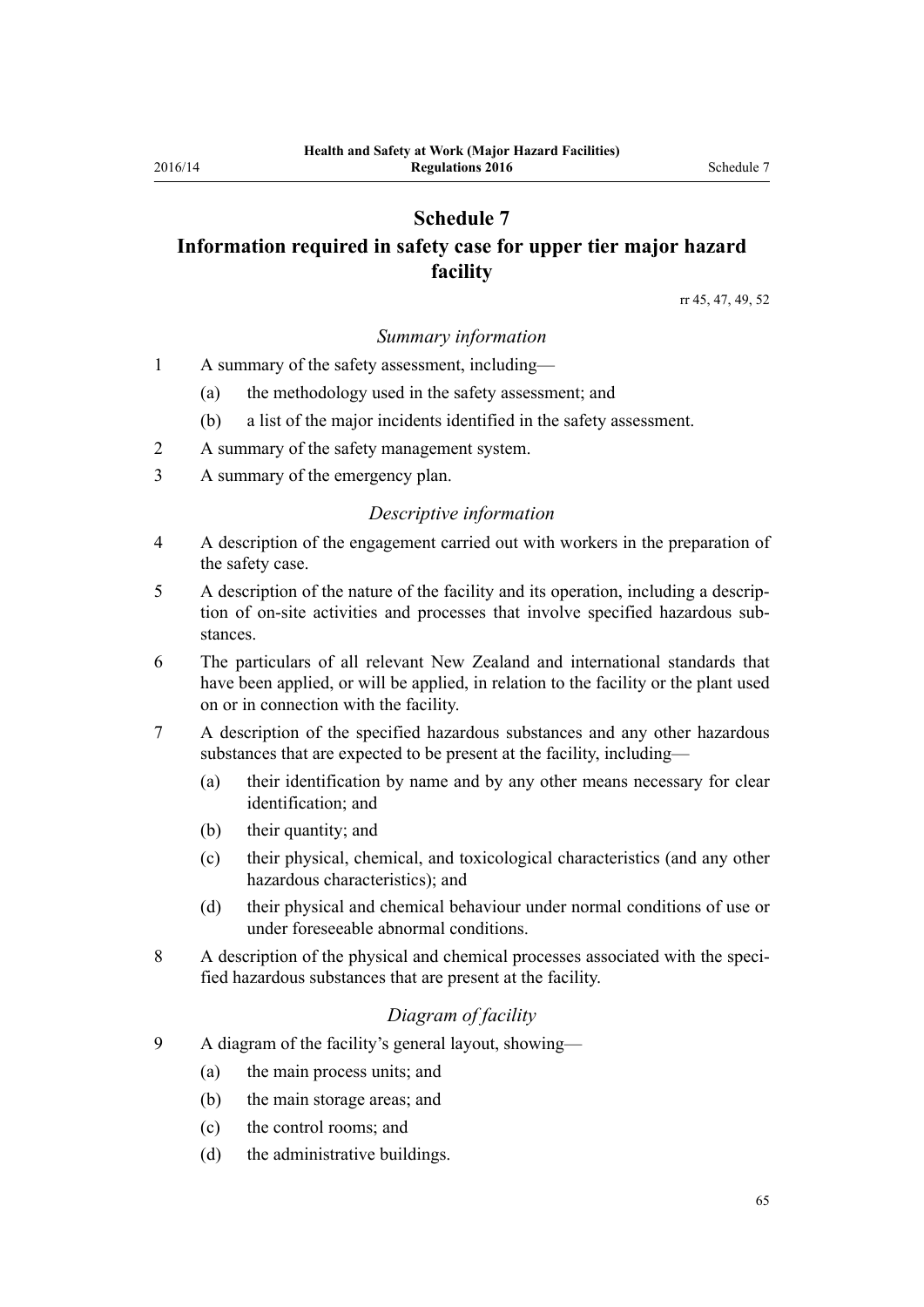- 10 A description of any pipeline connected to the facility that has the potential to cause or contribute to a major incident, including details of—
	- (a) the substances that it conveys; and
	- (b) its dimensions and layout; and
	- (c) its contained volume at declared maximum allowable operating pressure; and
	- (d) any equipment intended to ensure safety; and
	- (e) the design pressure (maximum allowable operating pressure) and temperature of its contents.

#### *Scale plans*

- 11 A detailed scale plan of the facility and its surrounding area that shows—
	- (a) topographical information; and
	- (b) land use, occupancy, and activities, and other major hazard facilities and hazardous substance storage sites that are known to the operator, within a 2 km radius of any point on the perimeter of the upper tier major hazard facility; and
	- (c) the location of any identified external conditions that could affect the safety of the major hazard facility.

#### *Operating and environmental conditions*

12 The particulars of the design or operational limits associated with environmental conditions in which the facility has been designed to operate.

#### *Demographic information*

13 Demographic information about the local community, including surrounding land uses, within a 2 km radius of any point on the perimeter of the upper tier major hazard facility, that are permitted by the local authority.

#### *Meteorological data*

14 Meteorological data relevant to the estimation of the effects of any major incident.

#### *Control and verification measures*

- 15 A detailed description of the equipment, processes, and procedures that are the major incident control measures and the performance standards for the major incident control measures.
- 16 A list of roles, responsibilities, and any resources (internal and external) able to intervene in the event of any failure of a control measure.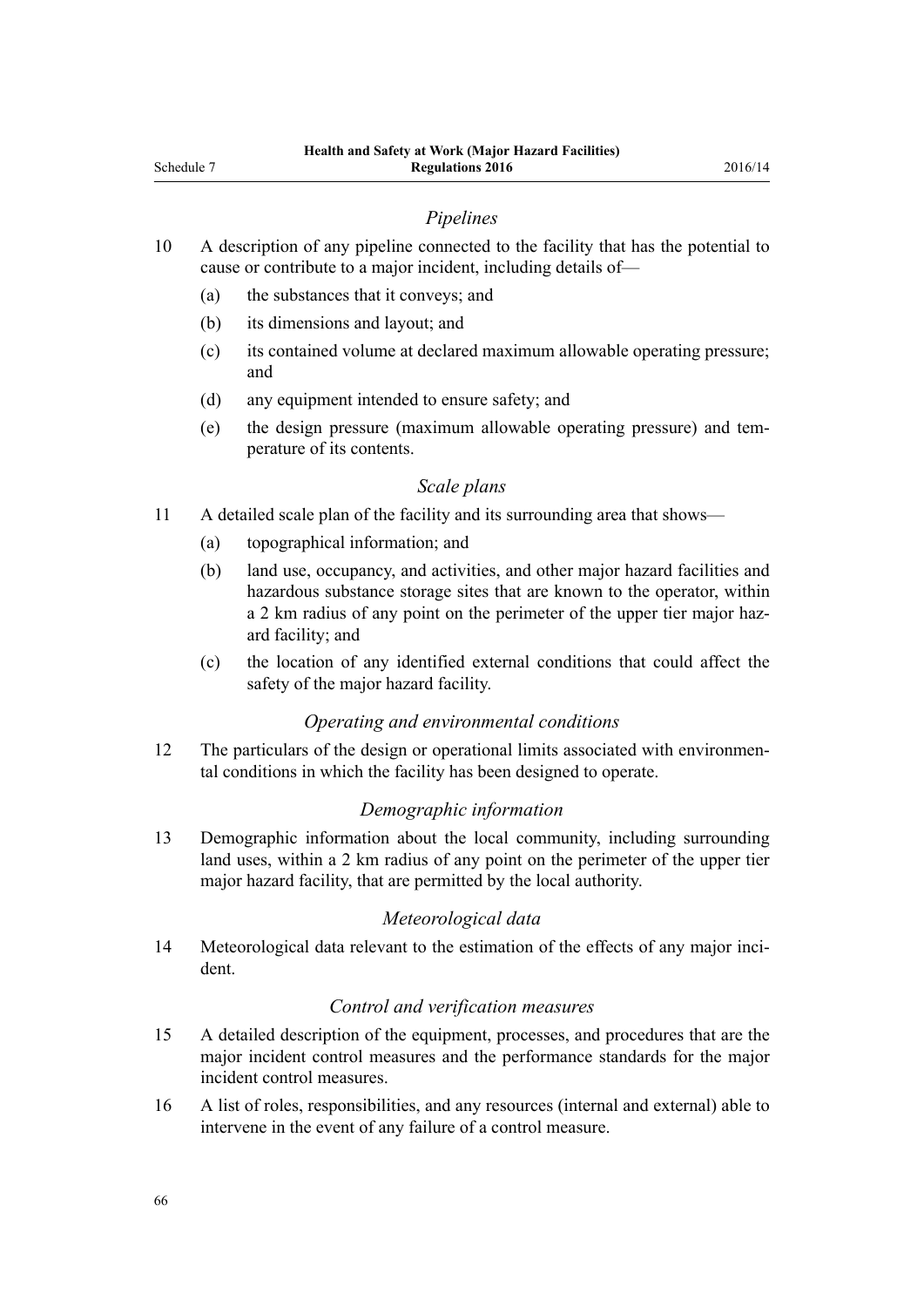- 17 A detailed description of the arrangements in place for independent and competent persons to verify that safety-critical elements are or will be suitable and will remain in good repair and condition throughout the life cycle of the facility, including a description of—
	- (a) the nature and frequency of examination and testing; and
	- (b) review and revision arrangements; and
	- (c) arrangements for the making and preservation of records.

# *Proposed facilities*

18 In relation to a proposed facility, a description of the steps that have been taken to ensure that safety has been incorporated into the design and construction of the upper tier major hazard facility.

# *Officer's statement*

- 19 A statement signed by the officer of the operator (in the case of an operator who is an individual), or the most senior officer of the operator in New Zealand (in the case of any other operator), that—
	- (a) the information provided under this schedule is accurate and up to date; and
	- (b) all persons to be involved in the implementation of the safety management system have the knowledge and skills necessary to enable them to carry out their role safely and competently; and
	- (c) the control measures to be implemented by the operator will—
		- (i) eliminate the risk of a major incident occurring, to the extent that is reasonably practicable; or
		- (ii) if it is not reasonably practicable to eliminate the risk of a major incident occurring, minimise the risk to the extent that is reasonably practicable; and
	- (d) in the event of a major incident occurring, the control measures to be implemented by the operator will minimise the incident's magnitude and the severity of health and safety consequences to the extent that is reasonably practicable.

Michael Webster, Clerk of the Executive Council.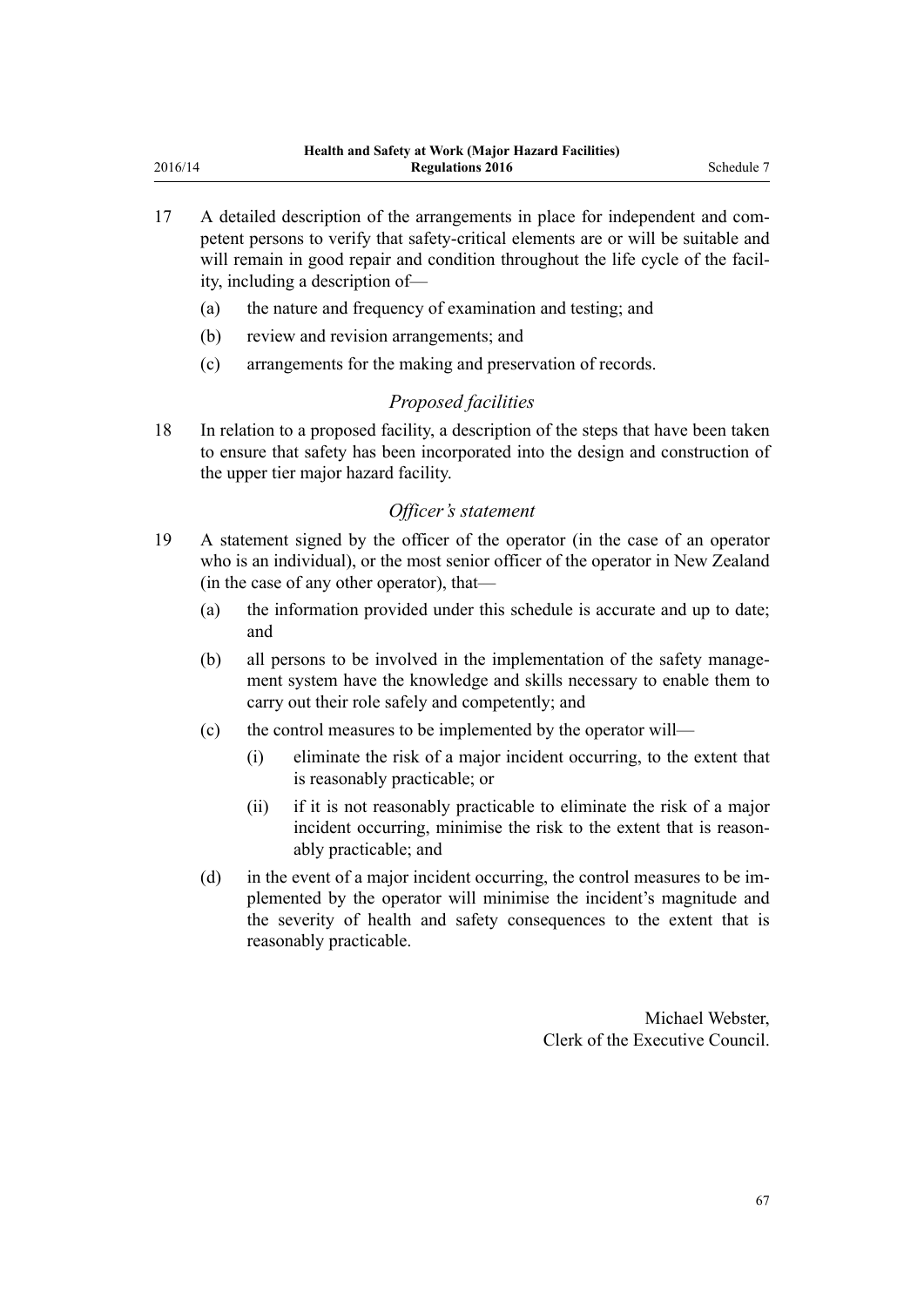#### **Explanatory note**

*This note is not part of the regulations, but is intended to indicate their general effect.*

These regulations, which come into force on 4 April 2016, are made under the [Health](http://prd-lgnz-nlb.prd.pco.net.nz/pdflink.aspx?id=DLM5976602) [and Safety at Work Act 2015](http://prd-lgnz-nlb.prd.pco.net.nz/pdflink.aspx?id=DLM5976602) (the **Act**).

These regulations deal with matters relating to the health and safety of people involved in the operation of, and local communities located near, major hazard facilities. Broadly, there are 2 categories of major hazard facilities under these regulations: lower tier major hazard facilities and upper tier major hazard facilities. WorkSafe New Zealand (**WorkSafe**) has functions under these regulations to designate major hazard facilities into either of the 2 categories. These regulations provide for threshold quantities of specified hazardous substances and methods of determining whether a facility is a lower tier major hazard facility or an upper tier major hazard facility, calculated on the basis of quantities of 1 or more specified hazardous substances that a facility contains.

*[Part 1](#page-4-0)* (*[regulations 3 to 11](#page-4-0)*)—

- provides the extent of application of these regulations (*[regulation 3](#page-4-0)*):
- defines or refers to the terms that are used or defined in these regulations (*[regu](#page-5-0)[lations 4 to 10](#page-5-0)*):
- refers, in *[regulation 11](#page-9-0)*, to *[Schedule 1](#page-43-0)*, which deals with transitional, savings, and related provisions.

*[Part 2](#page-9-0)* (*[regulations 12 to 25](#page-9-0)*) provides—

- the duties of operators in relation to notification to WorkSafe in relation to facilities and proposed facilities (*[regulations 12 to 14](#page-9-0)*) and proposed changes in operators (*[regulation 17](#page-12-0)*):
- WorkSafe's functions and obligations in relation to assessing notifications (*[regulation 15](#page-10-0)*), reviewing facilities (*[regulation 16](#page-11-0)*), and reviewing the suitability of operators (*[regulation 18](#page-13-0)*):
- the designation process for major hazard facilities as lower tier major hazard facilities and upper tier major hazard facilities (*[regulations 19 to 24](#page-14-0)*):
- the criteria that WorkSafe must be satisfied have been met before granting an exemption under [section 220](http://prd-lgnz-nlb.prd.pco.net.nz/pdflink.aspx?id=DLM6544175) of the Act (*[regulation 25](#page-16-0)*).

*[Part 3](#page-16-0)* (*[regulations 26 to 29](#page-16-0)*) provides—

- the categories and names of specified hazardous substances (as set out in *[Schedule 2](#page-45-0)*):
- the methods of calculating threshold quantities of specified hazardous substances.

*[Part 4](#page-19-0)* (*[regulations 30 to 39](#page-19-0)*) provides the duties of operators and is divided into 3 subparts.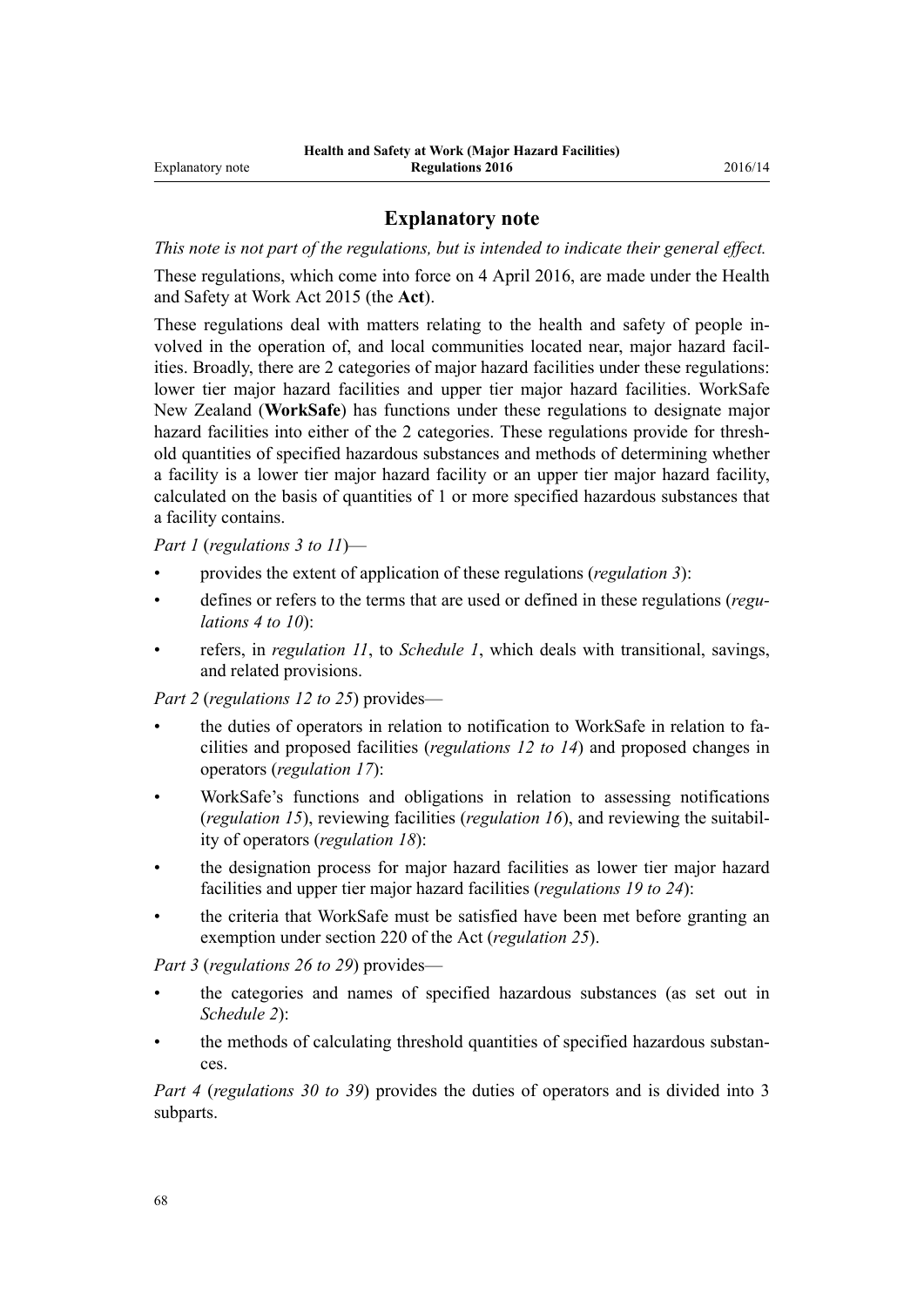*[Subpart 1](#page-19-0)* (*[regulations 30 to 35](#page-19-0)*) provides the duties of all major hazard facility operators, including—

- the duty to implement control measures (*[regulation 30](#page-19-0)*):
- the duty to prepare and test an emergency plan (*[regulations 31](#page-19-0) and [32](#page-21-0)* and matters to be included in an emergency plan as set out in *[Schedule 3](#page-56-0)*):
- the duty to notify notifiable incidents (*[regulation 34](#page-21-0)*) and specifies the types of incidents arising out of, or in connection with, a major hazard facility that are notifiable incidents, under [section 24\(1\)\(m\)](http://prd-lgnz-nlb.prd.pco.net.nz/pdflink.aspx?id=DLM5976877) of the Act, in a major hazard facility (*[regulation 33](#page-21-0)* and information required in a notice of a notifiable incident as set out in *[Schedule 4](#page-58-0)*):
- the duty to undertake ongoing review of emergency plans, safety assessments, major accident prevention policies, safety management systems, and safety cases (*[regulation 35](#page-22-0)*).

*[Subpart 2](#page-23-0)* (*[regulations 36](#page-23-0) and [37](#page-24-0)*) provides the duties of operators of lower tier major hazard facilities, including—

- the duty to prepare and implement a major accident prevention policy by establishing a safety management system (*[regulation 36](#page-23-0)* and matters to be included in a safety management system as set out in *[Schedule 5](#page-60-0)*):
- the duty to retain records of a major accident prevention policy (*[regulation 37](#page-24-0)*).

*[Subpart 3](#page-25-0)* (*[regulations 38](#page-25-0) and [39](#page-26-0)*) provides the duties of operators of upper tier major hazard facilities, including—

- the duty to conduct a safety assessment (*[regulation 38](#page-25-0)*):
- the duty to establish and implement a safety management system (*[regulation](#page-26-0) [39](#page-26-0)* and matters to be included in a safety management system as set out in *[Schedule 5](#page-60-0)*).

*[Part 5](#page-27-0)* (*[regulations 40 to 59](#page-27-0)*) deals with design notices and safety cases for upper tier major hazard facilities and is divided into 2 subparts.

*[Subpart 1](#page-27-0)* (*[regulations 40 to 42](#page-27-0)*) includes various duties of operators in relation to giving design notices, including information required in design notices as set out in *[Schedule 6](#page-63-0)*, and the obligations of WorkSafe on receipt of design notices.

*[Subpart 2](#page-28-0)* (*[regulations 43 to 59](#page-28-0)*) includes general and specific duties of operators in relation to safety cases, including information required in safety cases as set out in *[Schedule 7](#page-64-0)*, and WorkSafe's powers and obligations in relation to safety cases.

*[Part 6](#page-37-0)* (*[regulations 60 to 64](#page-37-0)*) deals with reviews and appeals, including—

- reviews of specific decisions following application to WorkSafe (*[regulation](#page-37-0) [60](#page-37-0)*):
- the process for applying for a review by WorkSafe (*[regulation 61](#page-37-0)*):
- appeals to a District Court against any review decision made by WorkSafe (*[regulation 64](#page-38-0)*).